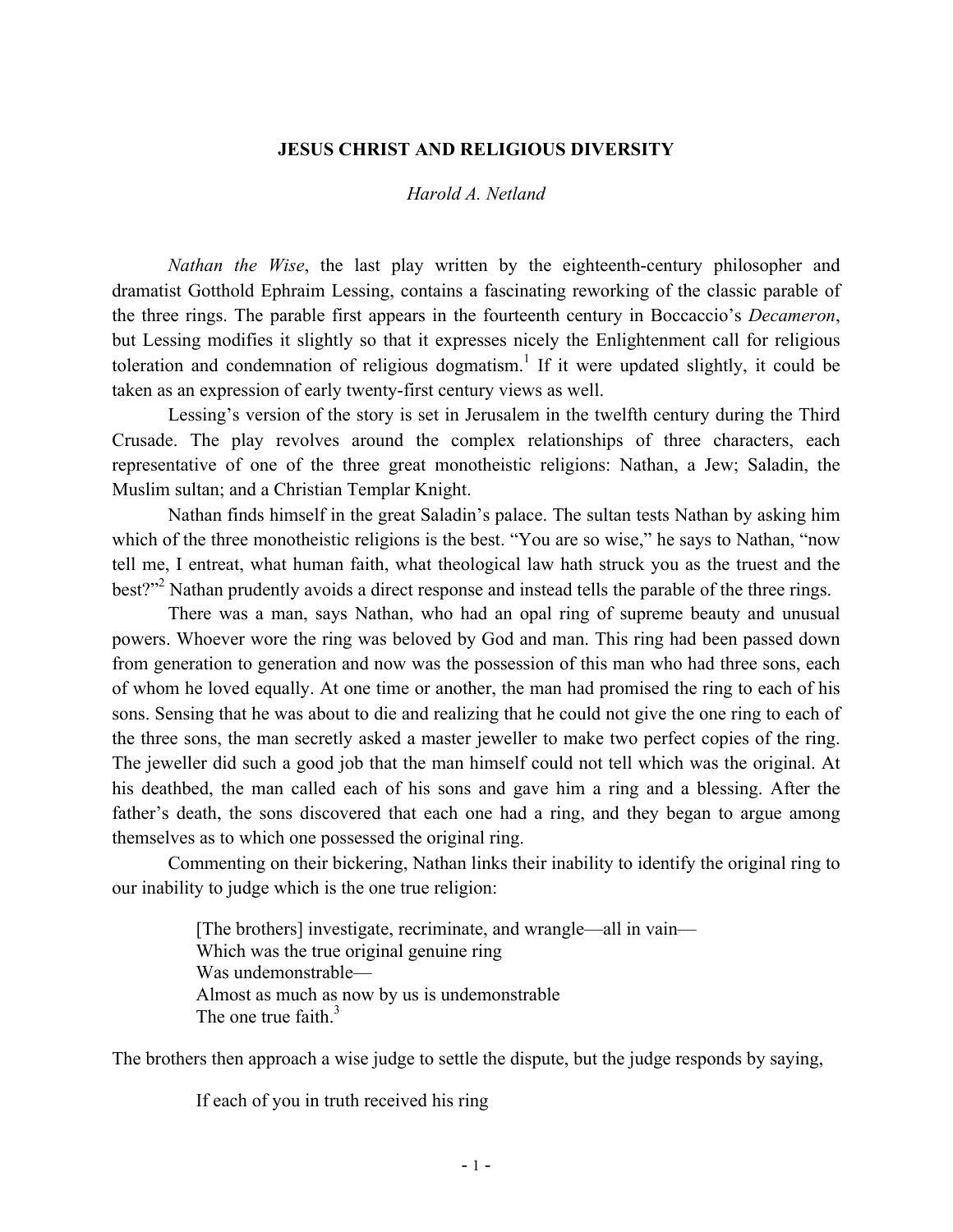Straight from his father's hand, let each believe His own to be the true and genuine ring. $4$ 

After admonishing the brothers to quit trying to determine which is the original, the judge exhorts each son to accept his ring as if it were the true one and live a life of moral goodness, thereby bringing honor both to their father and to God.

Lessing's parable of the rings is an eloquent expression of eighteenth-century Enlightenment sentiment about monotheistic religion. Organized religion—especially the institutional Christian church—was dismissed as corrupt and blamed for the bloody wars of the previous century. Deep skepticism greeted claims of any particular religion being the one true faith. Weariness with religious in-fighting resulted in a kind of tolerance that regarded religions as worthy of acceptance only as long as they promote goodness and virtue and avoid dogmatism, which fuels religious strife.

Lessing's parable sounds remarkably contemporary. Today, as then, there is widespread skepticism about claims to exclusive truth in religion. Religions are assessed pragmatically on their capacity to produce morally respectable people. But there are also differences between Lessing's day and our own. We are today much more aware of the enormous religious diversity in our world, so that if we were to update the parable, we would need several dozen rings to symbolize the many available religious options, both monotheistic and non-theistic. In place of Saladin, we would have the beaming face of the Dalai Lama!

### **1. Religious Diversity and Christian Faith**

Despite the predictions of some in the nineteenth century that religion would eventually wither away under the onslaught of modernization and science, the world today remains vigorously religious. Eighty percent of people worldwide profess some religious affiliation.<sup>5</sup> There are today roughly 2.1 billion Christians, 1.3 billion Muslims, 860 million Hindus, 380 million Buddhists, 25 million Sikhs, and 15 million Jews.<sup>6</sup> A complete picture of religion today would also include the many millions who follow one of the thousands of new religious movements.<sup>7</sup>

## *Traditional Christianity: Religious Exclusivism*

Until the modern era, Christians largely took it for granted that Christianity is the one true religion for all humankind. Allowing for minor modifications for Orthodox, Roman Catholic, and Protestant distinctives, the common understanding went something like this: God has revealed himself in a special manner to the Old Testament patriarchs and prophets, and his selfrevelation culminates in the incarnation of Jesus Christ (Hebrews 1:1–4). The written Scriptures—the Old and New Testaments—are the divinely inspired written revelation of God and thus are unlike any other sacred writings. Salvation is a gift of God's grace and is possible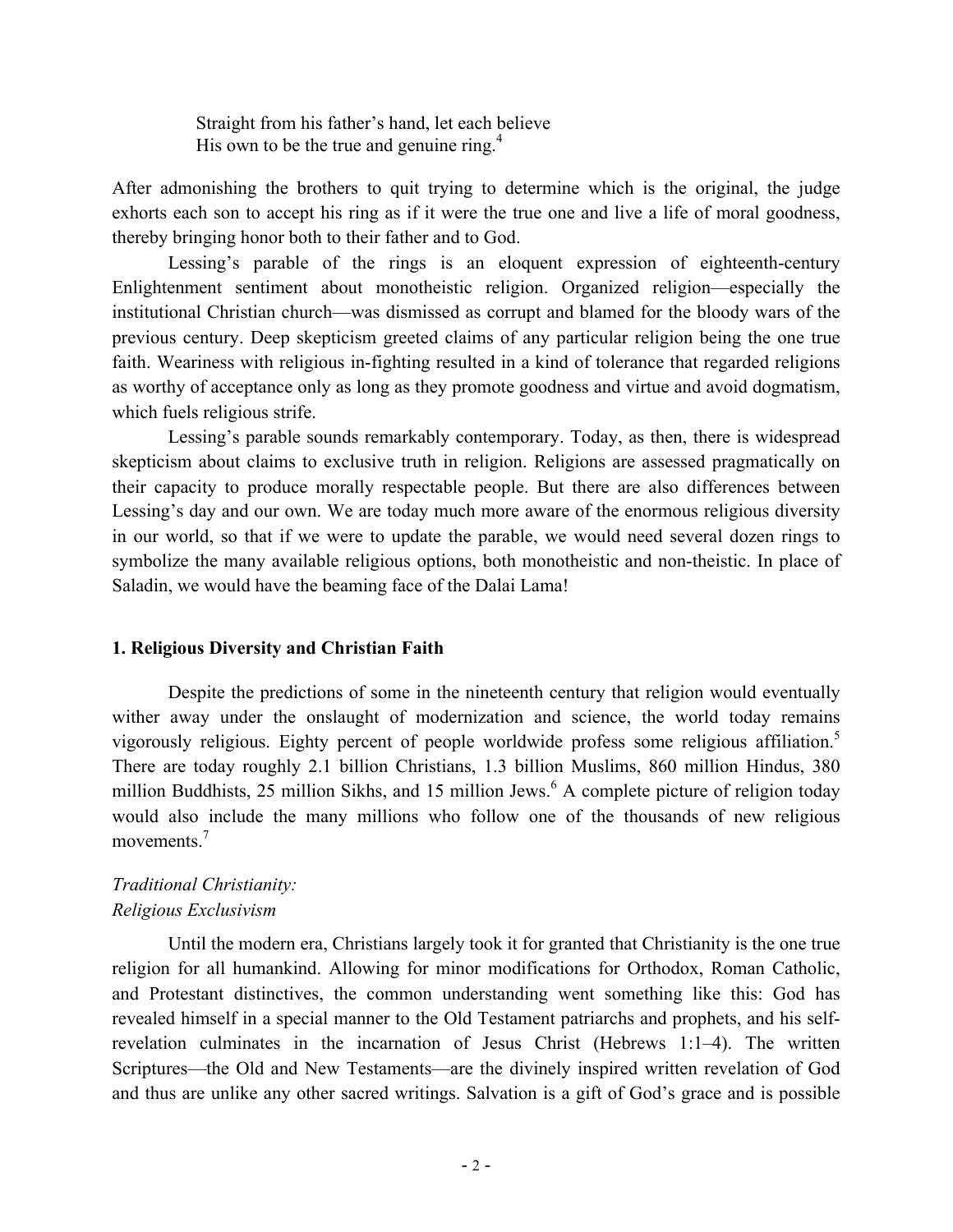only because of the unique person and work of Jesus Christ on the cross. Sinful human beings are saved by God's grace through repentance of sin and faith. Thus, Jesus Christ is the one Savior and Lord for all people at all times.

On this view there is an inescapable particularity concerning Jesus Christ. While God's love and mercy are extended to all, salvation is limited to those who repent and accept by faith God's provision in Jesus Christ. Numerous biblical texts could be cited in support of this particularity: Peter declares, "There is salvation in no one else, for there is no other name under heaven given among men by which we must be saved" (Acts 4:12); Jesus responds to a question from Thomas by stating, "I am the way and the truth and the life. No one comes to the Father except through me" (John 14:6); the apostle Paul claims, "There is one God and one mediator between God and men, the man Christ Jesus" (1 Timothy 2:5); and so on.

The particularity of the Christian gospel has always been a stumbling block to many. It was widely accepted in the ancient Mediterranean world that the same deity could take on various forms and be called by different names in different cultures. According to historian Robert Wilken, "The oldest and most enduring criticism of Christianity is an appeal to religious pluralism. . . . All the ancient critics of Christianity were united in affirming that there is no one way to the divine."<sup>8</sup> Significantly, it was within this context of religious syncretism and relativism that we find the New Testament putting forward Jesus Christ as the one Savior for all people.

After the seventeenth century, the broad consensus among Christians concerning Christianity as the one true religion began to fragment, although it was not until the twentieth century that the full effects of this became evident. Many factors were involved in the erosion of confidence in traditional Christianity: widespread disillusionment at the rampant corruption of the institutional church; ongoing fighting among various "Christian" factions; the growing awareness of other peoples, cultures, and religions as a result of the European voyages of "discovery"; increased skepticism about our ability to know religious truth; and the effects of higher critical views of Scripture that treated the Bible as just one among many sacred texts. While Jesus was still revered as a great moral teacher, many openly questioned orthodox teachings about his deity, and suggesting that Jesus was just one of many great religious figures through whom we might relate to God.

By the mid-twentieth century, the subject of the relation of Christian faith to other religions was a central concern of Christian theologians and missiologists with a surprising variety of perspectives.<sup>9</sup> Many, to be sure, remained firmly committed to the orthodox position. However, more liberal Protestants and post-Vatican II Roman Catholics adopted far more accommodating views of other religions and modified their views of Jesus Christ and salvation.

#### *Religious Inclusivism*

"Inclusivist" theologians, as they were often called, tried to keep in balance two divergent themes: (1) God's salvation is somehow based upon the person and work of Jesus Christ, and in this sense Jesus has a special relationship with God and is unlike any other religious figure; and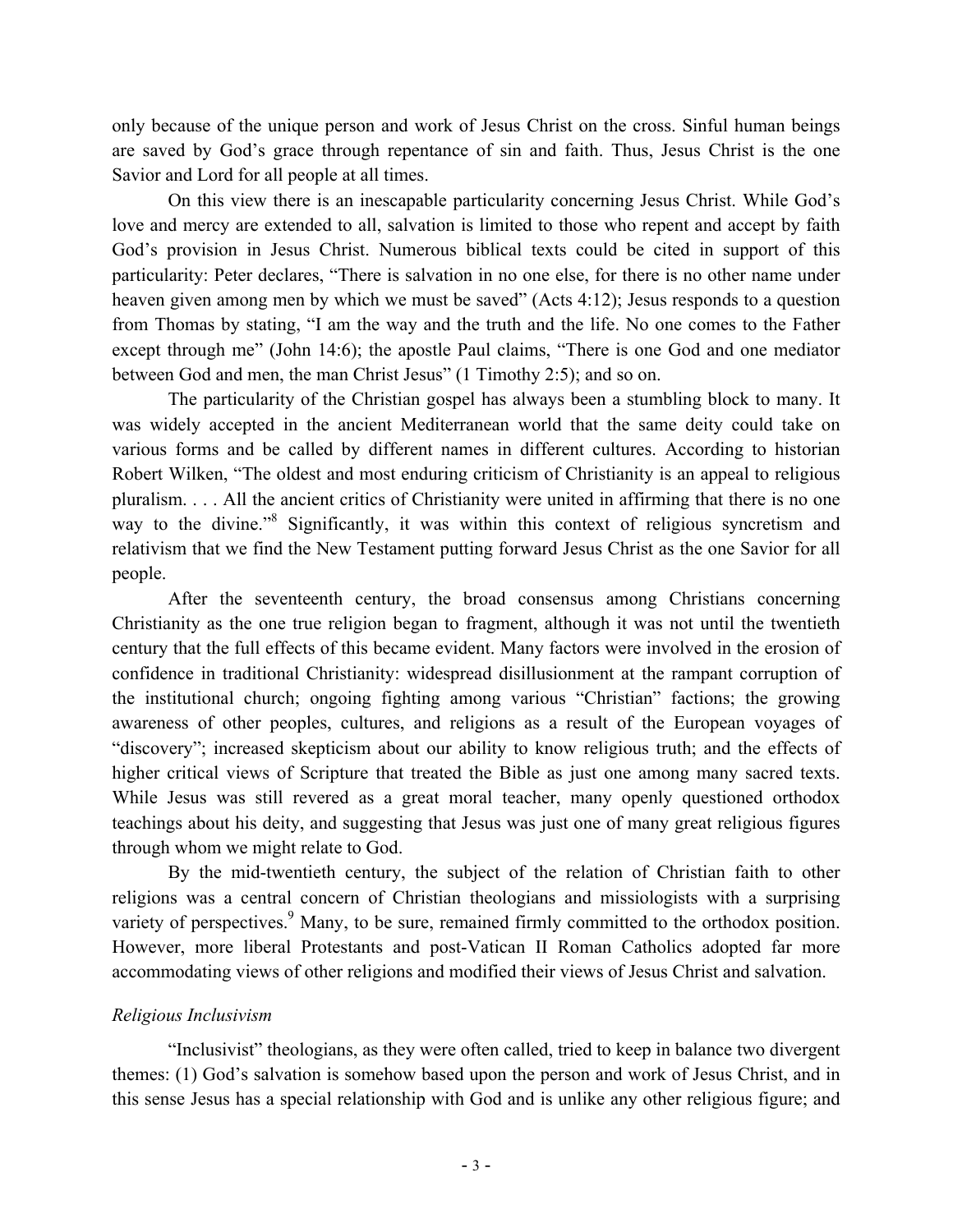(2) God's salvation made available in Christ is also available to adherents of other religions just as they are, so there is no need for followers of other religions to be converted to Christ. Thus, while the fullest expression of God's truth and revelation are in Jesus Christ and the Christian Scriptures, other religions can be accepted positively as part of God's plan for humankind.

#### *Religious Pluralism*

By the late twentieth century, however, there were growing numbers of those identifying themselves as Christians who explicitly rejected such inclusivistic views and called for a radical pluralism in which Christianity is just one among many possible ways of responding to the divine. Religious pluralism, as understood by these thinkers, means that all the major religions are more or less equally true and effective ways of responding to the religious ultimate; no single religion—including Christianity—can claim legitimately to be superior to others in terms of truth or in relating appropriately to the divine.

There are many reasons that religious pluralism, as defined above, is so attractive today. We are much more aware of religious diversity today, due to globalization, increased immigration, international travel, and the impact of media and the worldwide web. As the West encounters religious others, there is often the realization that Hindus, Buddhists, and Sikhs are not at all as previously imagined; they are often intelligent and morally respectable people who are similar to Westerners in many respects. Furthermore, in light of the tragic history of Western colonialism during the past four centuries, many have a deep sense of "post-colonialist guilt" over past injustices. It is often assumed that the way to atone for the past sins of colonialism is to accept uncritically other cultural and religious perspectives. The desire to affirm the increasing diversity of the West is often accompanied by the assumption that doing so means not rejecting other religions as false or somehow deficient. It is not surprising, then, that religious diversity is causing many, including Christians, to question traditional Christian perspectives. Peter Berger captures the spirit of the times when he observes,

We do have a problem of belief, and it not only raises the question of why we should believe in God but why we should believe in *this* God. There are others, after all, and today they are made available in an unprecedented way through the religious supermarket of modern pluralism. $10$ 

Pluralistic perspectives are found today not just among academics; they are widely adopted in popular culture as well. Based upon an extensive study of Americans' views on religious diversity, sociologist Robert Wuthnow reports that 42% of all respondents agreed with the statement, "All religions basically teach the same thing," and 46% said that they believed that God's word is revealed in other writings apart from the Bible, such as the sacred texts of Muslims or Hindus. $11$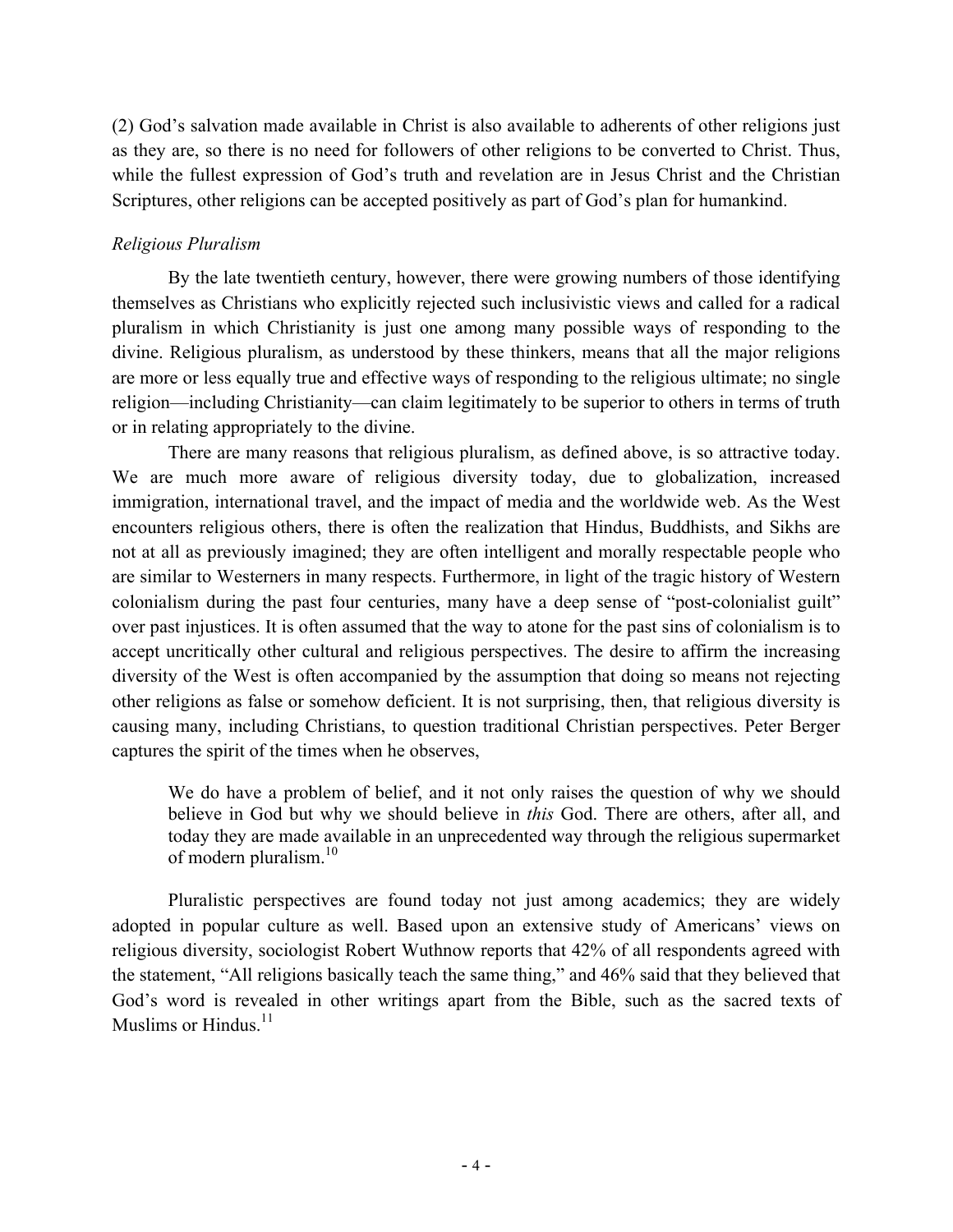#### **2. Religious Pluralism: Clarifying the Issues**

When it comes to the subject of Christian faith and other religions, we are dealing not with just one question but rather with a set of interrelated issues. Thus, it is important that we clarify issues and make some basic distinctions. A helpful place to begin is by considering the term "religious pluralism," for it is used in different ways.

### *Religious Diversity Exists*

"Religious pluralism" can be used in a strictly descriptive sense to mean religious diversity. To say, then, that Europe or North America is religiously pluralistic means simply that they are increasingly characterized by religious diversity. This is undeniable, and by itself is not particularly controversial.

### *Religious Diversity Should Be Legally Accepted*

But more often "religious pluralism" includes more than merely the fact of religious diversity. The term usually connotes more or less positive attitudes toward such diversity, or acceptance, in some sense, of religious diversity. But there are varying degrees of acceptance. At a minimal level there is the *legal acceptance* of diversity. In many democratic societies today, there is an explicit legal commitment to freedom of religion. Sometimes, as in the United States, this is combined with the formal prohibition of governmental sanction of any particular religion. Most Christians welcome such guarantees of freedom of religion and acknowledge readily that such rights also apply to adherents of non-Christian religions.

### *Religious Diversity Should Be Socially Accepted*

But the legal acceptance of religious diversity is, at best, a minimalist kind of acceptance. One can, for example, acknowledge the legal rights of, say, Hindus or Muslims to live in the United States but fail to grant them social acceptance as full members of American society. This suggests the importance of what we might call the *social acceptance* of religious others.

In a weaker sense, social acceptance might involve developing friendships with religious others and cooperating with them in a variety of social activities. But in this sense, social acceptance can be somewhat ambivalent, for while it accepts social relationships with religious others, it might also disapprove of, to some extent, what religious others represent. There is also a sense in which one does not approve of other religions.

A stronger sense of social acceptance includes an enthusiastic embrace of religious diversity as something good. Acceptance here goes well beyond mere tolerance to a celebration of religious diversity as something inherently positive. While the enthusiastic affirmation of religious diversity can be compatible with orthodox Christianity and the view that the Christian faith is distinctively true, it is often found among those who have reinterpreted traditional Christian teachings in various ways. Many in this category regard other religions, along with Christianity, as instruments through which God's truth and saving grace are mediated.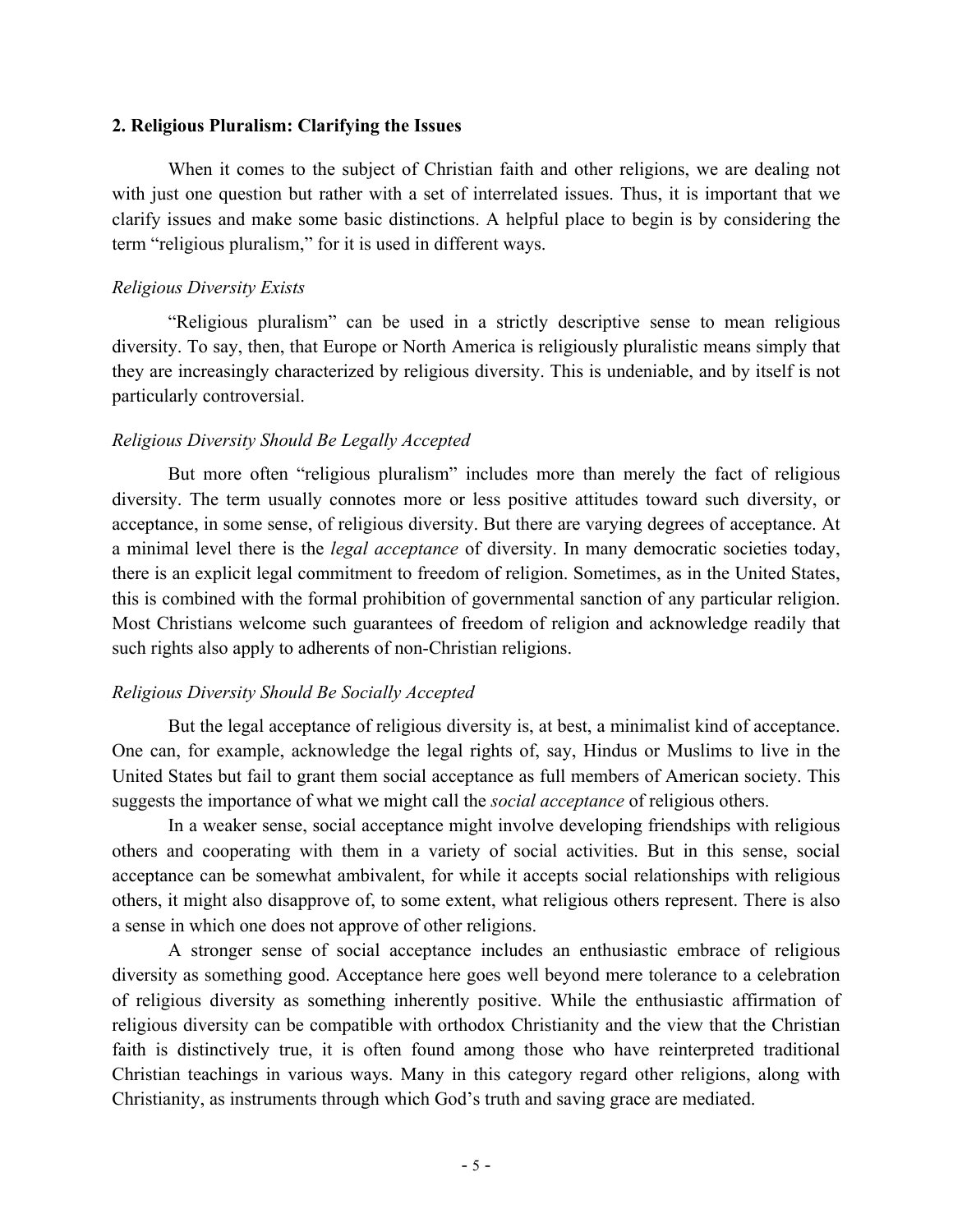# *All Major Religions Are Equally True and Legitimate*

As a technical term in religious studies and theology, however, "religious pluralism" refers to a view that goes well beyond just the social acceptance of religious others. *Religious pluralism* in this sense is the view that all of the major religions are (roughly) equally true and provide equally legitimate ways in which to respond to the divine reality. No single religion including Christianity—can legitimately claim to be uniquely true and normative for all people in all cultures at all times. It is in this sense that we will be using the term "religious pluralism" throughout this essay.

### **3. John Hick's Model of Religious Pluralism**

Peter Byrne, a contemporary advocate of religious pluralism, states three propositions that are at the heart of religious pluralism:

Pluralism as a theoretical response to religious diversity can now be summarily defined by three propositions. (1) All major forms of religion are equal in respect of making common reference to a single, transcendent sacred reality. (2) All major forms of religion are likewise equal in respect of offering some means or other to human salvation. (3) All religious traditions are to be seen as containing revisable, limited accounts of the nature of the sacred: none is certain enough in its particular dogmatic formulations to provide the norm for interpreting the others.<sup>12</sup>

These points are foundational to the perspective of religious pluralism advanced by theologian and philosopher John Hick, perhaps the most influential religious pluralist today. Hick began his academic career in the 1950s as an able defender of Christian orthodoxy, but by the early 1980s, he had abandoned Christian theism for a thoroughgoing religious pluralism.<sup>13</sup> Three claims are at the center of his model of religious pluralism: (1) there is a religious ultimate reality—what Hick calls "the Real"—to which the major religions are all legitimate responses; (2) the various religions are historically and culturally conditioned interpretations of this divine reality; and (3) salvation/enlightenment/liberation is to be understood as the moral transformation of people from self-centeredness to Reality-centeredness, and it is occurring roughly to the same extent across the major religions. Accordingly, Hick claims that the religions can be regarded as culturally and historically conditioned human responses to

an ultimate ineffable Reality which is the source and ground of everything, and which is such that in so far as the religious traditions are in soteriological alignment with it they are contexts of salvation/liberation. These traditions involve different human conceptions of the Real, with correspondingly different forms of experience of the Real, and correspondingly different forms of life in response to the Real.<sup>14</sup>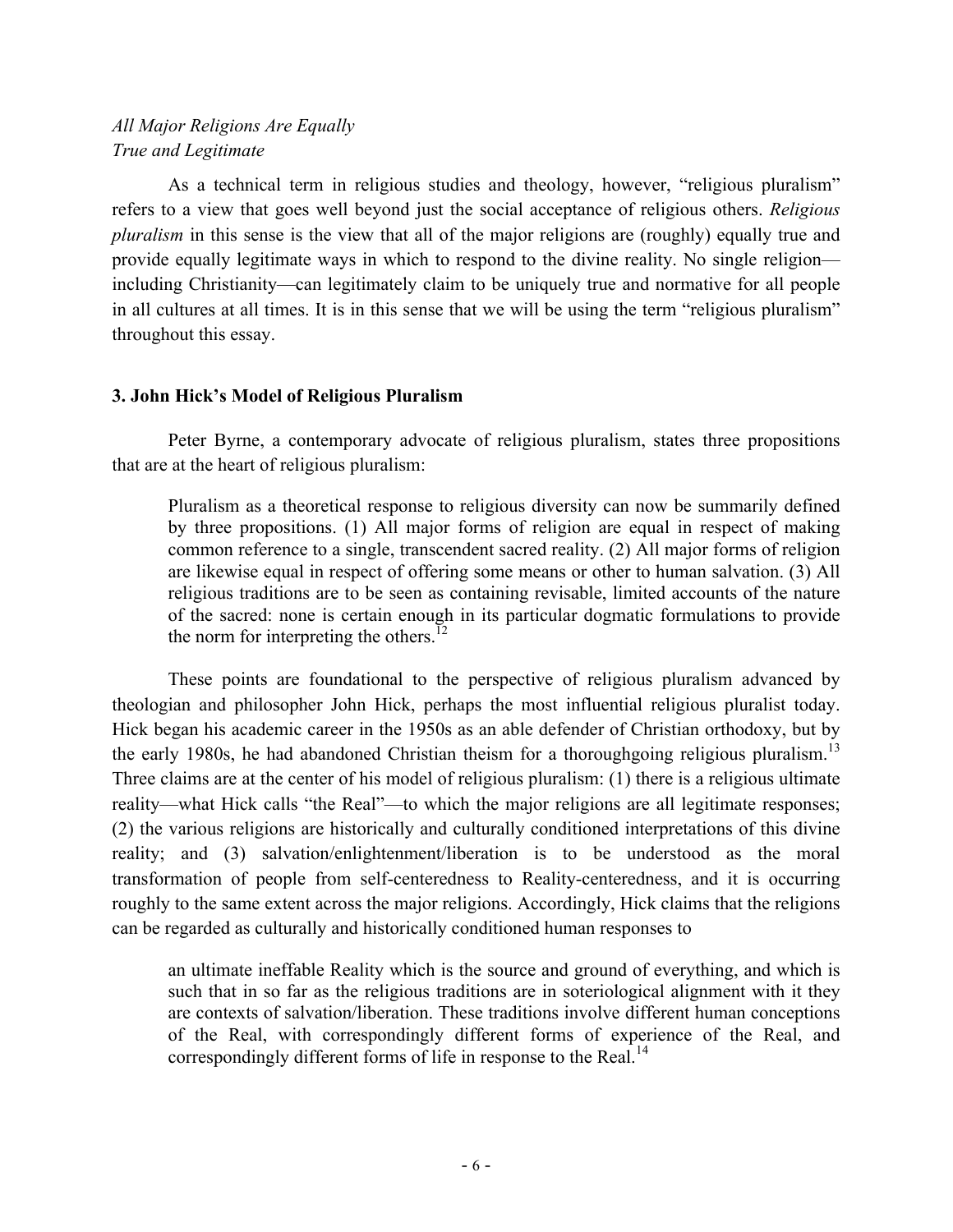The various religions, then, are to be accepted as, in principle, equally legitimate religious alternatives with choices among them being largely functions of individual preferences and socio-cultural influences. The religions "constitute different human responses to the ultimate transcendent reality to which they all, in their different ways, bear witness."<sup>15</sup>

But if the religions all are responding to the same divine reality, why is there such bewildering diversity in the ways in which people understand this reality? Why is there not greater agreement among the religions? Hick accounts for diversity in belief and practice by appealing to historical and cultural factors. "[W]e always perceive the transcendent through the lens of a particular religious culture with its distinctive set of concepts, myths, historical exemplars and devotional or meditational techniques."<sup>16</sup> Although ultimately it is the same divine reality that is encountered in the religions, both the awareness of and response to this reality are shaped by contingent historical and cultural factors.

Now Hick is well aware of the fact that the religions do not all agree on the nature of the religious ultimate. Some religions regard the religious ultimate in personal categories, such as Yahweh in Judaism, or God the Holy Trinity in Christianity, or Allah in Islam, or as Shiva or Krishna in theistic forms of Hinduism. Other religions depict the religious ultimate in nonpersonal categories, such as Nirguna Brahman in Advaita Vedanta Hinduism, or Sunyata or Emptiness in Buddhism, or the Dao in Daoism. Hick refers to the former as the divine *personae* and the latter as the divine *impersonae*. He maintains that what is truly religiously ultimate—the Real—transcends both the *personae* and *impersonae* and thus cannot be characterized as either personal or nonpersonal. So the Real cannot be identified with Yahweh or the Holy Trinity or Sunyata or the Dao. These are merely penultimate symbols through which people in various religions understand and respond to what is actually ultimate, the Real. Out of a desire not to privilege either personal or nonpersonal ways of thinking about the religious ultimate, Hick insists that none of the characteristics of the *personae* or the *impersonae* can be attributed to the Real.

The distinction between the Real as it is in itself and as it is thought and experienced through our human religious concepts entails . . . that we cannot apply to the Real *an sich* [as it is in itself] the characteristics encountered in its *personae* and *impersonae*. Thus, it cannot be said to be one or many, person or thing, conscious or unconscious, purposive or non-purposive, substance or process, good or evil, loving or hating. None of the descriptive terms that apply within the realm of human experience can apply literally to the unexperienced reality that underlies that realm.<sup>17</sup>

Hick thus accepts a strong version of what is called the ineffability thesis, so that none of the terms and concepts that we ordinarily use in religious discourse can be applied to the Real.

Given the clear differences in conceptions of the religious ultimate in the religions, why should we postulate the Real as the common ground of the religions?

My reason to assume that the different world religions are referring, through their specific concepts of the Gods and Absolutes, to the same ultimate Reality is the striking similarity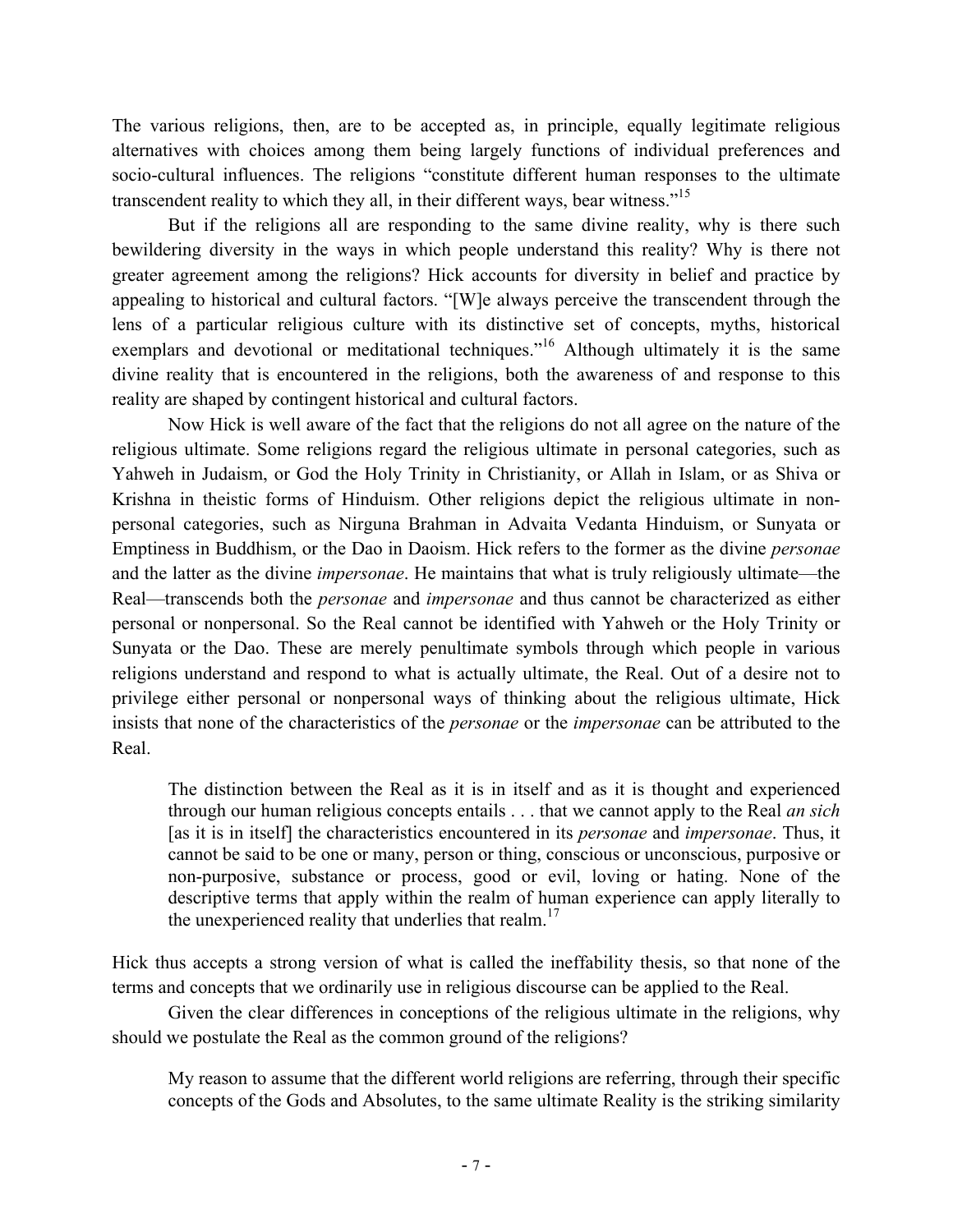of the transformed human state described within the different traditions as saved, redeemed, enlightened, wise, awakened, liberated. This similarity strongly suggests a common source of salvific transformation.<sup>18</sup>

Understood as "the transformation from self-centeredness to Reality-centeredness," salvation is said to be evident in roughly the same degree in all the religions.

It may be that one [religion] facilitates human liberation/salvation more than the others, but if so this is not evident to human vision. So far as we can tell, they are equally productive of that transition from self to Reality which we see in the saints of all traditions.<sup>19</sup>

Although a pluralist, Hick stills identifies himself as a Christian, and thus he includes a place for Jesus in his model. Hick, however, clearly rejects the traditional, orthodox view of Jesus as fully God and fully man, the unique Incarnation of God. Rather, he adopts a metaphorical interpretation of the Incarnation and Jesus' relation to God.

[Jesus] was so powerfully God conscious that his life vibrated, as it were, to the divine life; and as a result his hands could heal the sick, and the "poor in spirit" were kindled to new life in his presence. . . . Thus in Jesus' presence, we should have felt that we are in the presence of God—not in the sense that the man Jesus literally *is* God, but in the sense that he was so totally conscious of God that we could catch something of that consciousness by spiritual contagion.20

For Hick, then, the incarnation "is a mythological idea, a figure of speech, a piece of poetic imagery. It is a way of saying that Jesus is our living contact with the transcendent God. In his presence we find that we are brought into the presence of God.<sup>221</sup> On this view, could we not think in terms of multiple incarnations? Responding affirmatively, Hick says that, "it becomes entirely natural to say that all the great religious figures have in their different ways 'incarnated' the ideal of human life in response to the one divine Reality."<sup>22</sup>

Hick's proposal is obviously a very different view of Jesus Christ and other religions than what the Church has affirmed throughout the centuries. But it easy to see the enormous attraction that religious pluralism has for many today. For with Hick's pluralism, all the major religions can be embraced as more or less equally true and effective ways of relating to the divine. Religious disputes can be avoided, and there is no need for evangelism or conversion; Christians can simply cooperate with those from other religions in alleviating the many problems confronting humankind.

But the crucial issue here is not whether religious pluralism is attractive, but whether it is the best way to think about the relation among the religions. Despite its many attractive qualities, religious pluralism faces formidable problems. Before exploring the difficulties with pluralism, however, it will be helpful to consider further the concept of religion and religious beliefs.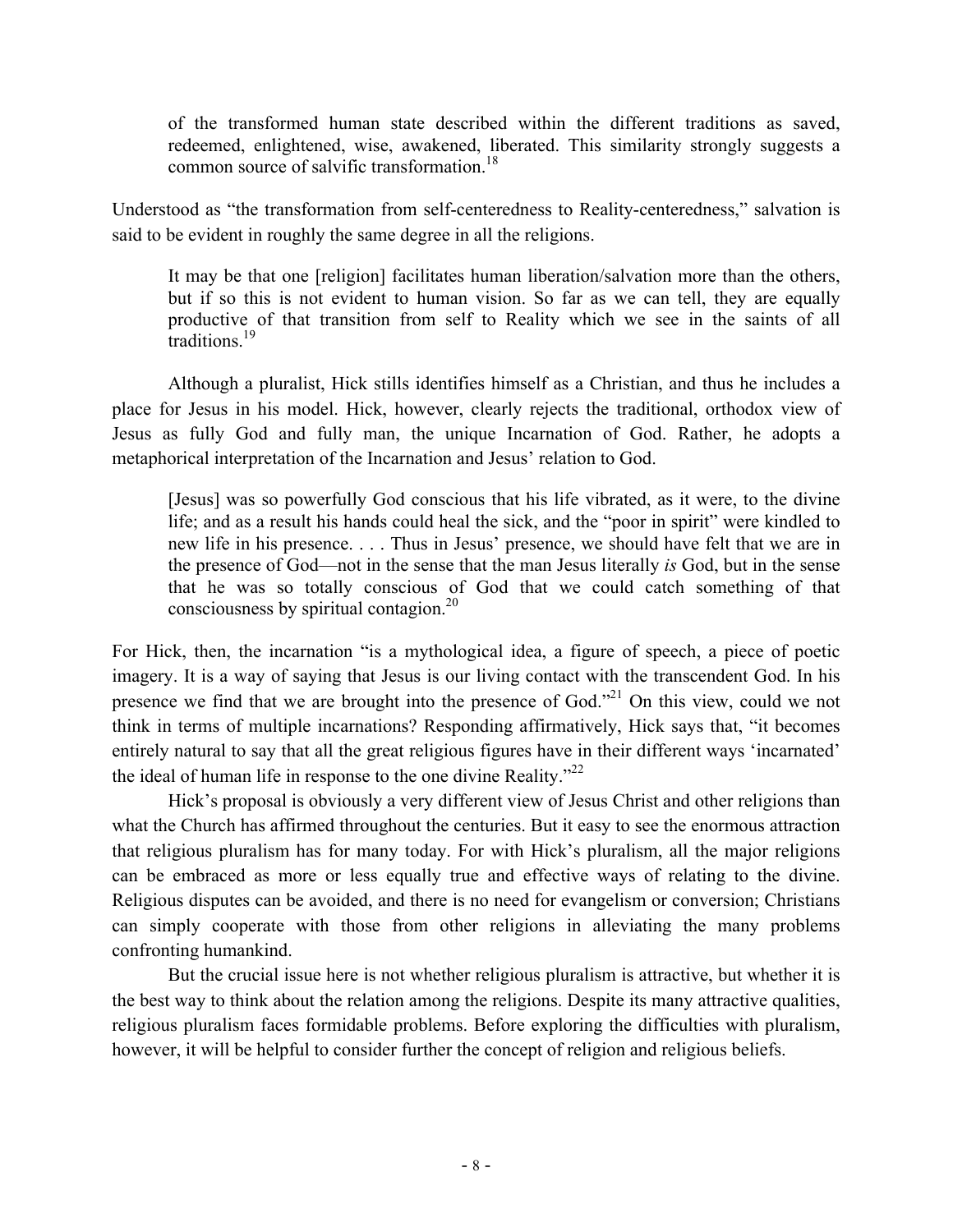#### **4. Religions and Religious Beliefs**

Although discussions of religious pluralism typically focus upon the "great religions" by which is usually meant Judaism, Christianity, Islam, Hinduism, and Buddhism—it is important to remember also the many other religious traditions that make up the religious mosaic of the world, both past and present. There are, for example, the religions of the ancient world, of the ancient Egyptians and Babylonians, the Greeks and Romans, and the Aztecs and Incas. We must also include the many new religious movements of the modern world, some of which such as Baha'i and Mormonism—have developed into world religions in their own right. There are also the many less clearly defined religious movements, such as "new age" spirituality, as well as modernized versions of ancient traditions, including Celtic Druidry or Maori religion.

While it is easy enough to identify examples of religions (Islam, Christianity, Hinduism, etc.), it is much more difficult to come up with an acceptable definition of religion. Definitions tend to be either too broad, thus applying to things that we do not normally include as religious, or too narrow, excluding things that we do regard as religious. The difficulty here stems from the great diversity we find among religious traditions. Nevertheless, the following definition by Roger Schmidt and his colleagues is adequate for most purposes: "Religions are systems of meaning embodied in a pattern of life, a community of faith, and a worldview that articulate a view of the sacred and of what ultimately matters."<sup>23</sup>

Religions are multi-faceted phenomena and there is some overlap between the concepts of religion and culture. This is made clear in the very helpful suggestion by Ninian Smart that we think in terms of seven dimensions of religion.<sup>24</sup> These include the ritual, narrative, experiential, doctrinal, ethical, social, and material dimensions of religion. If we are to understand a particular religion such as Buddhism or Christianity, we must give due attention to all seven dimensions.

Religions, then, include much more than just beliefs or doctrines. Nevertheless, beliefs are central to religion. A religious community is expected to live in a certain way and to regard all of life from a particular perspective. A particular religious tradition can be thought of as expressing a distinctive worldview, or way of understanding reality, and adherents of that tradition are expected to embrace that worldview.

At the heart of each religious worldview are some basic beliefs about the nature of the cosmos, the religious ultimate, and the relation of humankind to this ultimate. Religious beliefs are significant, for as Smart observes, "The world religions owe some of their living power to their success in presenting a total picture of reality, through a coherent system of doctrines."<sup>25</sup> Religious believers are expected to accept the teachings of their tradition and to pattern their lives in accordance with such beliefs. The worldviews of the various religions can be clarified by posing three basic questions to the religions: (1) What is the nature of the religious ultimate? (2) What is the nature of the human predicament? (3) What is the nature of and conditions for attaining salvation/liberation/enlightenment? We will consider briefly how Hinduism, Buddhism, and Islam address these questions.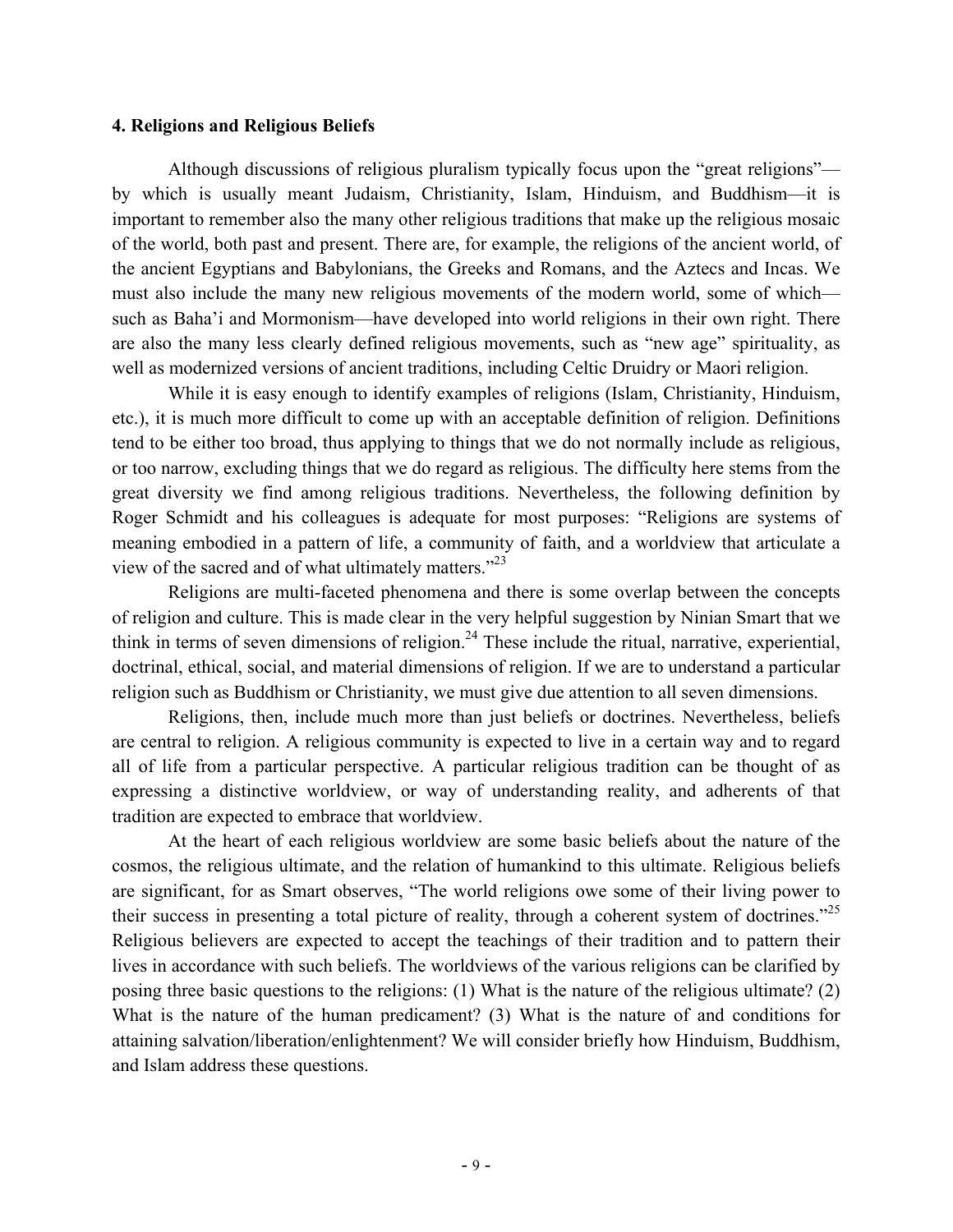#### *What Is the Nature of the Religious Ultimate?*

Hinduism is a family of many different traditions that are the product of some 4,000 years of development in India. Hinduism includes a variety of views about the religious ultimate. A Hindu may believe in one God, many gods, or no god. The idea that the religious ultimate can be understood and experienced in many different ways is widely accepted. Most Hindus, however, accept Brahman as the Supreme Being and sustaining power of the cosmos. But there is disagreement over the nature of Brahman and its relation to the human person. Hinduism includes both monistic and theistic traditions. The Advaita Vedanta (Non-Dualism) tradition, for example, claims that the sole reality is Nirguna Brahman, a nonpersonal reality utterly beyond human concepts and categories. The Vishisht Advaita (Qualified Non-Dualism) teaches that there is only one reality, Saguna Brahman, or Brahman with personal attributes. Brahman is thus a personal Being, and the world is the "body" of Brahman.

Buddhism originated from the teachings of Siddhartha Gautama (traditionally, 563–483 B.C.), who was determined to find the cause of suffering and pain. After much meditation and ascetic discipline, Gautama experienced an "awakening" or "enlightenment," and for the next forty years he traveled throughout India preaching the *dharma* (truth) and attracting a large following. A variety of terms are used for the religious ultimate in Buddhism. For the Theravada tradition it is *nirvana*, which alone is permanent, unconditioned, and ultimately real. But *nirvana* is not heaven; it is the state that obtains when the fires of desire and the conditions producing rebirth are eliminated. The ultimate reality in Mahayana Buddhism is the *Dharmakaya*, or the all-inclusive Buddha essence, sometimes called the Void or Emptiness (*Sunyata*). Neither *nirvana* nor the *Dharmakaya* can be thought of as a personal being. Buddhism clearly rejects any idea of an all-powerful creator God; in this sense it is atheistic.

Islam maintains that Muhammad (A.D. c. 570–632) was the last and greatest in a long line of prophets sent from God. Muhammad received revelations from Allah that are contained in the Qur'an, which is understood by Muslims to be the Word of God. All branches of Islam embrace a strict monotheism. The religious ultimate is Allah, the one God, creator of everything else that exists. Islam calls for total submission to Allah's sovereign will in all of life.

#### *What Is the Nature of the Human Predicament?*

According to classical Hinduism, the human predicament consists in the repeated reincarnation of the *atman* (the soul) as it passes from one life to another. Repeated births are regulated by *karma*, a metaphysical principle that determines current and future states on the basis of past actions and dispositions. The traditional soteriological goal of Hinduism is *moksha*, or liberation from rebirths through breaking the causal conditions of *karma*.

The human predicament in Buddhism consists in our being trapped in a cycle of repeated rebirths and the fact that all existence—apart from *nirvana*—is characterized by pervasive suffering or dissatisfaction. The goal in classical Buddhism, then, is to break the chain of causal conditions resulting in rebirths, thereby attaining *nirvana*. The Four Noble Truths present a diagnosis of the cause of suffering (desire or attachment) and a way to the elimination of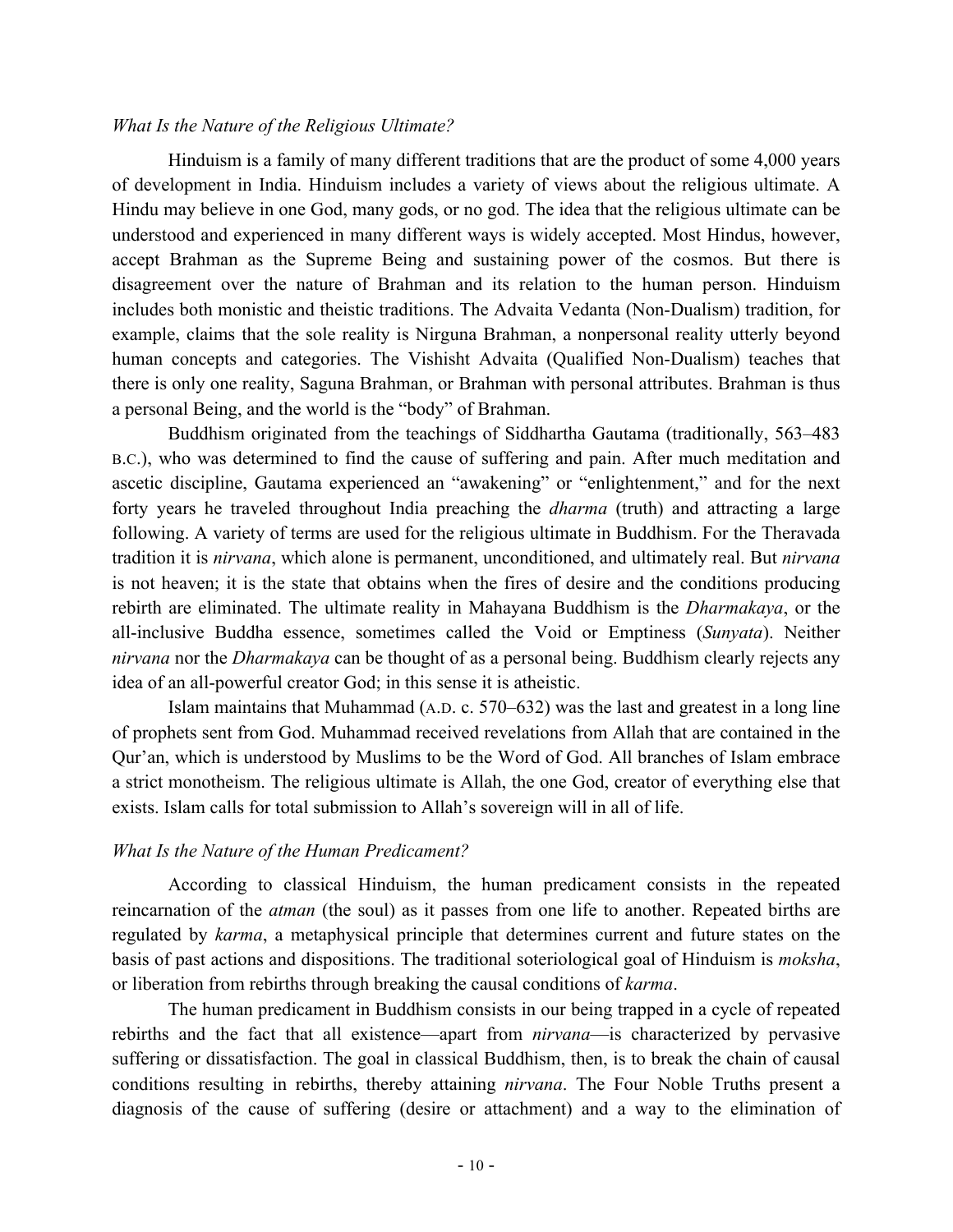suffering. The Noble Eightfold Path sets out ideals in moral self-discipline, meditation, and wisdom that provide the way to eliminate desire and thereby suffering.<sup>26</sup>

In Islam, the human predicament consists of the fact that human beings do not submit to Allah and his ways but rather disobey his will, thereby producing the evil and suffering in our world. Human beings have a weakness of will and a general tendency toward sin. But although tempted by Iblis (the Devil), it is within the power of humankind to resist evil and to remain faithful to the will of Allah.

# *What Is the Nature of and the Conditions for Attaining Salvation/Liberation/Enlightenment?*

Traditionally in Hinduism there are three ways to attain liberation. (1) The way of right action (*karma marga*) involves living in accordance with one's duty as determined by gender, caste, and stage in life. (2) The way of liberating knowledge (*jnana marga*) is advocated by Advaita Vedanta, which teaches that what breaks the cycle of rebirths is the existential realization of one's own essential identity with Brahman. (3) The way of devotion (*bhakti marga*) involves love, reverence, or adoration for a particular deity, and performing ritual worship of deities such as Vishnu, Shiva, or Krishna.

Different schools of Buddhism have slightly different teachings, but most Theravada traditions emphasize strict adherence to the Noble Eightfold Path, which includes proper understanding of the nature of reality—including the Buddha's teaching on the impermanence of all things—and rigorous meditation. Mahayana traditions tend to emphasize seeking enlightenment in this life through meditation. Theravada Buddhism emphasizes self-effort in attaining *nirvana*; each person is said to be responsible for attaining his or her own liberation, which is restricted to the few who can master the required disciplines. Mahayana opened the way to the masses by acknowledging a vast multitude of spiritual beings, such as the *bodhisattvas*, who assist in the quest for enlightenment and liberation.

Islam teaches that our present world will one day be destroyed by Allah and that all humankind, past and present, will then be raised to face divine judgment. In the judgment each person's deeds will be impartially weighed in the balance. Salvation is strictly on the basis of submission to Allah and faithful adherence to the teachings of Islam. Some will be admitted to Paradise; others consigned to Hell. Islam denies the need for a savior and the substitutionary atonement, as found in Christianity.

#### **5. The Problem of Conflicting Truth Claims**

As seen above, the major religions acknowledge that our world is not as it should be; there is a deeply rooted problem that needs to be addressed. The religions offer different perspectives on what the problem is and how it can be overcome. The Indian religions—such as Hinduism and Buddhism—typically adopt a medical analogy in expressing their views. Using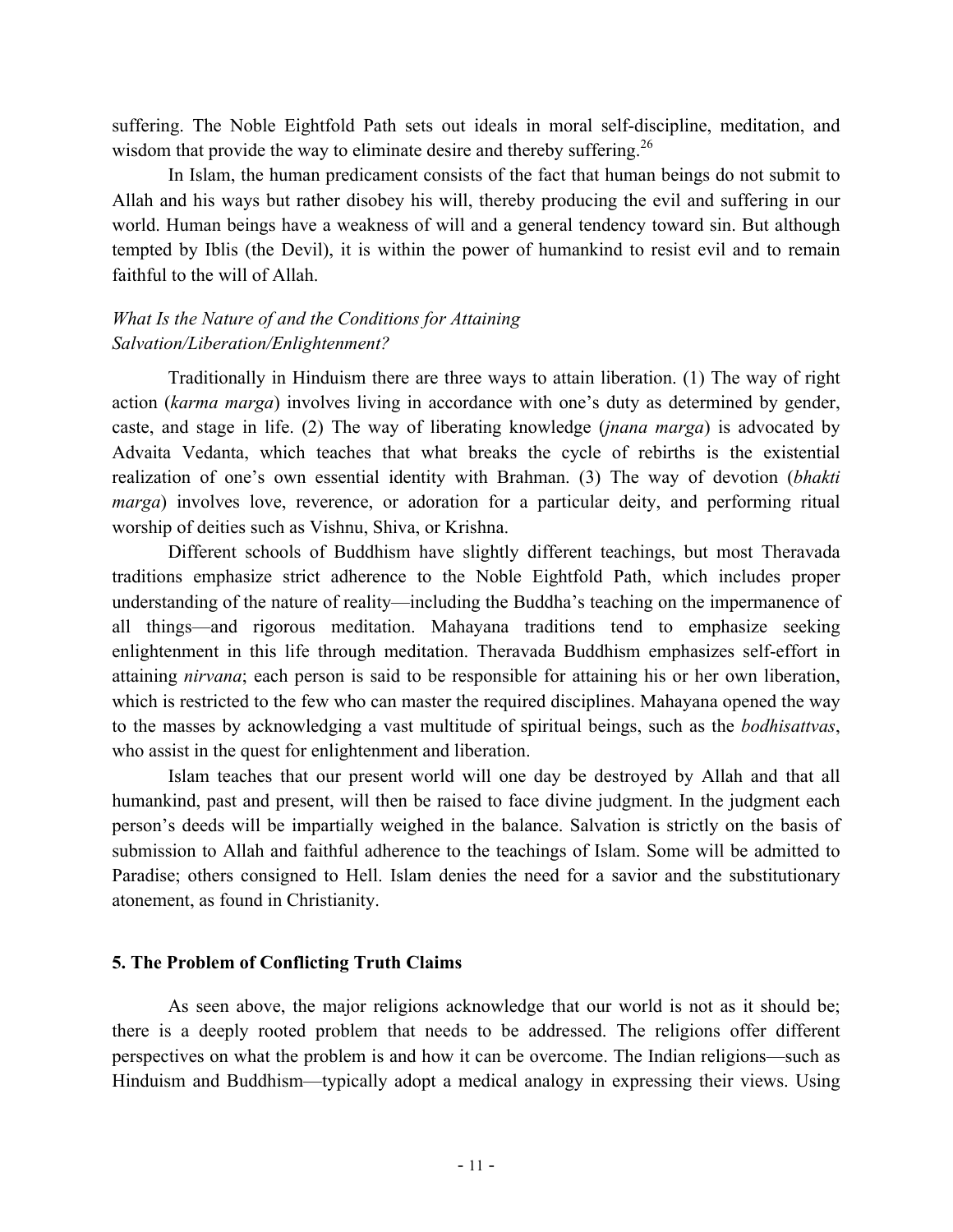this analogy, the philosopher Keith Yandell reminds us that the concept of truth is embedded in the deep structure of religious worldviews:

A religion proposes a diagnosis of a deep, crippling spiritual disease universal to nondivine sentience and offers a cure. A particular religion is true if its diagnosis is correct and its cure efficacious. The diagnosis and cure occur in the setting of an account of what there is—an account whose truth is assumed by the content of the diagnosis and cure.<sup>27</sup>

In other words, the concept of truth is central to the religions. But how should we understand religious truth? In religion, as in other domains, truth is fundamentally a property of statements or propositions, and by extension, of beliefs. A statement or belief is true if and only if the state of affairs to which the statement refers is as the statements asserts. Otherwise it is false. Thus, the statement "The universe was created by God" is true if and only if the universe was in fact created by God. The belief that "The only reality not undergoing continual change is *nirvana*" is true if and only if the only reality not undergoing continual change is *nirvana*. And so on. Religious beliefs, like other beliefs, can be clear or vague, easy to understand or difficult to interpret. (True statements in physics or history can also be vague or difficult to understand.) None of that affects their truth status.<sup>28</sup>

The fact of religious diversity leads to the problem of conflicting truth claims. Diversity by itself, of course, does not necessarily indicate disagreement. Moreover, we should acknowledge that there are some commonalities among the religions (e.g., the ethical principle behind the Golden Rule is reflected in the teachings of many religions). Nevertheless, it is clear that Buddhists, Christians, Hindus, and Muslims adopt fundamentally different perspectives on basic questions about the religious ultimate and our relation to this reality. Christians and Muslims, for example, believe that the universe was created by an eternal Creator; Buddhists deny this. Advaita Vedanta Hindus maintain that the ultimate reality is Nirguna Brahman; Buddhists reject this. Christians insist that Jesus Christ was the incarnate Word of God, fully God and fully man; Muslims dismiss this as blasphemous.

While all of the religions acknowledge that the present state of the world is not as it should be, they disagree over the cause of this unsatisfactory state and its proper remedy. For Christians, the root cause is sin against a holy God and the cure consists in repentance and reconciliation with God through the atoning work of Jesus Christ on the cross. For Buddhists and Hindus the cause lies in a pervasive ignorance, a fundamentally mistaken view of reality although they disagree sharply among themselves over just which beliefs are false and should be rejected. Hindus believe in enduring, substantial souls which are reincarnated in multiple lives. Buddhists deny that there is an enduring, substantial soul which passes from one life to another.

In this respect, differences among the religions take the form of basic disagreements over the nature of reality, how we have arrived at the current undesirable state of affairs, and how we can attain a more desirable state. Disagreements between Christianity and Theravada Buddhism, for example, over how to attain the desired goal—whether one should repent of one's sins and accept Jesus Christ as Lord and Savior or follow the Noble Eightfold Path—are not disputes over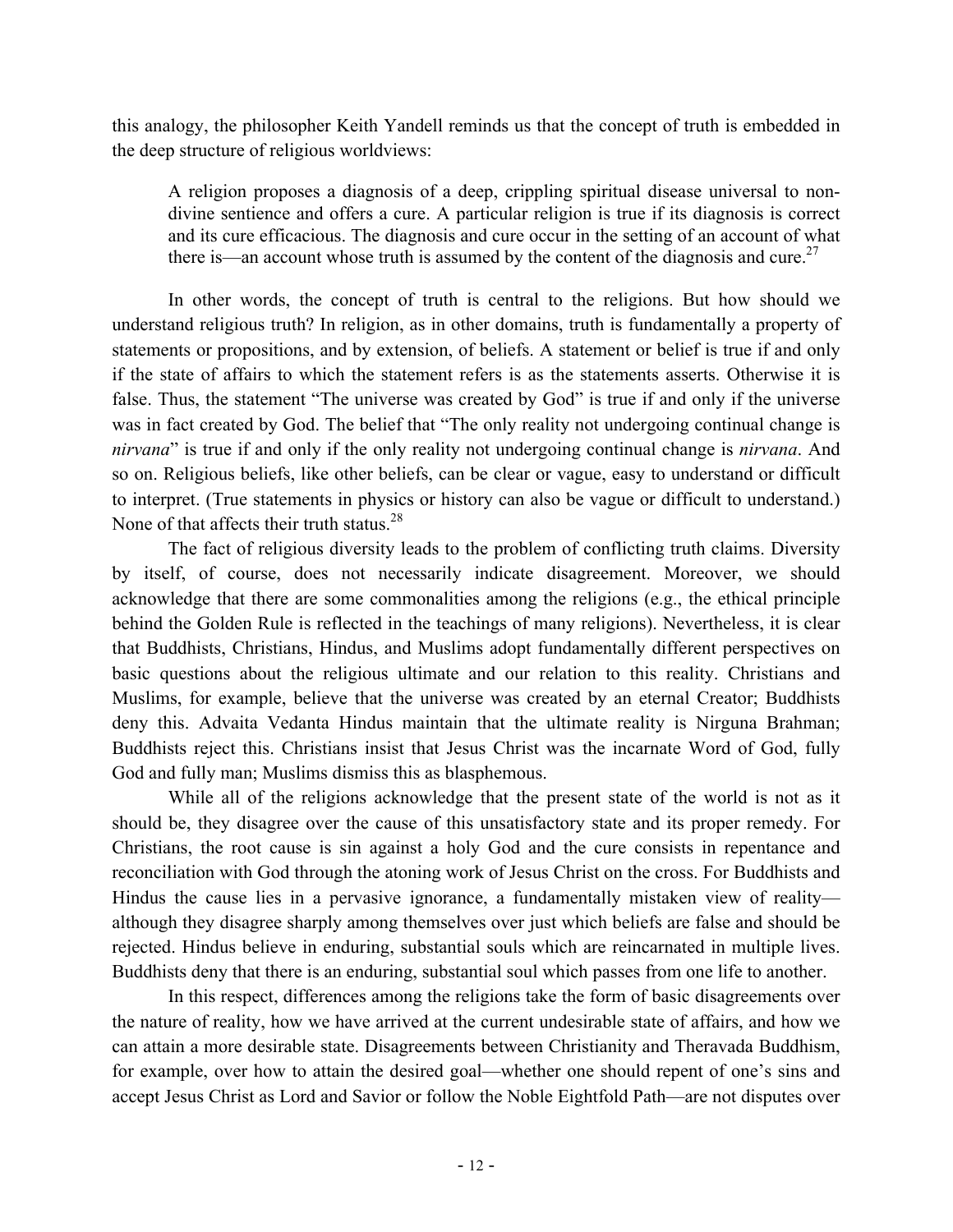the proper means to a common goal but rather grow out of radically different understandings of reality and thus different ends that are to be pursued. While there certainly are points of agreement among the religions, it is clear that at least some of the claims by the major religions are mutually incompatible. They might all be wrong, but they cannot all be correct.

It is sometimes said that this way of thinking about religious beliefs—that religious beliefs, like other propositions, are true or false, and that two contradictory beliefs cannot both be true—is merely a "Western" way of understanding religion and that "Eastern" religions do not approach religion in this manner. Rational approaches to religion that emphasize logical consistency depend upon "Western logic," and other religions are not necessarily limited by such logical constraints. Therefore, it is said, the problem of conflicting truth claims is really a pseudo-problem, since it relies upon logical assumptions that not all religions share.

Although this perspective is fairly common, it is inadequate and very misleading. First, there is the empirical or factual question whether "Western thought" emphasizes rationality and logical consistency and whether "Eastern thought" rejects rational approaches to religion. What exactly is "Western" or "Eastern" thought? These are not monolithic entities but rather are broad abstractions that refer to large collections of people who display enormous diversity in thought. It is true that many people in Europe and North America do emphasize the importance of reason and logical consistency, but many others do not. Particularly in religious practice and the academic study of religion, many in the West today reject rational and logical principles, maintaining that religious "truth" somehow transcends rational categories. Similarly, there are religious traditions in Asia, such as certain forms of Hinduism, Buddhism (especially Zen), and Daoism, which do reject dependence on rational principles in the pursuit of religious "truth." But many other religious traditions, especially in India and to some extent in China, are highly rational and emphasize the importance of logical consistency in belief.

Consider, for example, the comments of the Sri Lankan Buddhist scholar K. N. Jayatilleke. After arguing that the Buddha actually embraced the correspondence theory of truth, he asserts that for Buddhists inconsistency is a criterion of falsehood:

Although correspondence with fact is considered to be the essential characteristic of truth, consistency or coherence is also held to be a criterion. In contrast, inconsistency is a criterion of falsehood. In arguing with his opponents, the Buddha often shows that their theories lead to inconsistencies or contradictions, thereby demonstrating that they are false, using what is known as the Socratic method. . . . This means that truth must be consistent. Therefore, when a number of theories with regard to the nature of man and his destiny in the universe contradict each other, they cannot all be true, though they could all be false if none of them correspond with fact.<sup>29</sup>

Similarly, the Japanese Buddhist scholar Hajime Nakamura claims,

Gotama was described as one who reasoned according to the truth rather than on the basis of the authority of the Vedas or tradition. Theravada and Mahayana Buddhism have accepted two standards for the truth of a statement: it must be in accord with the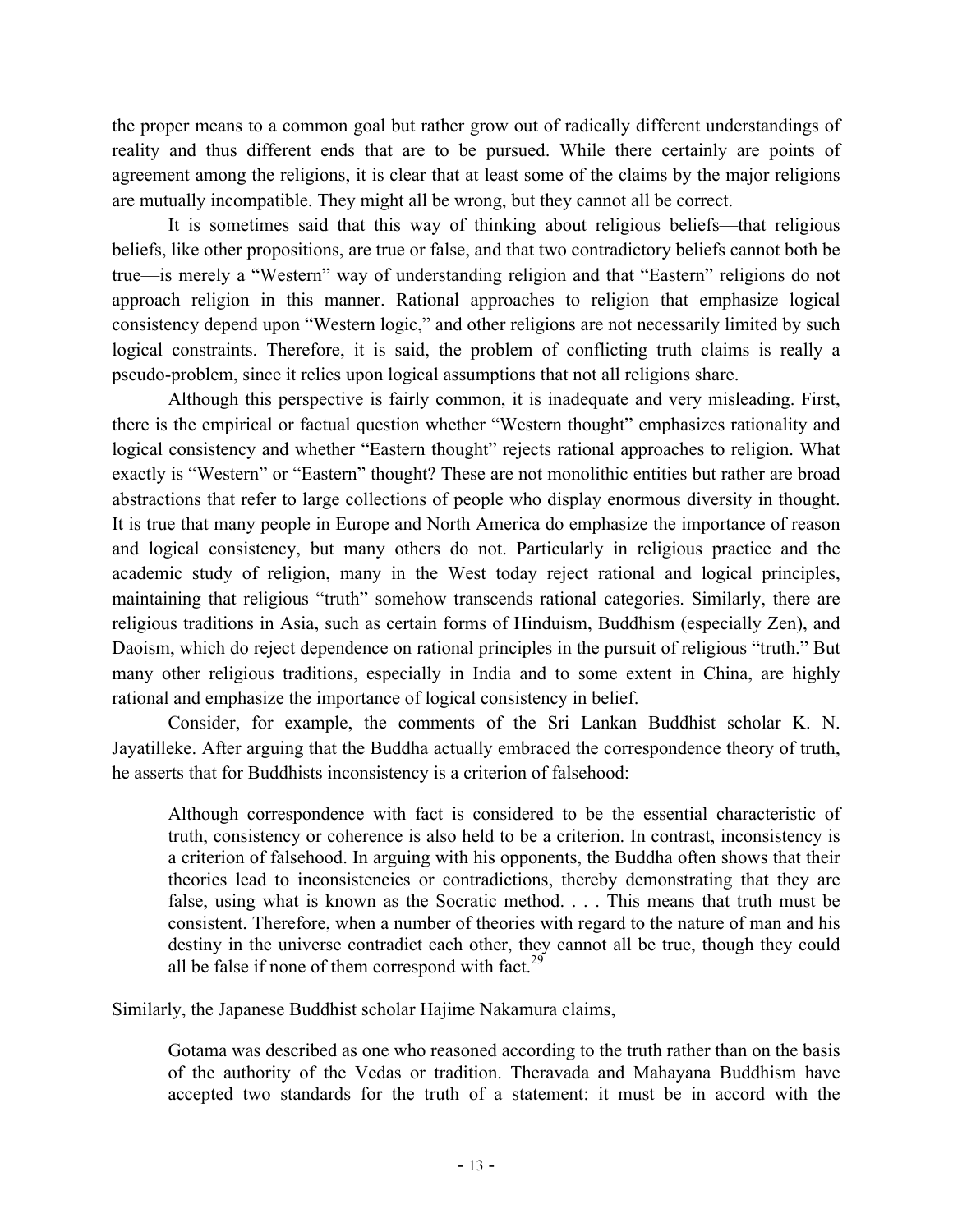[Buddhist] scriptures and must be proved true by reasoning. No Buddhist is expected to believe anything which does not meet these two tests. $30$ 

Thus, it simply is not the case that "Eastern thought" in general rejects rational principles such as the principle of non-contradiction.

But even if a particular tradition—perhaps Zen Buddhism or Daoism—does reject the principle of non-contradiction, it does not follow that such rational principles are merely Western and do not apply in other contexts. There is an important distinction between rejecting a belief or principle and refuting it. All kinds of beliefs have been rejected by people at one time or another. The issue is not whether a belief is rejected but whether it *should* be rejected. To refute a belief or principle is to show that it is false or at least that there are compelling reasons not to accept it as true. Although many people—both in the West as well as the East—reject the principle of non-contradiction in religion, no one has refuted the principle. It is impossible to refute the principle, since any attempt at refutation necessarily appeals to the very principle one is trying to refute.<sup>31</sup> Any meaningful assertion about anything at all—including religious assertions—if intended to be true, makes implicit appeal to the principle by ruling out its negation as false.

#### **6. Religious Exclusivism**

The New Testament never suggests that Jesus is one among many possible saviors. The consistent witness of the Bible is that God has revealed himself in an utterly unique manner through the Scriptures and the incarnation and that Jesus Christ is the one Lord and Savior for all people. Such particularistic themes are often taken as evidence that Christianity is exclusive in ways that other religions—such as Hinduism or Buddhism—are not.

But it is important to recognize that other major religions, including the Indian religions, also have exclusivistic tendencies in that each regards its own perspective as distinctively true and thus superior to other alternatives. In both Buddhism and Hinduism, liberation is linked to a correct understanding of the nature of reality, and each religion rejects what it regards as false views on the grounds that they impede liberation. Buddhism, for example, claims to tell the truth about how things are, and other accounts that are incompatible with Buddhist teachings are dismissed as mistaken, resulting in ignorance and further suffering. For Buddhists, only Buddhism leads to release from the ignorance giving rise to suffering.

There have been vigorous debates among Hindus, Buddhists, and Jains (Jainism was another Indian religious system distinct from Hinduism and Buddhism) over rival religious claims.<sup>32</sup> Shankara (d. 820), who shaped Advaita Vedanta Hinduism, forthrightly states, "If the soul . . . is not considered to possess fundamental unity with Brahman—an identity to be realized by knowledge—there is not any chance of its obtaining final release."<sup>33</sup> In other words, only if one accepts the central teaching of Advaita Vedanta can one be liberated. Early Buddhists rejected Hindu assumptions about Brahman and the reality of enduring souls which reincarnate. Similarly, a text from the Jaina Sutras, the authoritative texts of Jainism, bluntly states,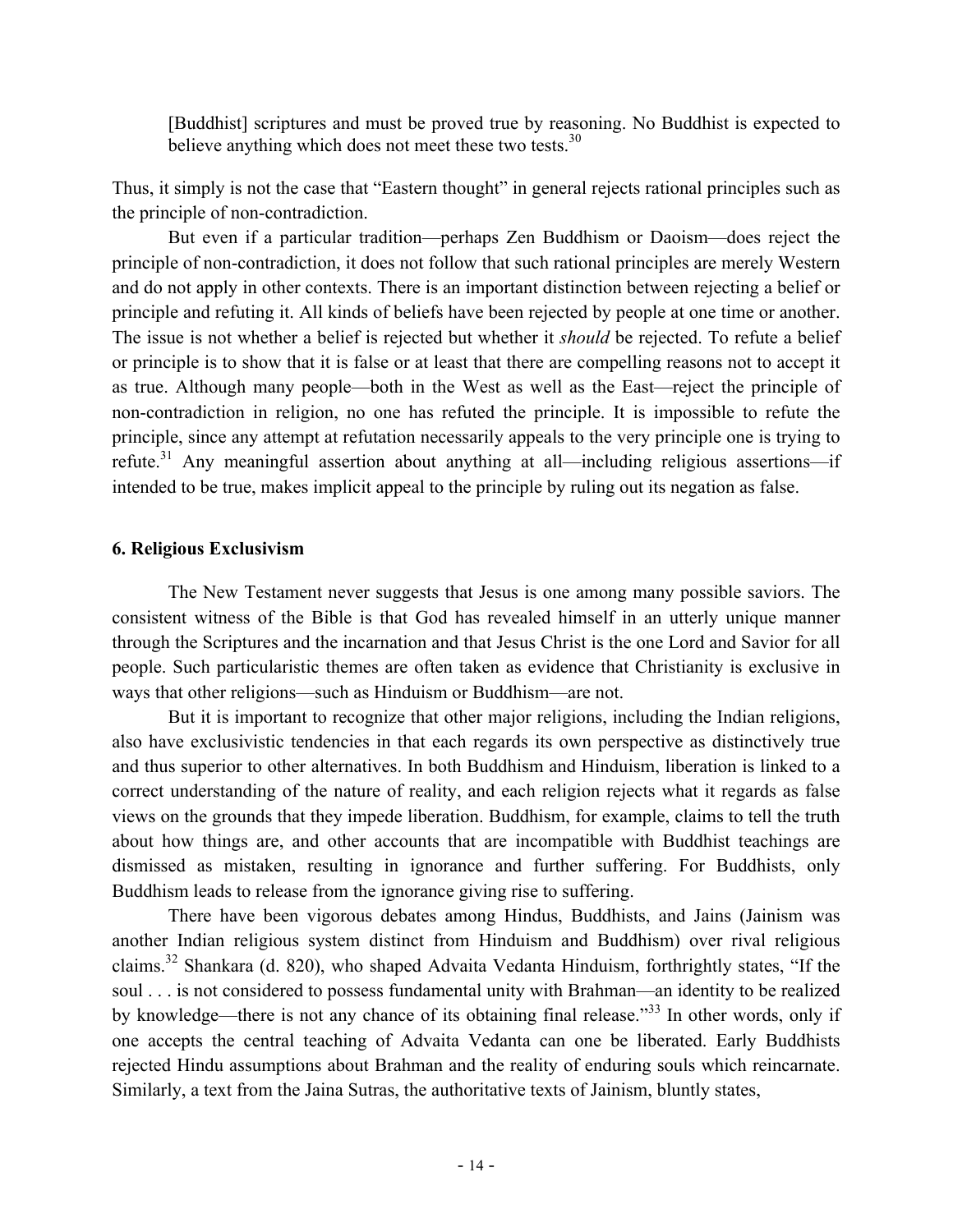Those who do not know all things by Kevala [the absolute knowledge sought by Jains], but who being ignorant teach a Law [contrary to Jain teaching], are lost themselves, and work the ruin of others in this dreadful, boundless Circle of Births. Those who know all things by the full Kevala knowledge, and who practicing meditation teach the whole Law, are themselves saved and save others.<sup>34</sup>

In other words, those who accept Jain doctrine can be enlightened and liberated from rebirths; those who do not, cannot be enlightened.

Nor are these merely ancient perspectives. The Dalai Lama, for example, in responding to the question whether only the Buddha can provide "the ultimate source of refuge," says,

Here, you see, it is necessary to examine what is meant by liberation or salvation. Liberation in which "a mind that understands the sphere of reality annihilates all defilements in the sphere of reality" is a state that only Buddhists can accomplish. This kind of *moksha* [liberation] or *nirvana* is only explained in the Buddhist scriptures, and is achieved only through Buddhist practice.<sup>35</sup>

The theme in these passages is clear enough: Beliefs matter, and proper acceptance of the relevant teachings is essential for attaining liberation. Those who hold certain false beliefs cannot achieve liberation or enlightenment. Hindus, Buddhists, and Jains, of course, disagree on just which beliefs are false.

### **7. Problems with Religious Pluralism**

Religious pluralism promises a way of understanding religious diversity without concluding that only one religion is true and the rest false. All the major religions are said to be more or less equally true and equally legitimate ways of responding to the religious ultimate. Pluralism thus seems to be accepting the many religions just as they are, and in a world weary of religious competition and strife, this is indeed enormously attractive.

But can the pluralist model really deliver what it promises? An acceptable model of religious pluralism should do at least three things: (1) recognize the clear differences in fundamental beliefs among the religions; (2) affirm the different religions as more or less equally effective ways of responding to the one ultimate reality, so that no single tradition is privileged; and (3) provide a coherent explanation of how these two points can be simultaneously maintained. John Hick's proposal is the most sophisticated attempt to meet these requirements, but it is vitiated by serious problems. Two issues will be noted.

### *Some Truth Claims Cannot Both Be True*

Contrary to popular perception, not even the pluralist can avoid the conclusion that large numbers of sincere and devout religious believers are simply mistaken in their religious beliefs. As we have seen, if the teachings of the religions are taken as orthodox believers in the respective religions understand them, it is clear that the religions make very different, and at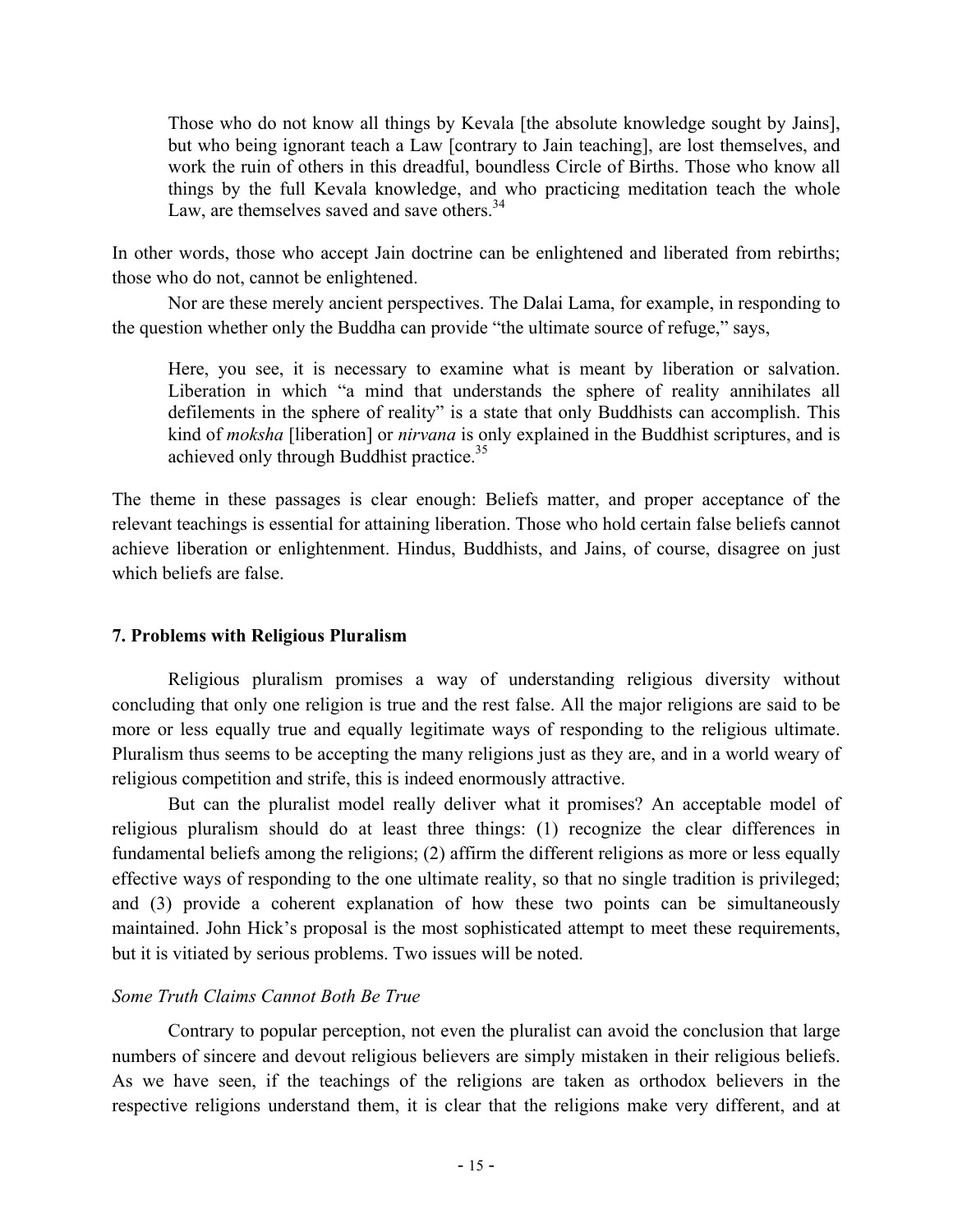times mutually incompatible, claims about the nature of reality. Each religion of course maintains that its own beliefs are true. With religious pluralism, however, no particular religion can be regarded as distinctively true. Thus, the conflicting claims of the religions are reinterpreted so that they can be accommodated in a pluralist framework.

Consider beliefs about the religious ultimate that are central to Christianity, Islam, and Buddhism, respectively. Christians believe that the religious ultimate, the highest reality, is the Triune God—Father, Son, and Holy Spirit, and that Jesus Christ was the incarnate Son of God, fully God and fully man. Muslims also believe in one eternal creator God, but deny that God is a trinity or that Jesus was God incarnate. Zen Buddhists deny the existence of any God and maintain that ultimate reality is *Sunyata* or Emptiness. On Hick's model, Christians, Muslims, and Buddhists can all be said to be "in touch" with and responding appropriately to the one divine reality, the Real. So in one sense John Hick's pluralism does accept the three religions, but it does so only by changing in important ways the beliefs of actual Christians, Muslims, and Buddhists. For on Hick's model, it is the Real that is truly ultimate, and what Christians, Muslims, and Buddhists regard as ultimate—the Triune God, Allah, and Emptiness, respectively—are only penultimate images or concepts through which they respond to the Real. If Hick is correct, then orthodox Christians, Muslims, and Buddhists are all mistaken in their claims about the religious ultimate.

Or consider what Islam and Christianity say about Jesus of Nazareth. Although Jesus is held in great esteem in both Christianity and Islam, the two religions disagree sharply over his proper identity. Christians accept Jesus as the unique incarnation of the eternal, infinite, God— Jesus was fully God and fully man. Muslims, on the other hand, reject this as blasphemous. Furthermore, Christians and Muslims disagree over the factual question whether Jesus was in fact crucified on the cross, for many Muslims interpret Surah 4:155–159 of the Qur'an as explicitly ruling out Jesus' death on the cross. This cannot be dismissed as merely a minor disagreement over an obscure historical fact, for the atoning work of Jesus on the cross is central to the Christian message of salvation. Thus it has traditionally been maintained that Islam and Christianity cannot both be correct in their respective beliefs about Jesus of Nazareth. At least one view must be false. As we have seen, John Hick rejects the orthodox Christian teaching of Jesus as fully God and fully man and calls for a reinterpretation of the doctrine of the incarnation in metaphorical terms. The implication of this, however, is that orthodox Christians are mistaken in their belief about the Incarnation. Thus, not even religious pluralism can avoid the conclusion that large numbers of sincere and intelligent religious believers are mistaken in their religious beliefs. The critical issue here is which beliefs we should reject as false and on what basis we should do so.

### *Ineffability Is Incoherent*

Not surprisingly, Hick's adoption of strong ineffability with respect to the Real has been the subject of much criticism. In order not to privilege either personal or non-personal views of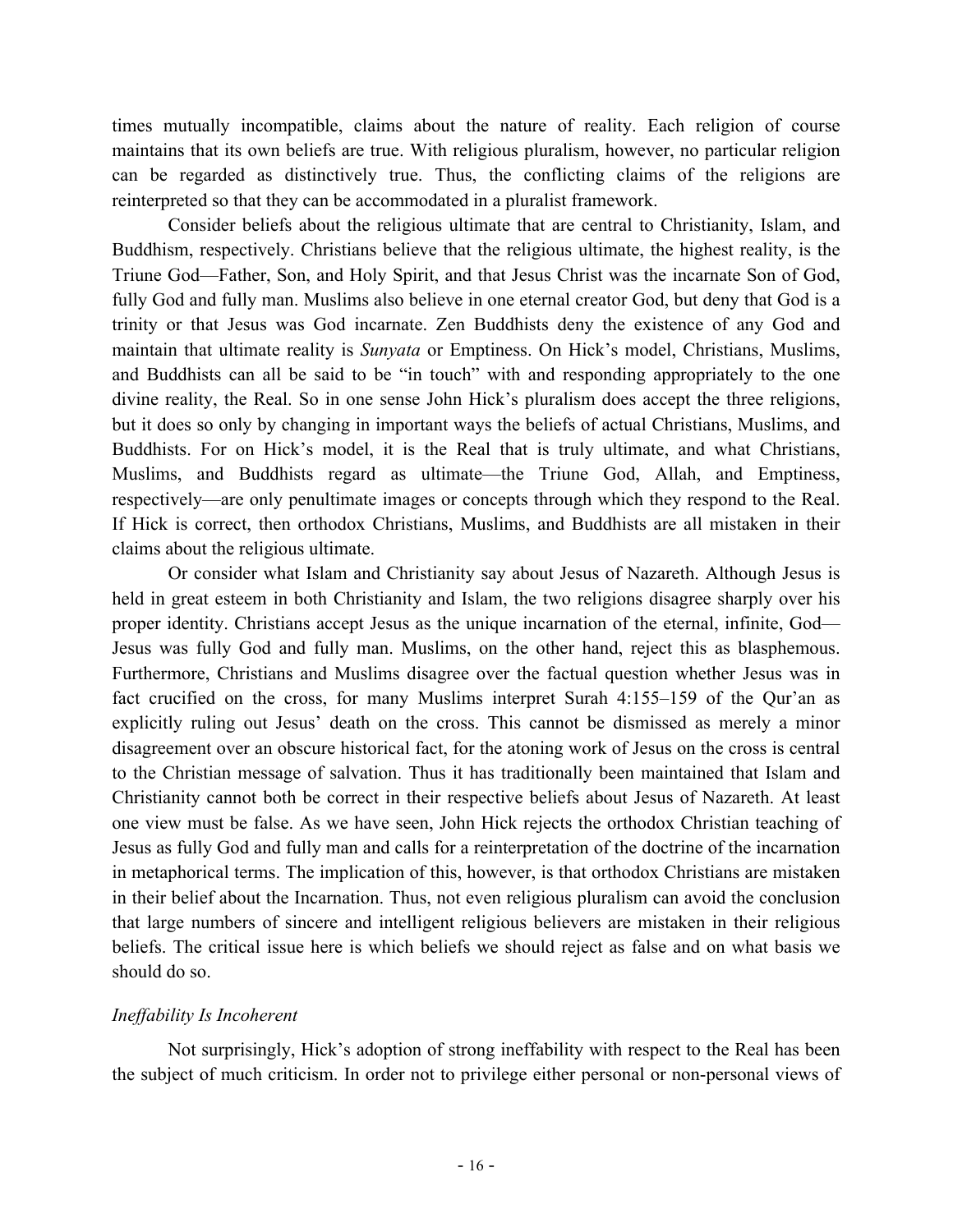the religious ultimate, Hick insists that the Real transcends all concepts and properties with which we are familiar.

By 'ineffable' I mean . . . having a nature that is beyond the scope of our networks of human concepts. Thus the Real in itself cannot properly be said to be personal or impersonal, purposive or non-purposive, good or evil, substance or process, even one or many. $36$ 

There are at least three problems with Hick's use of the ineffability thesis:

1. Although Hick claims that none of the concepts or categories with which we are familiar can be applied to the Real, he repeatedly uses language that presupposes that at least *some* concepts do apply meaningfully to the Real.<sup>37</sup> For the Real is said to be the "source and ground of everything," a "transcendent reality," "the necessary condition of our existence and highest good," "that to which religion is a response," to "affect humanity," to have a "universal" presence," etc.<sup>38</sup> If such language is at all meaningful, then clearly some concepts can be applied to the Real. Moreover, it seems that causality of some sort is implied in such language, as the Real is portrayed as (at least partially) causally responsible for the human religious responses being what they are. But in using the language of causality in this manner Hick is going well beyond what ineffability allows.

2. Furthermore, does it make any sense to claim that there is a Real but that no concepts of properties with which we are familiar apply to the Real? What would it mean for an entity to exist without it having *any* substantial properties? An agnostic silence concerning it would seem the only reasonable course. But then why postulate the Real in the first place? How does "There is an X, but X is such that no concepts of substantial properties can be ascribed to it" differ from "There is no X"?

3. Hick's inconsistency is most apparent in his use of the moral criterion (transformation from self-centeredness to Reality-centeredness), both as a reason for postulating the existence of the Real and for discriminating between legitimate and illegitimate responses to the Real. Hick repeatedly tells us that the Real itself is beyond moral categories such as good and evil.<sup>39</sup> But if the Real is beyond moral categories so that it is neither good nor evil and moral concepts and terms cannot be applied to it, how can "moral transformation" serve as a criterion for an appropriate relationship to the Real? Why suppose that moral transformation within a given religion is at all informative about that tradition's relationship to the Real? Why presume that some behavior is appropriate with respect to the Real but other behavior is not? The Real itself must have moral properties, be a moral being, if the moral criterion is to be used in this manner.

Hick's language about the Real strongly suggests that the Real *is* somehow causally responsible for some of what we see in the various religions and that the Real is a moral being. Thus, despite his efforts to depict the Real in terms which do not privilege any particular religious tradition, Hick tacitly assumes certain theistic characteristics of the Real (intentional action, creation, revelation, moral goodness) even as he states that no such attributes can apply to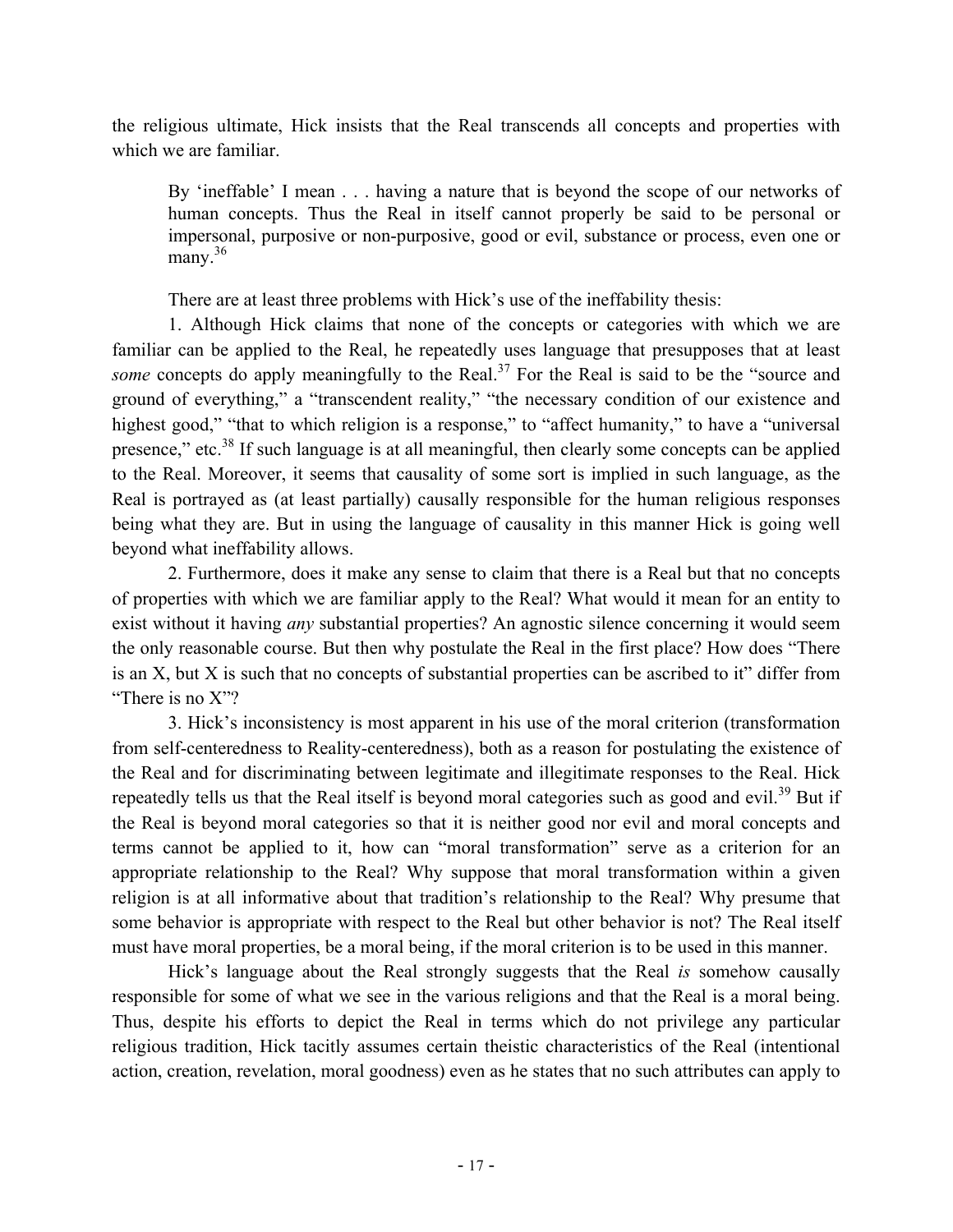the Real. Thus Keith Yandell—not inappropriately—characterizes Hick's proposal as "Protestant modernism minus monotheism" or "secularism with incense."<sup>40</sup>

### **8. Does God Exist?**

There are two critical questions confronting any version of religious pluralism: Does an eternal creator God exist? Who is Jesus Christ? The traditional Christian answers to these questions are incompatible with genuine religious pluralism. Religious pluralism makes sense if it makes sense at all—only on the assumption that there is a pervasive "religious ambiguity" such that theism does not have any stronger rational credentials than non-theistic perspectives. Thus, in defending religious pluralism, Peter Byrne observes,

The pluralist must, on reasoned grounds, doubt whether the detailed dogmatics of any particular religion can be known with sufficient certainty to enable such a form of religion to be the means of interpreting the whole that is human religion. There is not the certainty in any particular form of religion to enable its world-view to be the basis for a viable interpretation of religion.<sup>41</sup>

Religious ambiguity means that it can be equally rational to interpret the universe as a Christian theist or a Vedantin Hindu or a Theravadin Buddhist would, depending upon one's particular circumstances and experiences.

But why should we accept this assumption about religious ambiguity? The question of God's existence is thus critical to any assessment of religious pluralism. For if there are good reasons for believing that an eternal creator God exists, then there are good reasons for rejecting religions that deny God's existence (e.g., Jainism, Buddhism, some forms of Hinduism) as false. It then becomes impossible to affirm religious pluralism, for if there are compelling grounds for accepting God's existence, then clearly not all religions can be accepted as equally true.

Is it really the case that the proposition "God exists" has no greater evidential or rational support than its denial? To be sure, there is disagreement over the issue of God's existence. But deeply rooted disagreement by itself does not entail that no single perspective is more likely to be true than others nor that all religious perspectives have equal epistemic support. An impressive list of contemporary philosophers have argued persuasively that there are strong reasons for believing that an eternal creator God exists.<sup>42</sup> If they are correct, and I think they are, then religious pluralism should be rejected and theism accepted.

### **9. Who Is Jesus?**

The question about the identity of Jesus Christ is also a critical one for religious pluralism. Pluralism requires that Jesus is in principle not significantly different from other religious leaders. If the orthodox Christian understanding of Jesus as found in the New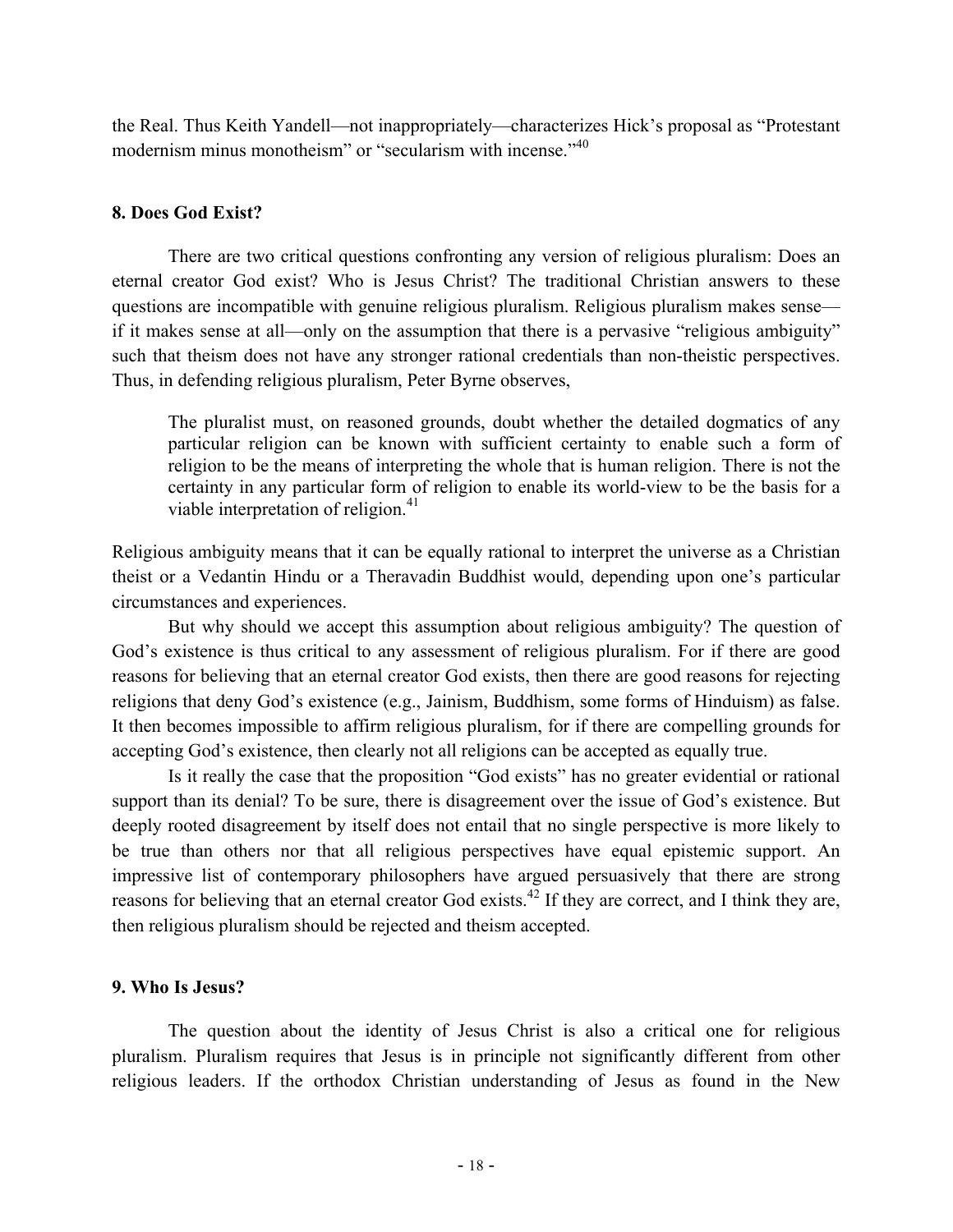Testament is maintained, then it is impossible to affirm religious pluralism. This is clearly acknowledged by John Hick:

Traditional orthodoxy says that Jesus of Nazareth was God incarnate—that is, God the Son, the Second Person of a divine Trinity, incarnate—who became man to die for the sins of the world and who founded the church to proclaim this to the ends of the earth, so that all who sincerely take Jesus as their Lord and Savior are justified by his atoning death and will inherit eternal life. It follows from this that Christianity, alone among the world religions, was founded by God in person. . . . From this premise it seems obvious that God must wish all human beings to enter this new stream of saved life, so that Christianity shall supersede all the other world faiths. . . . Christianity alone is God's own religion, offering a fullness of life that no other tradition can provide; it is therefore divinely intended for all men and women without exception.<sup>43</sup>

Hick, as we have seen, rejects this view and calls for a radical reinterpretation of Christology in metaphorical terms.

But why should we follow Hick here? Our only substantial access to Jesus' life and teachings is the New Testament, and so it must be the New Testament that controls our understanding of who Jesus is. The comprehensive picture that emerges from the New Testament witness is that God was present and active in Jesus of Nazareth in a way in which he is not elsewhere. There is simply no indication that Jesus is merely one among many other great religious figures. In the language of 2 Corinthians 5:19, God was in Christ reconciling the world to himself, and there is no hint in the Scripture that God was also doing this in other religious leaders and traditions. It is not as though the first-century world was unaware of other religious ways. The idea that there are many alternative paths to the divine with each people or culture having their own distinctive way was common in the first-century Mediterranean world. Had the writers of the New Testament wished to say this, they certainly could have done so. They didn't.

A comprehensive discussion of the New Testament portrayal of Jesus is impossible here, but what follows briefly notes five ways in which Jesus is different from other religious figures.<sup>44</sup>

# *The Relation Between Jesus and History in Christianity Is Different from the Relation Between History and Other Religious Leaders*

The historicity of the events and sayings attributed to Jesus carries significance for the Christian faith that has no parallel in other religions. In many religions the relevant teachings can be considered independently of the historicity of any particular individual or event.

In 1960, for example, the Protestant theologian Paul Tillich visited Japan, and he asked Buddhist scholars in Kyoto, "If some historian should make it probable that a man of the name Gautama never lived, what would be the consequence for Buddhism?" The Buddhist scholars responded by saying that the question of the historicity of Gautama had never been an issue for Buddhism. "According to the doctrine of Buddhism, the *dharma kaya* [the body of truth] is eternal, and so it does not depend upon the historicity of Gautama."45 In other words, whether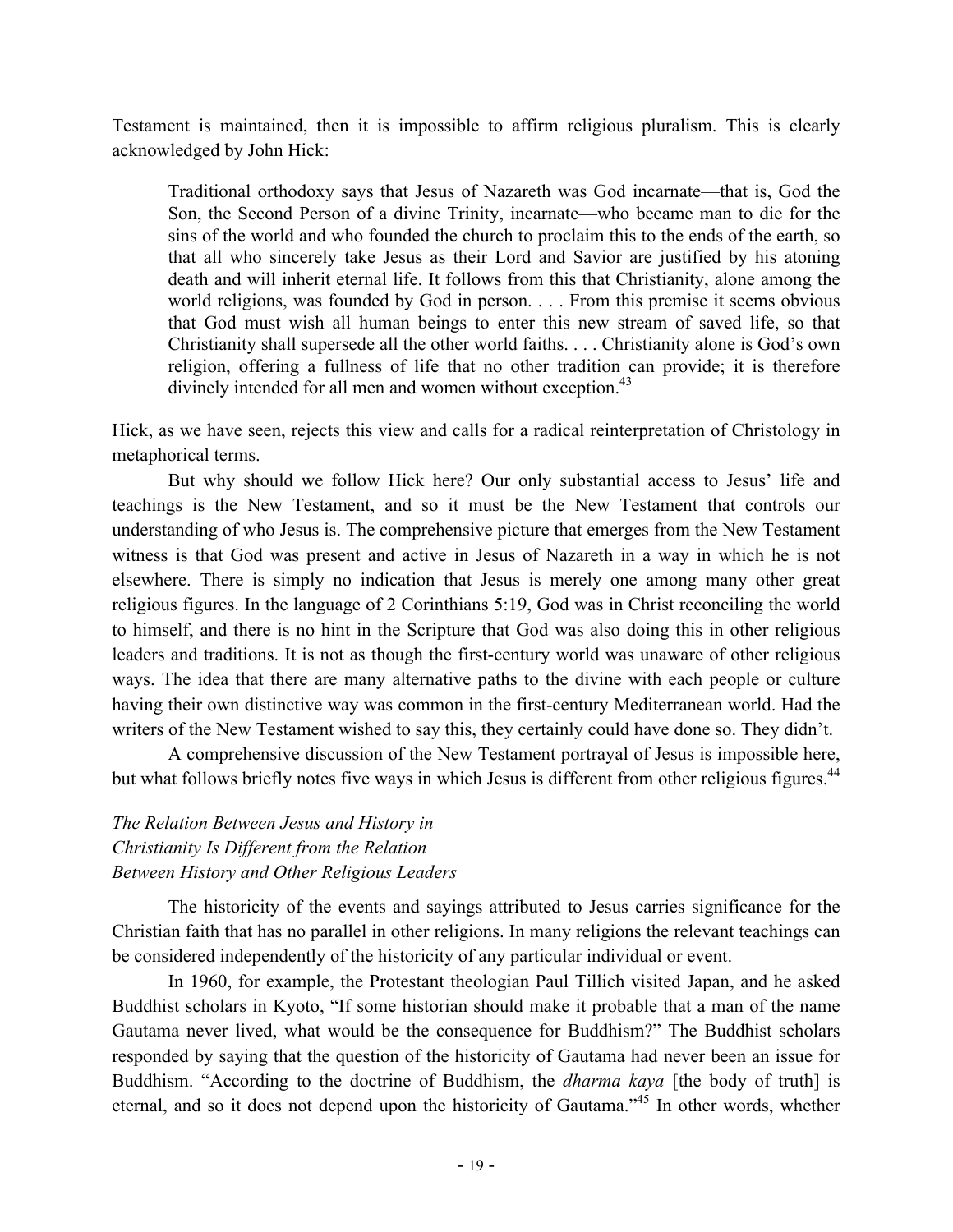Gautama actually said and did what is ascribed to him does not affect the truth of Buddhist teaching, which transcends historical events. While most Buddhists would insist that the teachings of contemporary Buddhism are consistent with what the historical Gautama taught, they would also acknowledge that the Buddhist *dharma* is eternally true and thus not dependent upon anything in the life of Gautama.

Similarly, in Hinduism the doctrines are regarded as eternal truths that transcend history and thus are not rooted in any particular individual or event. Although Islam takes history seriously, we can still distinguish the truths said to have been revealed by Allah to Muhammad from Muhammad as the particular recipient of this revelation. There is no necessary connection between Muhammad and the revelation; in principle, Allah could have revealed the Qur'an to anyone.

The same cannot be said, however, about Jesus Christ. For Christian faith is inextricably rooted in the historical person of Jesus of Nazareth. Christianity is not merely a collection of inspiring religious teachings; it is based upon God's active intervention in human history. At the center of Christian faith is God's revealing his purposes for the redemption of sinful humanity and providing the means for our salvation through the Incarnation in an actual human being, Jesus of Nazareth. It is what Jesus did on the cross and through the resurrection, and not simply what he taught, that makes possible our reconciliation with God. The apostle Paul unambiguously states that if in fact Jesus was not raised from the dead then our faith is futile and useless, and we are still in our sins (1 Corinthians 15:14–19). The actual resurrection of Jesus Christ from the dead—not merely the inspiring idea of resurrection—is foundational to Christian faith. For the resurrection is God's stamp of approval upon the life and teachings of Jesus, the defeat of death and evil, and the inauguration of a qualitatively new form of life (Romans 1:4; 1 Corinthians 15:26, 50–58). This distinguishes Christian faith from other religions, such as Buddhism. Whereas it is possible to think of Buddhist teachings apart from the historical life of Gautama, the Christian faith makes no sense apart from the actual life, death, and resurrection of Jesus of Nazareth.

The importance of historicity for Christian faith naturally raises the question about the degree to which we can have confidence that the New Testament writings are at all accurate in what they say about the life and teachings of Jesus. Some complex and controversial issues are involved here, but there are strong reasons for accepting the New Testament witness as a reliable account of Jesus' life, death, and resurrection.<sup>46</sup> While we cannot pursue the issues in depth, we can briefly note one major difference between questions of history and the New Testament as opposed to history and Buddhist sources.

In terms of both the volume and quality of early evidence, we have much greater access to the historical Jesus and the early Christian community than we do to Gautama and the early Buddhist community. There is an abundance of early manuscripts of the New Testament so that we can be confident that what we have in the New Testament today is indeed what the original authors wrote.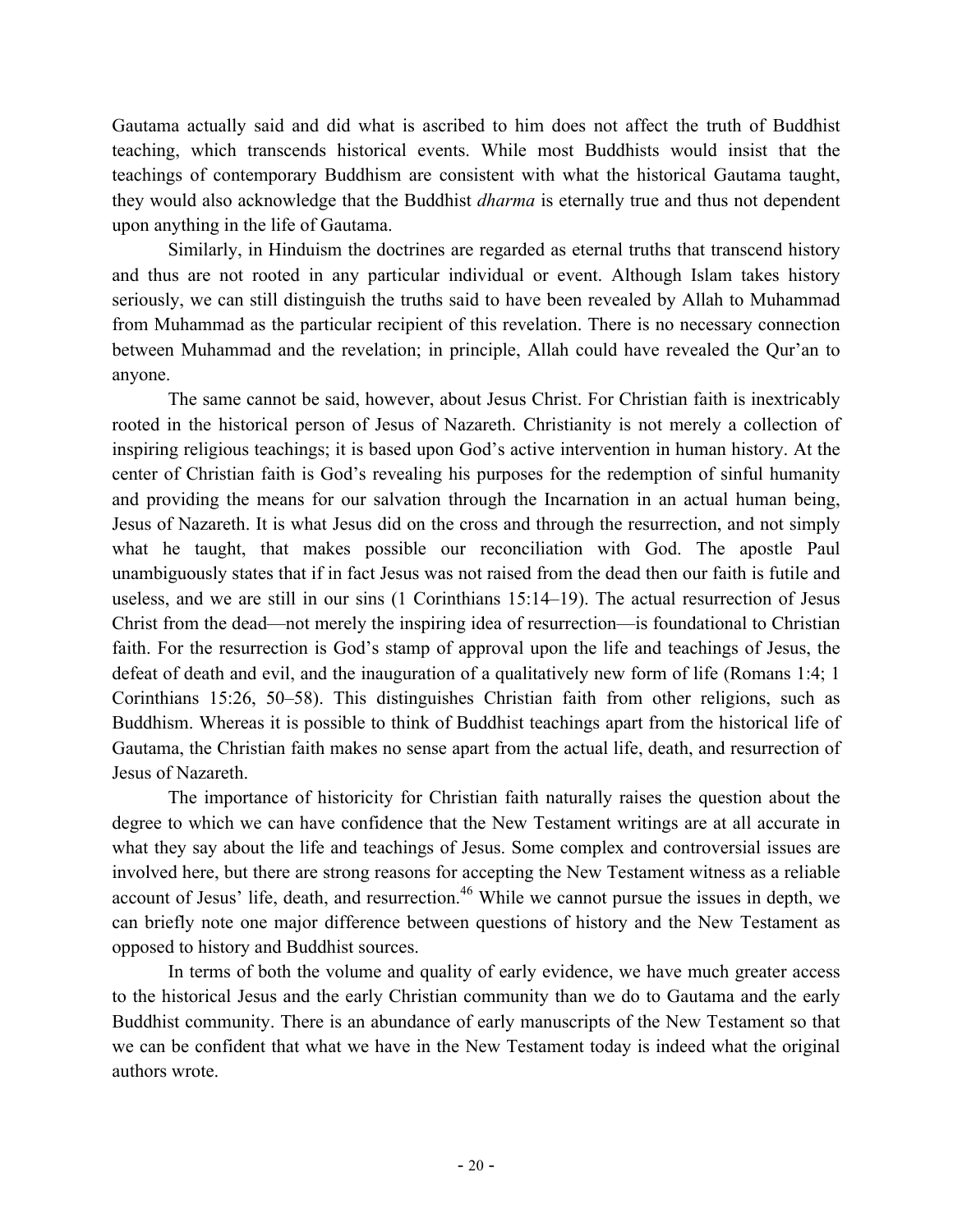Scholars of almost every theological stripe attest to the profound care with which the New Testament books were copied in the Greek language, and later translated and preserved in Syriac, Coptic, Latin and a variety of other ancient European and Middle Eastern languages. In the original Greek alone, over 5,000 manuscripts and manuscript fragments of portions of the New Testament have been preserved from the early centuries of Christianity. . . . [O]verall, 97–99% of the New Testament can be reconstructed beyond any reasonable doubt, and no Christian doctrine is founded solely or even primarily on textually disputed passages.<sup>47</sup>

Moreover, the gap in time between the death of Jesus and the earliest New Testament writings is much smaller than the gap between Gautama's death and the earliest written Buddhist texts. Although there is little question about the fact of Gautama's existence, there is considerable dispute over when he lived, with dates for his death ranging from 480 to 386 B.C.<sup>48</sup> The earliest Buddhist scriptures were put into writing in Pali sometime in the first century B.C.; prior to that time they were transmitted orally.<sup>49</sup> Thus, assuming the Buddha's death at 386 B.C. and the writing of the Pali texts around 80 B.C., we have a gap of some 300 years between Gautama's death and the first Buddhist writings. If the 480 B.C. date for his death is accepted, then the gap becomes 400 years. Moreover, the early Pali writings consisted largely of instructions for monastic life and sayings, stories and anecdotes of the Buddha and the early disciples; the "biographies" of the Buddha appear even later.

By contrast, the temporal gap between the death of Jesus and the writing of the New Testament is much shorter. It is generally agreed that Jesus was crucified in either A.D. 30 or  $33<sup>50</sup>$  The apostle Paul's epistles were written between about A.D. 50 and the late 60s (1) Thessalonians, arguably the earliest of the New Testament letters, was probably written by Paul in A.D. 50). This leaves a gap of only seventeen to twenty years between Jesus' death and the earliest New Testament writing, with Paul's writings falling within about thirty-five years of Jesus' death. The last of the New Testament books was probably completed around A.D. 90, leaving about sixty years separating it from the death of Jesus.<sup>51</sup> This, combined with the abundance of manuscript evidence for the text of the New Testament, provides grounds for much greater confidence in the reliability of the New Testament portraits of Jesus than is the case with early Buddhist writings concerning Gautama.

### *Jesus, Unlike Some Religious Leaders, Was a Monotheist*

Each religious figure must be understood within the historical context of his time. Jesus was a Jew living in a society in which the reality of Yahweh, the one creator God, was assumed. Like his contemporaries, Jesus was a monotheist who accepted the Old Testament perspective that only Yahweh, the God of Israel, is the true God, the creator and ruler of all things. The importance of monotheism is reflected in the Shema: "Hear, O Israel: The LORD our God, the LORD is one" (Deuteronomy 6:4). When asked by a religious expert which is the greatest commandment, Jesus answered by quoting the Shema followed by the commands to love God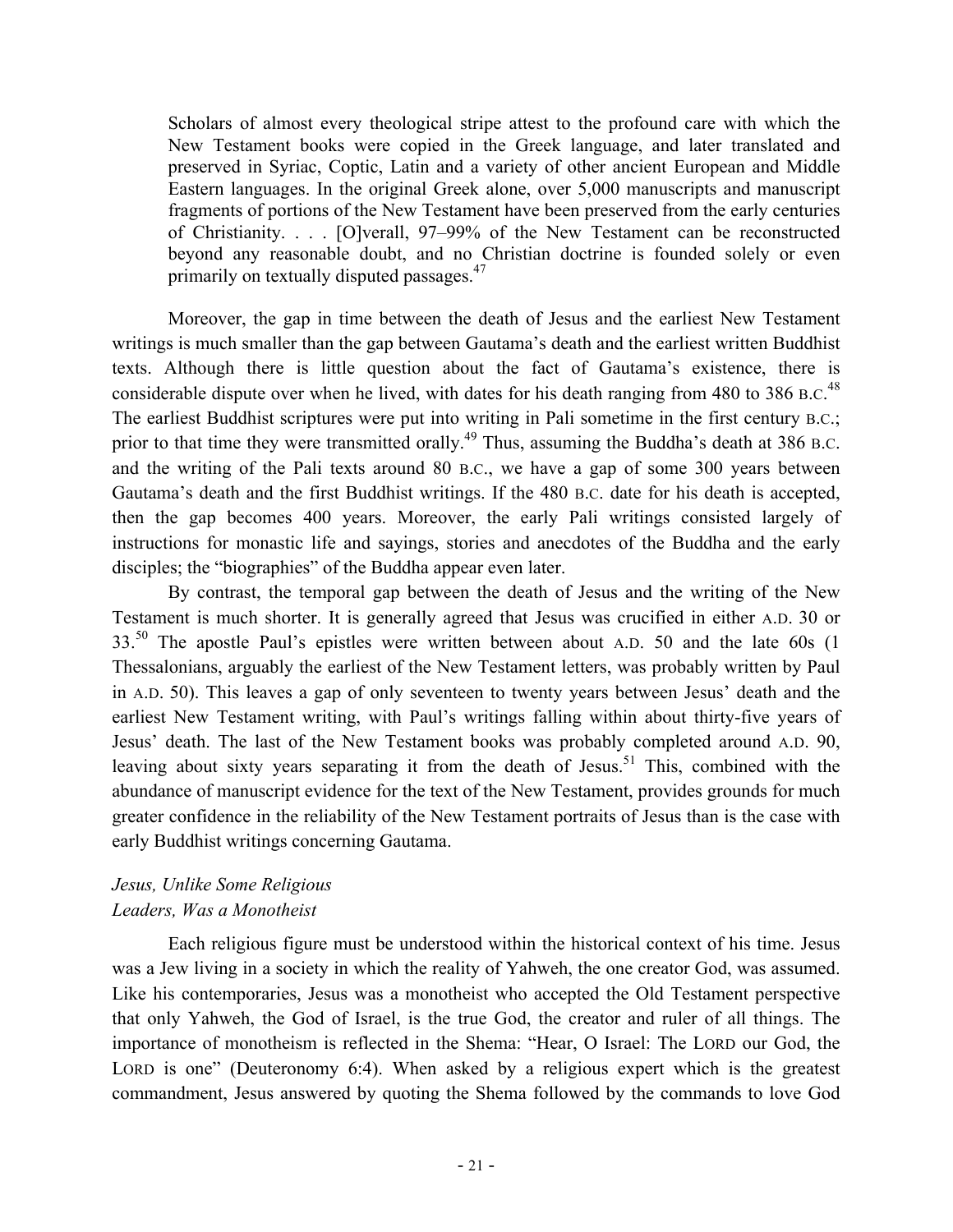and one's neighbor (Mark 12:28–31). There is no historical evidence that Jesus questioned the existence of God; to the contrary, God's reality is presupposed in all that Jesus says and does.

While some religious leaders, such as Muhammad, are also monotheists, many others are not. There has long been debate over Confucius' views on God or the gods, with some interpreting him as a kind of theist and others regarding him as agnostic on the subject.<sup>52</sup> The Buddha rejected the Brahmanical teachings about the reality of Brahman, the supreme being in Hinduism, and Buddhism has generally been understood as rejecting the idea of a creator God. It is common in the West to regard Buddhism as simply agnostic about God, but this is a misleading recent innovation. Most Buddhist traditions have historically been atheistic. The Sri Lankan Buddhist scholar K. N. Jayatilleke observes that, if by "God" we mean a supreme being and creator, then "the Buddha is an atheist and Buddhism in both its Theravada and Mahayana forms is atheistic. . . . In denying that the universe is a product of a Personal God, who creates it in time and plans a consummation at the end of time, Buddhism is a form of atheism."<sup>53</sup> Paul Williams, a leading scholar of Buddhism and former Buddhist who converted to Roman Catholicism, states,

Buddhists do not believe in the existence of God. There need be no debating about this. In practicing Buddhism one never finds talk of God, there is no role for God, and it is not difficult to find in Buddhist texts attacks on the existence of an omnipotent, all-good Creator of the universe.  $54$ 

Thus, one thing distinguishing Jesus from some religious leaders is his clear commitment to the reality of an eternal creator God.

*Jesus Identifies the Root Problem Confronting Humankind As Sin; Others, Such as Gautama, Locate the Problem with Ignorance*

As we have seen, the major religions all claim that there is some fundamental problem afflicting humankind and the cosmos at large. The religions offer varying diagnoses of this problem and, accordingly, different prescriptions for its cure. According to Jesus, our root problem is sin, the deliberate rejection of God's righteous ways (Mark 7:1–22). It is not ignorance or some cosmic imbalance that causes the human predicament. Rather, it is a corrupt heart or a perverted inner disposition such that "everyone who commits sin is a slave to sin" (John 8:34). Sin, of course, is more than merely moral failure; it must always be understood as an offense against a holy and righteous God. In other words, sin is a concept that makes sense only in a theistic context. Furthermore, although Jesus consistently called others to repentance (Matthew 4:17), he never repented for any sin. Not only does Jesus define the human predicament in terms of sin and its consequences, but he assumes the authority to do what only God can do—forgive sins (John 8:46; Mark 2:1–12).

The Buddha, by contrast, diagnosed the root problem as deeply embedded ignorance. Gautama taught that it is ignorance about the true nature of reality—and in particular, about the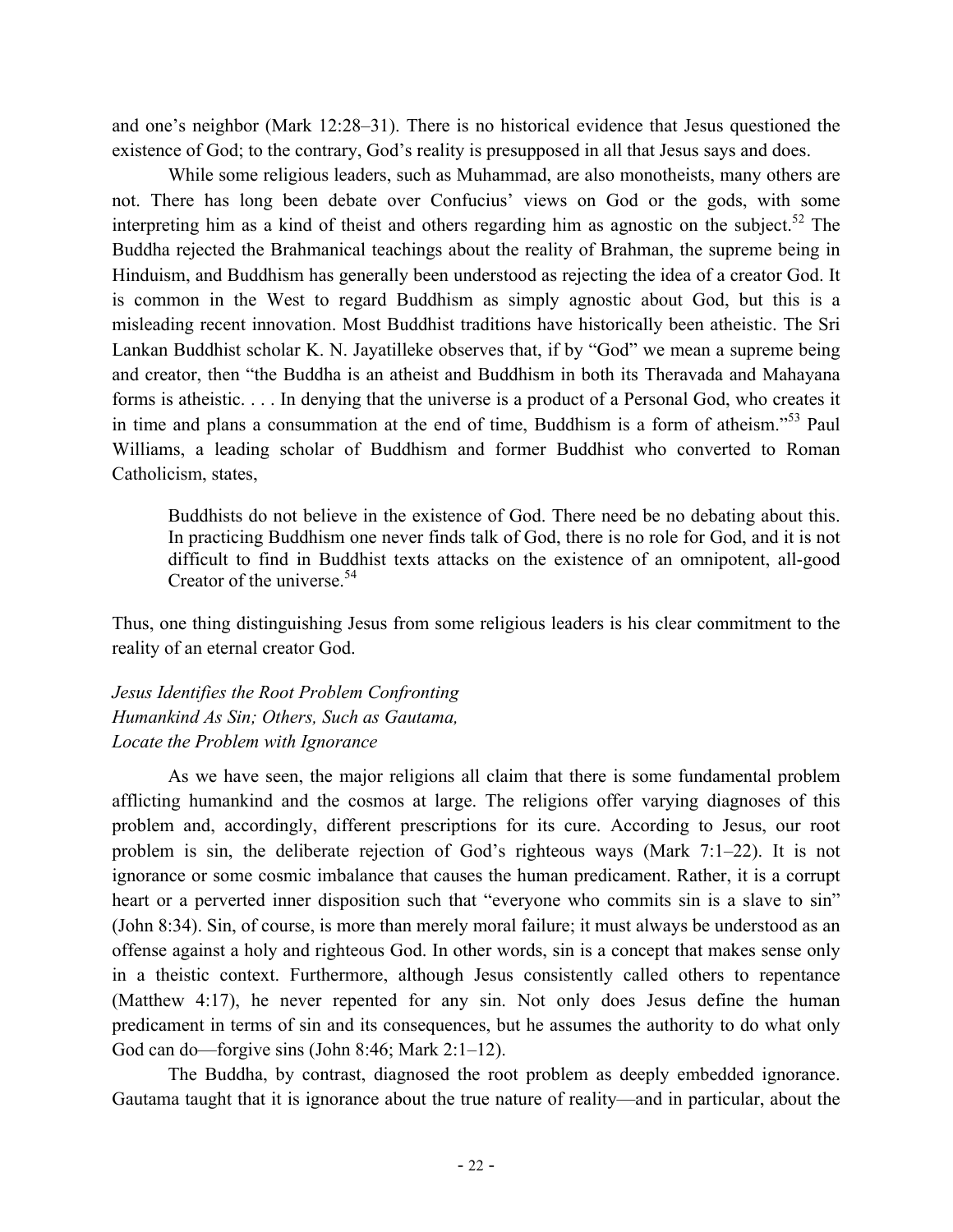impermanence of all things and the corollary that there is no enduring person or soul—which results in craving and attachment, and thus the suffering of rebirth. The Buddhist scholar Walpola Rahula says, "There is no 'sin' in Buddhism, as sin is understood in some religions. The root of all evil is ignorance (*avijja*) and false views (*micchaditthi*)." <sup>55</sup> It should not be surprising that we do not find in Buddhism the biblical concept of sin, for in Buddhism there is no holy and righteous God against whom one might sin. Other Indian religions such as Hinduism and Jainism also locate the fundamental problem as one of ignorance, although they disagree over the nature of this ignorance.

# *The New Testament Presents Jesus Christ as God Incarnate, Fully Man and Fully God*

Christians maintain that the comprehensive witness of the New Testament is that in the human person of Jesus of Nazareth, the one eternal God assumed human nature: God became incarnate in Jesus, fully God and fully man. The Incarnation forms the apex of God's selfrevelation to humankind.

The Letter to the Hebrews states, "In the past God spoke to our forefathers through the prophets at many times and in various ways, but in these last days he has spoken to us by his Son, whom he appointed heir of all things and through whom he made the universe" (Hebrews 1:1–2) The Gospel of John identifies Jesus with the preexistent Word (the Logos), who "was with God and who was God" and through whom "all things were made," and it then asserts that "the Word became flesh and made his dwelling among us" (John 1:1–4, 14). Throughout the New Testament, sometimes explicitly but often implicitly, Jesus is placed in an unprecedented relationship of identity with Yahweh, the everlasting creator God of the Old Testament. Jesus is presented as claiming the authority to do things that only God can do, such as forgive sins (Mark 2:5–11); judge the world (Matthew 19:28; 25:31–46); give life, even to the dead (John 5:21, 25– 29; 11:17–44). Jesus states that anyone who has seen him has seen the Father (John 14:9)—a remarkable claim in the context of Jewish monotheism. Jesus identifies himself with the "I AM" of Exodus 3:14 and in so doing is understood by his contemporaries to be identifying himself with God (John 8:58). The apostle Paul asserts that all of the "fullness" (*pleroma*) of God is present in the human person of Jesus: "In Christ all the fullness of the Deity lives in bodily form" (Colossians 1:19; 2:9). Understood within the context of first-century Jewish monotheism, the assertion that in Jesus of Nazareth the one eternal God has become man is unique in its audacity and is unparalleled in other religions.

It is sometimes said that Jesus himself never taught anything like the orthodox Christian teaching on the incarnation and that this was a much later doctrinal innovation of the Christian church. The human Jesus, originally regarded by his followers as just a great teacher and perhaps even the Messiah, over time became revered as more than merely a man, resulting, under Greek influence, in the metaphysical conceptions of him as Son of God, God the Son, and finally the Second Person of the Holy Trinity in the sophisticated Trinitarian formula.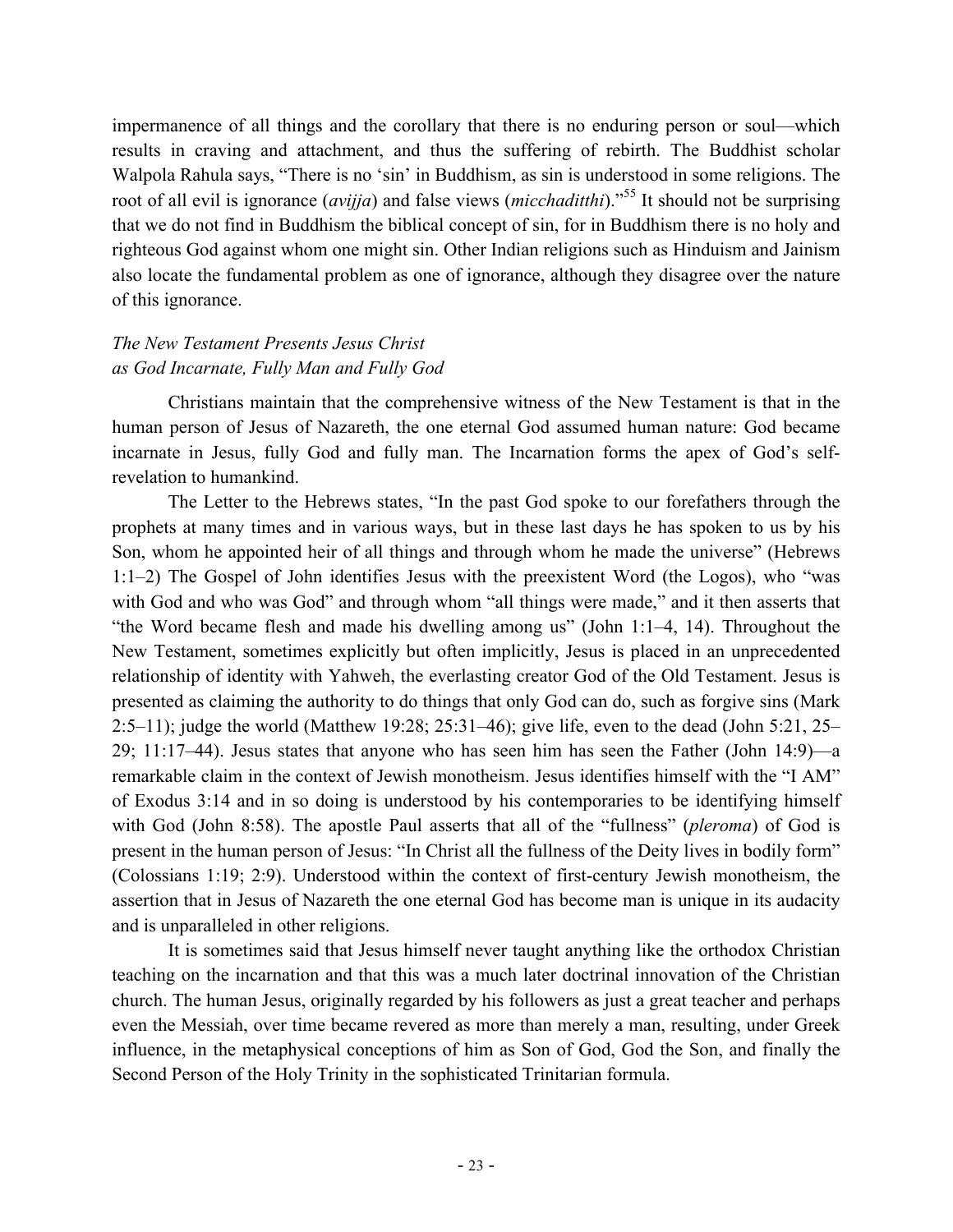There is much that could be said by way of response to this claim, but we will confine ourselves to two related points. First, there simply is not sufficient time during the writing of the New Testament for such a dramatic evolution in understanding the significance of Jesus. Second, while some development within the New Testament writings themselves can be traced, the "high Christology" that identifies Jesus with Yahweh, God the creator, is actually found in the earliest evidence we have of Christian belief and practice.

As noted above, all the writings of the New Testament were completed by about A.D. 90 (most considerably earlier) so that at most there is a gap of some sixty years between the death of Jesus and the completion of the last book of the New Testament. This is not sufficient time for a radical evolution from the view that Jesus is just an extraordinary man to that of him as in fact God-the-creator-become-man. New Testament scholar C. F. D. Moule maintains that the suggestion that such "high" Christology evolved from a primitive "low" Christology by a gradual process over time simply does not fit the data. To the contrary, he argues, the transition from invoking Jesus as revered Master to the acclamation of him as divine Lord is best understood as a development in understanding according to which "the various estimates of Jesus reflected in the New Testament [are], in essence, only attempts to describe what was already there from the beginning. They are not successive additions of something new, but only the drawing out and articulating of what is there." Moule claims, "Jesus was, *from the beginning*, such a one as appropriately to be described in the ways in which, sooner or later, he did come to be described in the New Testament period—for instance, as 'Lord' and even, in some sense, as 'God.'"56 Some of the most elevated Christology and clearest affirmations of the deity of Christ are in the Pauline epistles, widely accepted as the earliest documents in the New Testament (cf. Romans 9:5; Philippians 2:5–11; Colossians 1:15–17, 19; 2:9).

One way to determine early perspectives on Christology is to examine not only the language the New Testament uses in reference to Jesus but also the practices of the early Christian community. Larry Hurtado has demonstrated that Christian worship of Jesus is presupposed by the earliest New Testament writings and thus that the practice of worshiping Jesus as divine by his early followers—most of whom were Jewish—is even earlier than these writings.<sup>57</sup> Hurtado claims that within the first couple of decades of the Christian movement, "Jesus was treated as a recipient of religious devotion and was associated with God in striking ways."<sup>58</sup> He states,

The origins of the worship of Jesus are so early that practically any evolutionary approach is rendered invalid as historical explanation. Our earliest Christian writings, from approximately 50–60 C.E., already presuppose cultic devotion to Jesus as a familiar and defining feature of Christian circles wherever they were found  $(1 \text{ Cor. } 1:2)$ .<sup>59</sup>

#### Furthermore, Hurtado maintains,

This intense devotion to Jesus, which includes reverencing him as divine, was offered and articulated characteristically within a firm stance of exclusivist monotheism,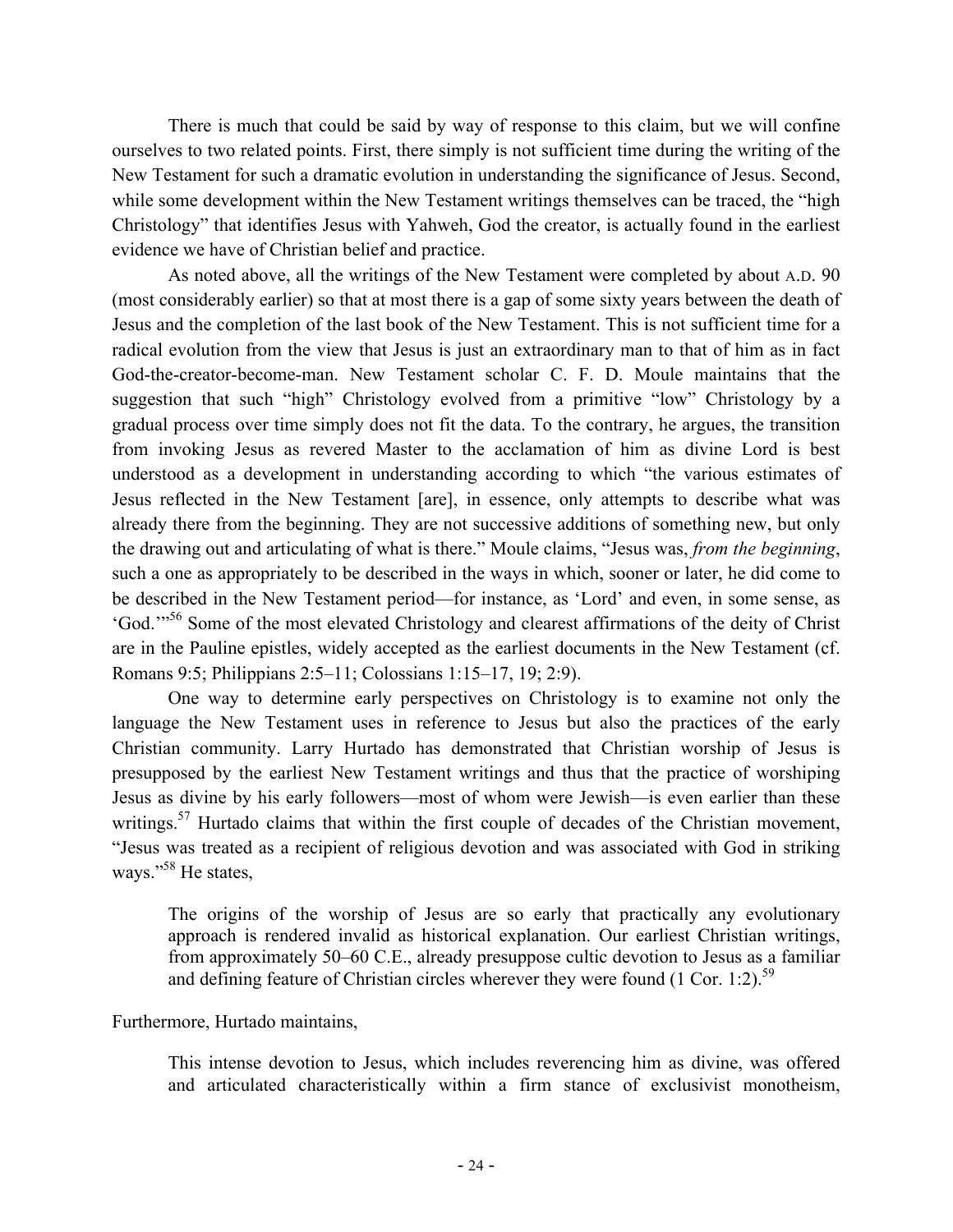particularly in the circles of early Christians that anticipated and helped to establish what became mainstream (and subsequently, familiar) Christianity.<sup>60</sup>

# *Jesus Does Not Merely Teach the Way to Reconciliation with God—He Claims That He Himself Is the Way to Salvation*

As we have seen, it is possible with some religions to separate the religion's teachings from the historical events in life of the religion's founder. This is the case, for example, with Gautama and Buddhism. Moreover, there is within the teachings attributed to the Buddha a strong sense of each individual being responsible for his or her own liberation. The Buddha did proclaim the dharma, the teaching leading to liberation, and in this way he can be said to assist all sentient beings. But it is up to each person to grasp the dharma, to act upon it, and thereby to attain nirvana.<sup>61</sup> Rahula puts it this way: "If the Buddha is to be called a 'saviour' at all, it is only in the sense that he discovered and showed the Path to Liberation, Nirvana. But we must tread the Path ourselves."<sup>62</sup> Much of Buddhism teaches "self-effort" in attaining liberation.

But with Jesus the situation is different. According to the Christian Scriptures, we cannot save ourselves; we are utterly helpless and hopeless apart from the grace of God and the atoning work of Jesus Christ on the cross for us (Ephesians 2:1–10; Romans 3:9–28). Jesus is consistently presented in the New Testament as the one Savior for all people in all cultures (John 3:16; Acts 2:37–39; 4:12; Romans 3:21–25; 1 Timothy 2:5–6). Jesus called upon others to believe in him and to find salvation in him (John 5:24; 6:35–58). Jesus does not merely teach the way—he claims to be the way to the Father (John 14:6). It is not simply that Jesus has discovered the truth and that if we follow his teachings we too can find the way for ourselves. The Buddha can be understood as saying, "Follow my teachings, follow the dharma and you too can experience the way leading to enlightenment." But Jesus claims much more than simply that he has discovered the way to the Father and that if we follow his teachings we too can find the way. He puts himself forward as the very embodiment of the way and the truth and the source of life. It is because of who he is and what he has done for us on the cross and in the resurrection that he is himself the way, the truth, and the life. Thus, the truth of Jesus' teachings cannot be separated from the ontological grounding of this truth in the person of Christ as the incarnate Word of God.

#### **10. An Evangelical Theology of Religions**

We have seen that religious pluralism is inadequate as a general theory about the relationship among the religions. Not only does it suffer from internal inconsistencies, but it is incompatible with Christian commitments concerning the reality of God and the person of Jesus Christ. But if religious pluralism is to be rejected, how should Christians think about other religions? What theological principles should guide us in our approach to religious diversity? Christians maintain that the eternal creator God has spoken to humankind in an intelligible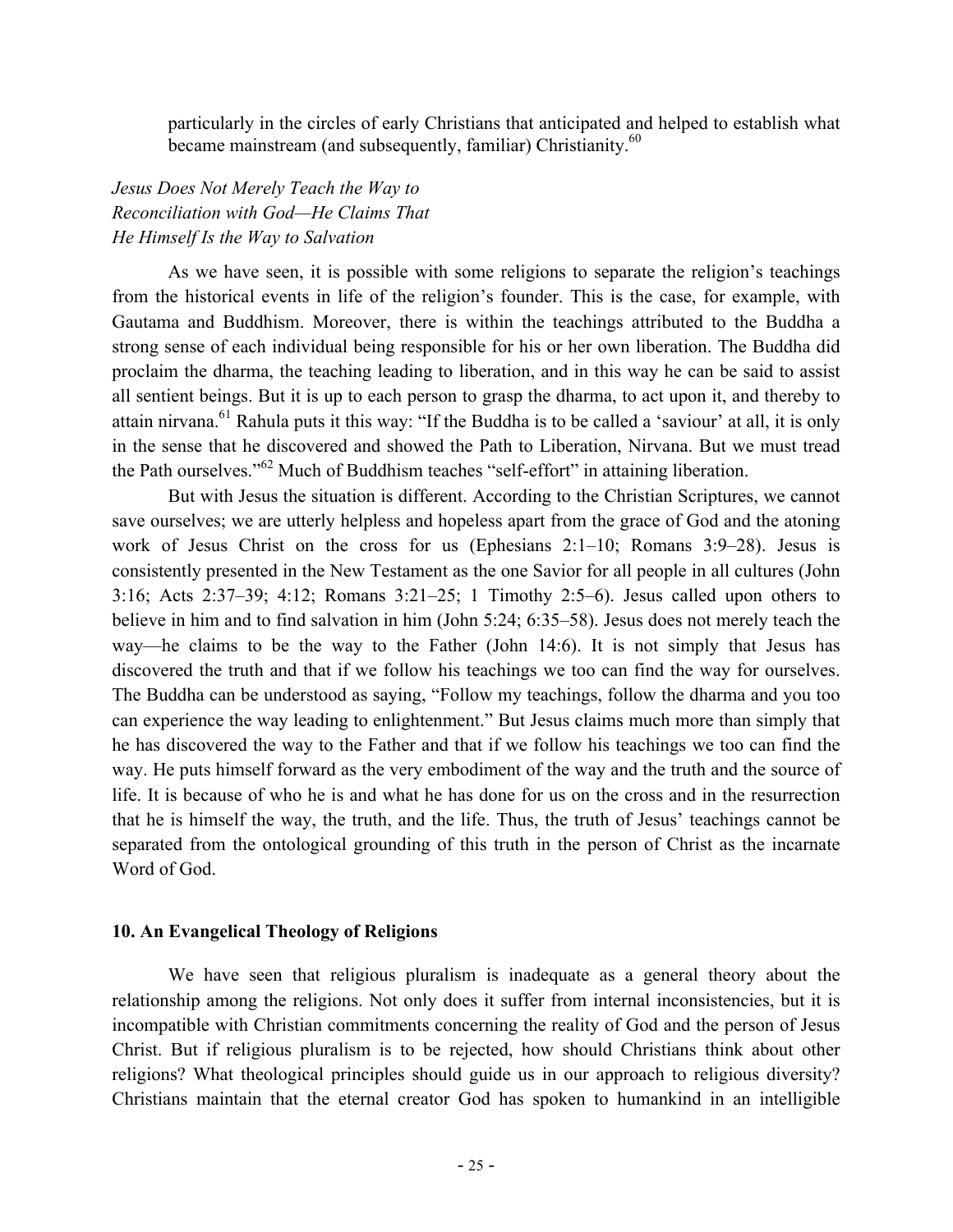manner in the incarnation and the written Scriptures. Thus, in thinking about other religions, we are to submit to God's revelation as truth, allowing it to control our beliefs even when this truth may not be particularly palatable to contemporary tastes.

Thinking theologically about other religions involves us in what is sometimes called the theology of religions. Veli-Matti Kärkkäinen defines theology of religions as

that discipline of theological studies which attempts to account theologically for the meaning and value of other religions. Christian theology of religions attempts to think theologically about what it means for Christians to live with people of other faiths and about the relationship of Christianity to other religions. $63$ 

A theology of religions must address two basic questions: First, how do we explain theologically the sheer fact of human religiosity? Why are people incurably religious? Second, how do we account theologically for the particularities of religious expression, the many diverse beliefs and practices we find among the religious traditions? Both similarities and differences between Christianity and other religions are to be explained theologically. An evangelical theology of religions should be shaped by four major Biblical themes: creation, general revelation, sin, and demonic influence  $64$ 

### *Creation and General Revelation*

The religions, in varying degrees, do manifest elements of truth, goodness, and beauty. The Confucian *Analects*, for example, based upon the sayings of Confucius some five centuries before the time of Christ, contains two statements of the Golden Rule.<sup>65</sup> At a more basic level, it is because God has created human beings with certain dispositions and capacities that we find among humankind the capacity for religious expression, the recognition of a reality transcending the physical world, the yearning for the Creator and life beyond physical death, the acknowledgement that the world as we experience it is not the way it is supposed to be, and the search for ways in which to appease God or the gods and to attain a better existence. Scripture teaches that human beings are created in God's image (Genesis 9:6; 1 Corinthians 11:7; James 3:9) and that God has revealed something of himself and what he expects from humankind in a general manner through the universe and the human person, especially the human conscience (Psalm 19:1–4; Acts 14:15–17; 17:22–31; Romans 1:18–32; 2:14–15). The fact that all human beings are created in God's image with a rudimentary awareness of God's reality and our obligation to him, as well as the biblical themes of God's general revelation throughout the created order, help to explain the commonalities that we see between Christian faith and other religions.

*Sin*

But religious expression also includes much that is false, idolatrous, and a perversion of God's creation and revelation. Thus, the biblical emphasis upon human sin and rebellion against God (Genesis 2:16–17; 3:1–24; Romans 5:12) is critical for a theology of religions, for this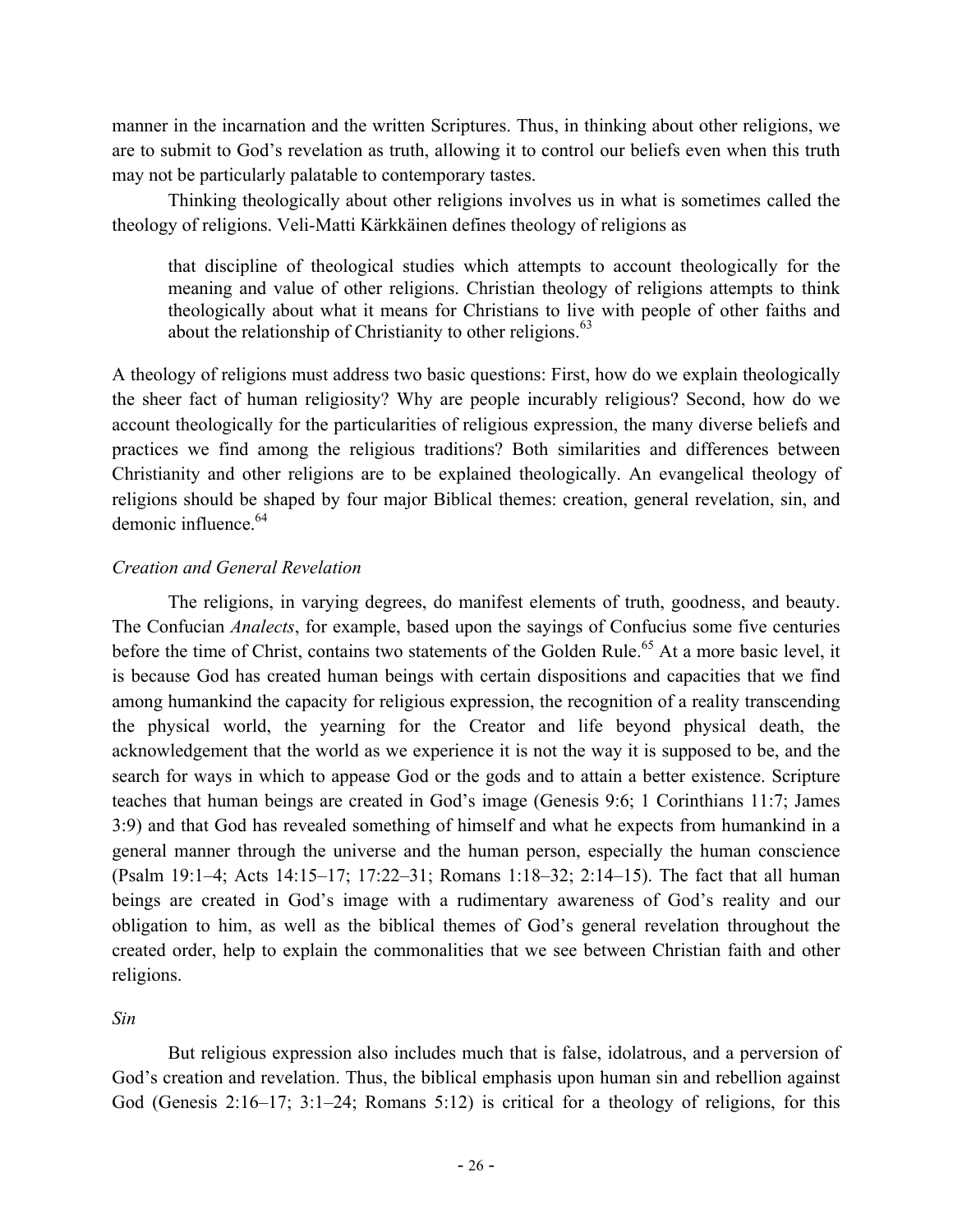accounts for the fact that we find in the religions not only goodness but also much that is profoundly evil. Sin is a pervasive corruption of the human heart, and it affects all aspects of our being. All people are sinners. There is no one who is naturally righteous before God and consistently does what is right (Psalm 14:2–3; Isaiah 53:6; Romans 3:10–18, 23). Sin is both personal and social in its manifestation, and it is found both in the individual and collectively in cultures and societies. Not surprisingly then, the impact of sin is evident in the religions as well as in other dimensions of life.

### *Demonic Influence*

Finally, while it would be simplistic to attribute all of the phenomena of the religions to the influence of demonic powers, it would be equally naive to pretend that the Adversary, Satan, is not active through the religions. The demonic is present in other religions just as it is active in the many domains of life. The apostle Paul reminded his readers that the pagan sacrifices of Corinthian religion, which seemed rather innocent to some, were in reality offered to demons (1 Corinthians 10:20).

Religions are complex phenomena that include, in any particular case, varying degrees of truth and goodness along with much falsehood and evil. Chris Wright captures this dialectic when he says,

The fallen duplicity of man is that he *simultaneously* seeks after God his Maker and flees from God his Judge. Man's religions, therefore, *simultaneously* manifest both these human tendencies. This is what makes a simplistic verdict on other religions—whether blandly positive or wholly negative—so unsatisfactory and indeed unbiblical.<sup>66</sup>

But to the extent that they distort God's truth as revealed in Scripture and lead people to place their trust in anything apart from the living God, the religions, like anything else that has this effect, are to be rejected as idolatrous.

## **11. Salvation: What About Those Who Never Hear About Jesus?**

According to the Scriptures, salvation is a gift of God's grace, is based upon the person and work of Jesus Christ on the cross, and comes through an exercise of faith in God (Romans 3:25; 2 Corinthians 5:18–19, 21; Hebrews 2:17; 1 John 2:2; 4:10). Salvation is totally the work of God's grace and is not the result of human effort or good works (Ephesians 2:8–10). The Bible maintains that Jesus is the unique, only Savior for all of humankind; no one is reconciled to God except through Jesus Christ (John 3:16, 36; 14:6; Acts 4:12; 1 Timothy 2:5).

The emphasis upon Jesus Christ as the only Savior naturally raises questions about the scope of salvation and the destiny of those who do not hear the gospel of Jesus Christ. While this is a sensitive issue, we must form our conclusions on the basis of what Scripture clearly teaches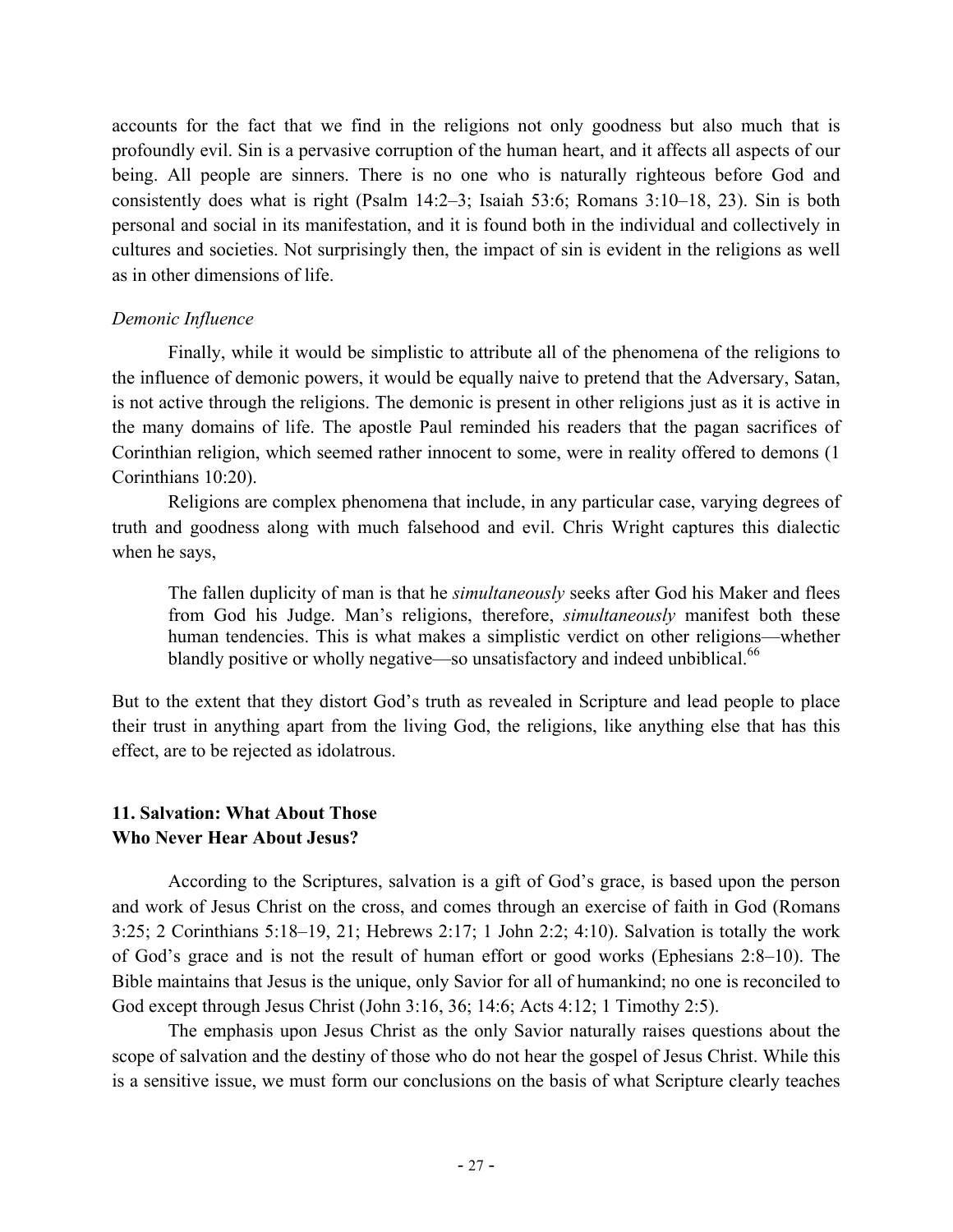and be careful to avoid unhealthy speculation beyond what Scripture affirms. Evangelical Christians generally agree that the Biblical witness is clear on the following points:

1. All peoples in all cultures, including sincere followers of other religions, are sinners and face God's just condemnation for sin.

2. Salvation—that is, forgiveness of sin, justification and reconciliation with God, and all that this implies—is available only on the basis of the sinless person and atoning work of Jesus Christ. All who are saved are saved only through Jesus Christ.

3. No one is saved merely by being sincere, or by doing good works, or by being devout and pious in following a particular religion.

4. Salvation is always only by God's grace and must be personally accepted through faith.

5. Ultimately, not everyone will be saved. Some, probably many, will be eternally lost.

6. God is entirely righteous, just, and fair in his dealings with humankind. No one who is condemned by God is condemned unjustly.

7. Both out of a sense of obedience to her Lord and compassion for the lost, the church must be actively engaged in making disciples of all peoples, including sincere adherents of other religions. Moreover, most agree that the clear pattern in the New Testament is that people first hear the gospel and then, through the work of the Holy Spirit, respond in faith to the proclamation of the Word and are saved.

But is it nevertheless possible for some who have never heard the gospel of Jesus Christ to be saved? There is some disagreement among evangelicals on the question of the unevangelized, with evangelical responses falling into three broad categories. The differences between these positions does not concern the *means* of salvation (grace versus works) but rather the amount of knowledge necessary for a saving response to God. $67$ 

1. Many evangelicals hold that only those who hear the gospel and explicitly respond in faith to the name of Jesus in this life can be saved. Explicit knowledge of the gospel of Jesus Christ is thus essential for salvation, and there is no hope for those who die without having heard the gospel. $68$ 

2. A rather different perspective is that of the "wider hope," which maintains that we can expect that large numbers of those who have never heard the gospel will nevertheless be saved. Although Jesus Christ is the one Savior for all people and salvation is possible only because of Christ's atoning work on the cross, one need not know explicitly about Jesus Christ and the cross to be saved.<sup>69</sup>

3. Many evangelicals, however, find themselves somewhere between these two positions, convinced that each of the above views goes beyond what the biblical data affirm. Those in this group are willing to admit in principle that God might save some who have never explicitly heard the gospel, but they add that we simply do not know whether this occurs or, if so, how many might be saved in this manner. John Stott, for example, states that on the basis of Scripture, we know that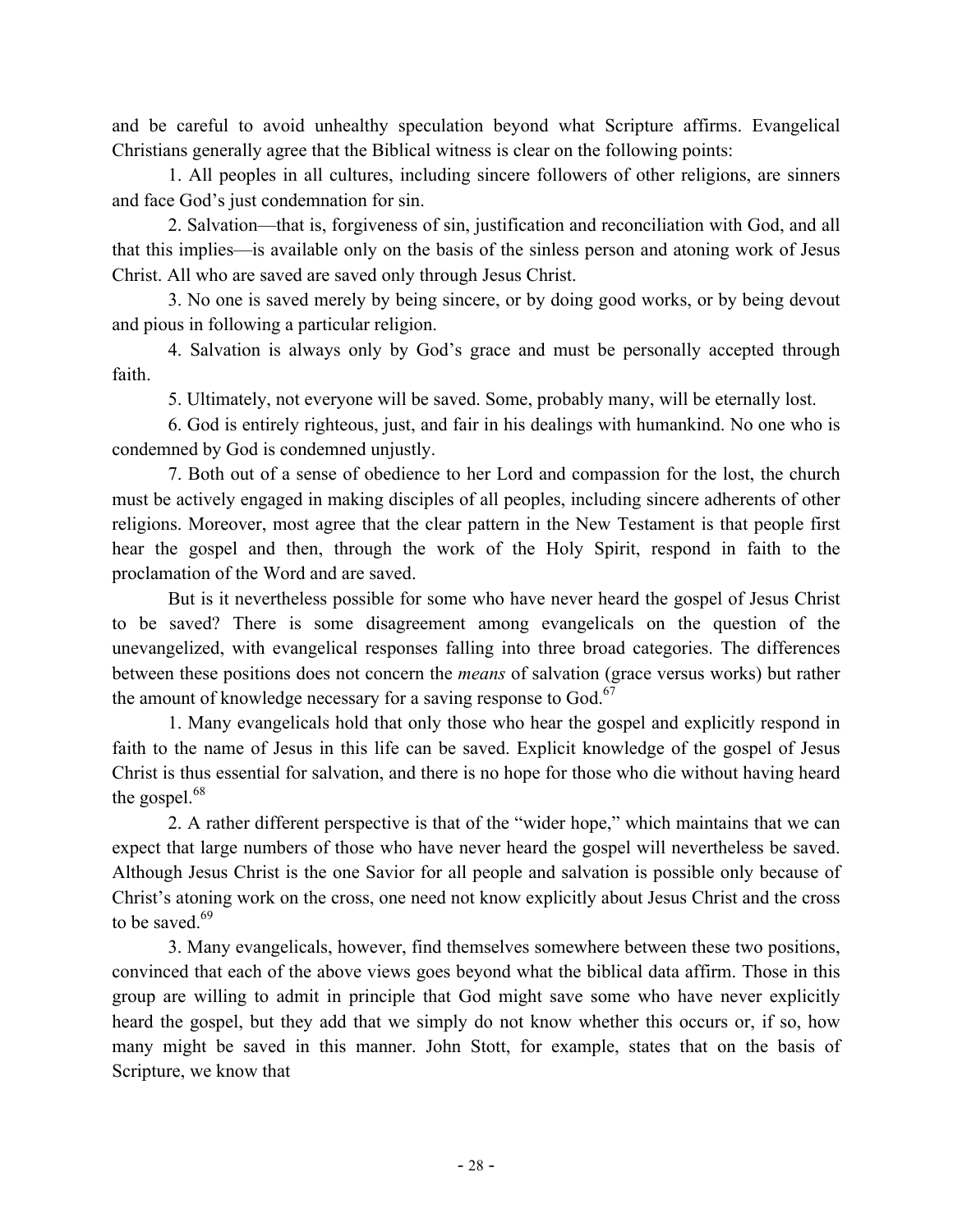Jesus Christ is the only Saviour, and that salvation is by God's grace alone, on the ground of Christ's cross alone, and by faith alone. The only question, therefore, is how much knowledge and understanding of the gospel people need before they can cry to God for mercy and be saved. In the Old Testament people were "justified by faith" even though they had little knowledge or expectation of Christ. Perhaps there are others today in a similar position, who know that they are guilty before God and that they cannot do anything to win his favour, but who in self-despair call upon the God they dimly perceive to save them. If God saves such, as many evangelical Christians believe, their salvation is still only through Christ, only by faith. $70^\circ$ 

Those embracing this view maintain that some knowledge of God, our sinfulness, and our inability to save ourselves is necessary, but they hold that such minimal knowledge may be available through general revelation to those who have not yet heard the gospel.

Perhaps the wisest response to the issue is to acknowledge the possibility that some who never hear the gospel might nonetheless, through God's grace, respond to what they know of God through general revelation and turn to him in faith for forgiveness. But to speculate about how many, if any, are saved in this manner is to go beyond what the Scriptures affirm. Millard Erickson observes, "There are no unambiguous instances in Scripture of persons who became true believers through responding to general revelation alone. Scripture does not indicate how many, if any, come to salvation that way."<sup>71</sup> The pattern in the New Testament is for people to hear the gospel of Jesus Christ and then to respond by God's grace to the gospel in saving faith.

#### **12. Living Among Religious Others**

We must remember that in theology of religions we are not dealing merely with abstract systems or beliefs but with real people who live in certain religious ways. What does it mean to be a disciple of Jesus Christ in a world of religious diversity? How should followers of Christ respond to religious others? How do Christians acknowledge Jesus Christ as Lord of all of life in modern, democratic societies increasingly characterized by religious diversity and that are committed to protection of freedom of religious and non-religious expression? The issues here are complex and require proper navigation of two sets of obligations: our responsibilities as disciples of Jesus Christ and as good citizens.

### *The Great Commission: Make Disciples*

It is helpful to approach these questions in light of two specific instructions from our Lord. The first is the so-called Great Commission, given just prior to Christ's ascension:

And Jesus came and said to them, "All authority in heaven and on earth has been given to me. Go therefore and make disciples of all nations, baptizing them in the name of the Father and of the Son and of the Holy Spirit, teaching them to observe all that I have commanded you. And behold, I am with you always, to the end of the age" (Matthew 28:18–20).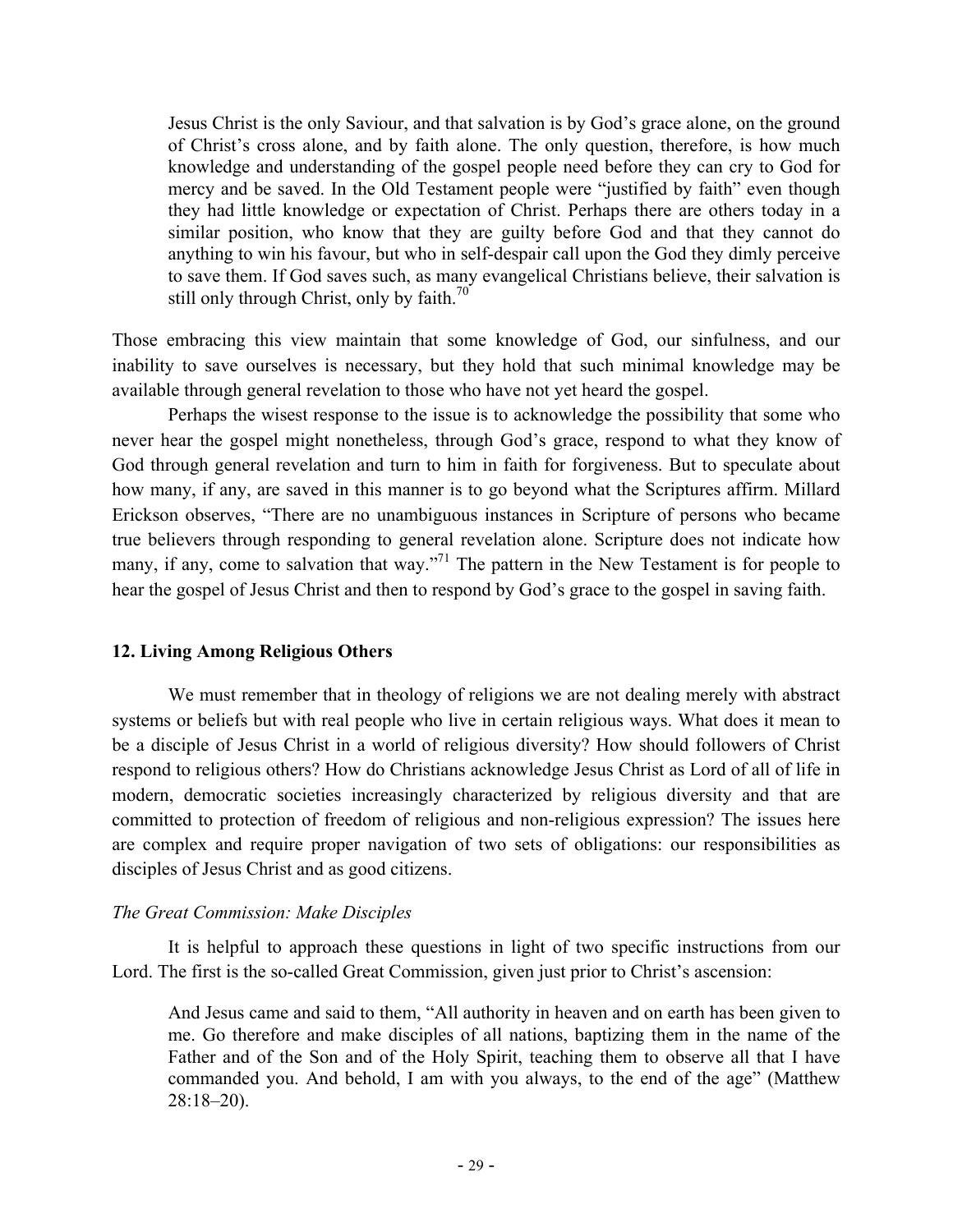As followers of Jesus Christ, we are to "make disciples" of all people. Faithfulness to our Lord and compassion for the lost requires that we share the gospel of Jesus Christ with all people including sincere followers of other religions—urging them to embrace Jesus as their Lord and Savior. Disciple-making thus includes evangelism, although it involves much more than just sharing the gospel with others.

Evangelism is controversial today, as many Christians feel that there is something inappropriate about trying to persuade sincere followers of other religions to change their commitments and embrace the Christian gospel. This is often linked to a certain embarrassment over the modern missionary movement, which is often dismissed today as simply the religious side of Western imperialism. But the Christian gospel is inherently missionary. It is good news of reconciliation with God that must be shared with a world that is desperately lost. The missionary statesman Lesslie Newbigin correctly links the recent discomfiture over missions with a lack of confidence in the biblical picture of Jesus Christ:

The contemporary embarrassment about the missionary movement of the previous century is not, as we like to think, evidence that we have become more humble. It is, I fear, much more clearly evidence of a shift in belief. It is evidence that we are less ready to affirm the uniqueness, the centrality, the decisiveness of Jesus Christ as universal Lord and Savior, the Way by following whom the world is to find its true goal, the Truth by which every other claim to truth is to be tested, the Life in whom alone life in its fullness is to be found  $72$ 

Similarly, the Dutch missiologist Johannes Verkuyl remarks, "The subversion of the missionary mandate one encounters in various contemporary missiologies and models of theology of religion must simply be called what it is: betrayal of Jesus Christ."<sup>73</sup> The issue, then, is not whether we engage in evangelism with religious others, but rather how we do so.

*The Great Commandment: Love God and Your Neighbor*

This leads us to the second of Jesus' instructions for his followers, the so-called Great Commandment.

And one of them, a lawyer, asked him a question to test him. "Teacher, which is the great commandment in the Law?" And he said to him, "You shall love the Lord your God with all your heart and with all your soul and with all your mind. This is the great and first commandment. And a second is like it: You shall love your neighbor as yourself. On these two commandments depend all the Law and the Prophets" (Matthew 22:35–40; cf. Deuteronomy 6:4–5; Mark 12:28–34; Luke 10:25–37).

As Christ's disciples, we are to love God with our entire being and to love our neighbor including religious others—as we love ourselves.

What does it mean to love our neighbor? How do we love religious others with whom we come into contact? Among other things, surely this means accepting Muslims, Hindus, and Buddhists as fellow human beings created by God and bearing the divine image, treating them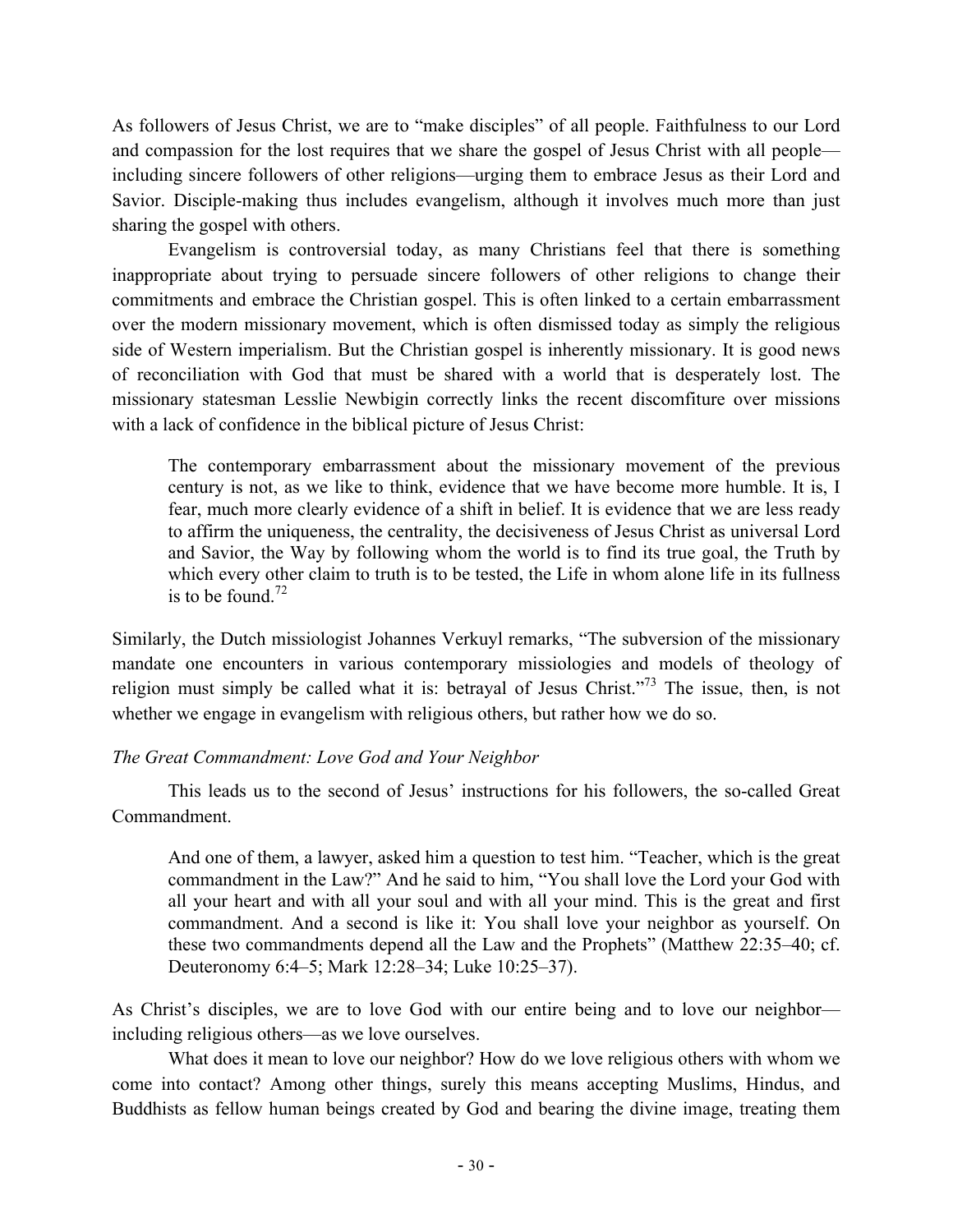with dignity and respect, and seeking their welfare. It includes building relationships with them and, to the extent that we are able, meeting their needs. On occasion it might also mean defending their rights and ensuring justice on their behalf.

Part of what drives the agenda for religious pluralism in the West today is the widespread perception that any form of "religious exclusivism" undermines harmonious religious coexistence. Only ideological pluralism, it is said, can provide the framework for peaceful religious diversity. Monotheistic religions—especially Christianity—are regarded as contributing to the problem of religious tensions, not part of the solution. The church must take these perceptions seriously and show a skeptical world that Christians can be strongly committed to Jesus Christ while also working to promote peaceful relations among religions. Christians must take the lead and demonstrate through concrete actions that we do accept in appropriate ways the ethnic, cultural, and religious diversity in the West. But at the same time, we cannot abandon our commitment to Jesus Christ as the one Lord and Savior for all peoples. So even as we accept Buddhists and Muslims as fellow human beings created in God's image, we must also urge them to be reconciled to God by acknowledging Jesus Christ as their Lord and Savior.

#### **Annotated Bibliography:**

- Carson, D. A. *The Gagging of God: Christianity Confronts Pluralism*. Grand Rapids: Zondervan, 1996. A comprehensive and thorough discussion of the many biblical and theological issues involved in religious pluralism by a leading evangelical New Testament scholar and theologian. Essential reading for anyone desiring a biblically responsible approach to religious pluralism.
- Edwards, James R. *Is Jesus the Only Savior?* Grand Rapids: Eerdmans, 2005. A helpful examination of the New Testament understanding of Jesus Christ in light of the questions raised by pluralism and radical scholarship. Vigorously defends Jesus as the only Savior of the world.
- Erickson, Millard. *How Shall They Be Saved? The Destiny of Those Who Do Not Hear of Jesus*. Grand Rapids: Baker, 1996. A leading evangelical theologian provides a clear and comprehensive discussion of the conditions for salvation in Scripture. Carefully examines various views on the question of the unevangelized.
- Griffiths, Paul. *Problems of Religious Diversity*. Oxford: Blackwell, 2001. A helpful introduction to the many philosophical issues in religious pluralism by a Christian analytic philosopher who is also an expert in Buddhism. Although the discussion is primarily philosophical, the issues addressed are relevant to the theology of religions.
- Kärkkäinen, Veli-Matti. *An Introduction to the Theology of Religions: Biblical, Historical and Contemporary Perspectives*. Downers Grove: IVP, 2003. A very helpful general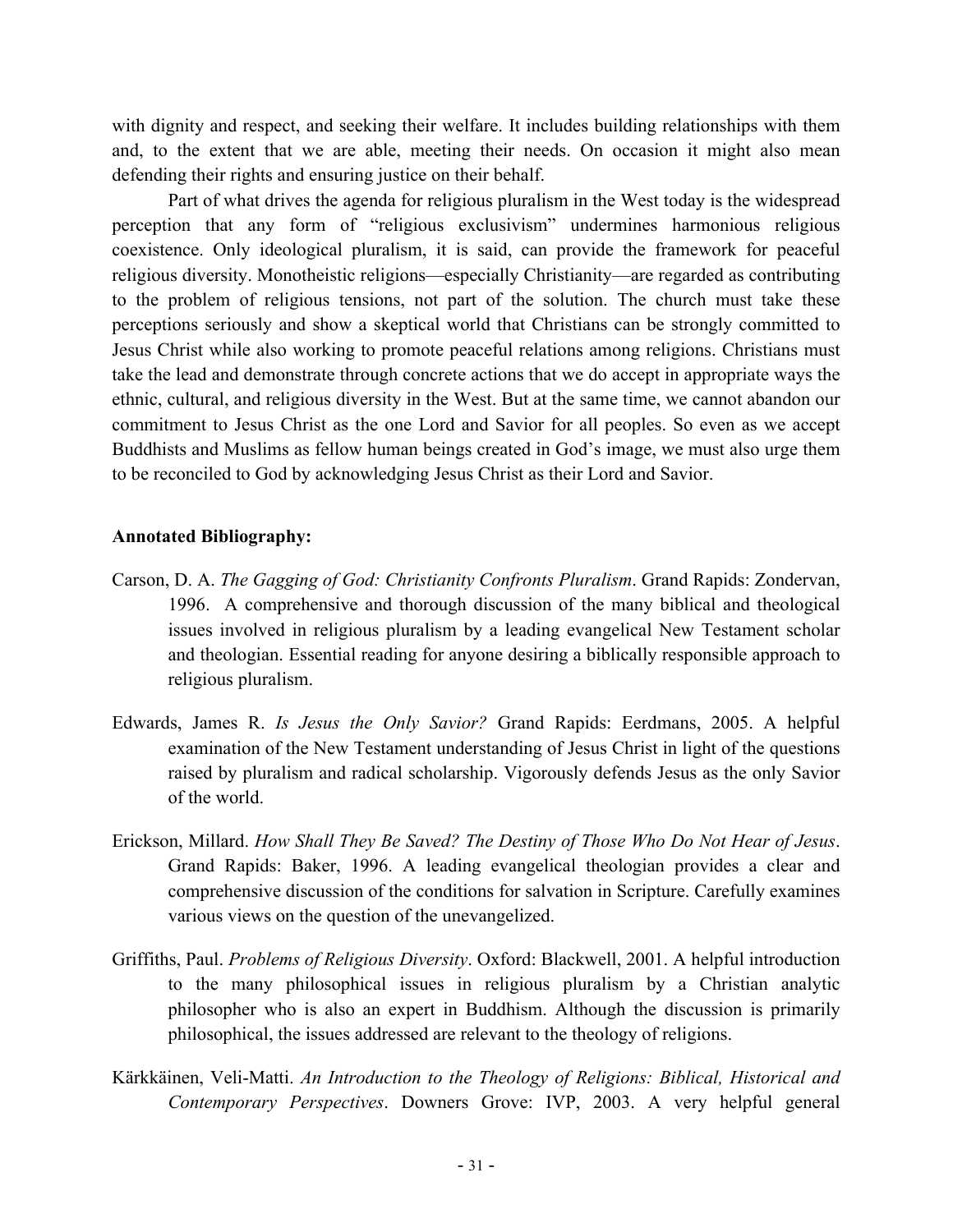overview of the subject of theology of religions, as well as a broad survey of the many thinkers and positions found in the current debates. Primarily descriptive, without arguing for a particular view on theology of religions.

- Netland, Harold. *Encountering Religious Pluralism: The Challenge to Christian Faith and Mission*. Downers Grove: IVP, 2001. An examination of the issues in the current debates over Christian faith and other religions as well as a critique of the religious pluralism of John Hick.
- Okholm, Dennis L. and Timothy R. Phillips, eds. *Four Views on Salvation in a Pluralistic World*. Grand Rapids: Zondervan, 1996. An interesting exchange between John Hick, Clark Pinnock, Alister McGrath, R. Douglas Geivett, and W. Gary Phillips over the question of the relation of Christian faith to other religions. Clearly presents differences between the various positions.

This essay is Copyright © 2008 by Christ on Campus Initiative (CCI), a non-profit organization generously supported by the Carl F. H. Henry Center for Theological Understanding (a ministry of Trinity Evangelical Divinity School) and the MAC Foundation. CCI exists to prepare and circulate materials for college and university students, addressing an array of fundamental issues from a Christian perspective. Readers and organizations may circulate these essays without charge. Those wishing to contact CCI may email the Secretary, Dr. Scott Manetsch, at smanetsc@tiu.edu.

<sup>&</sup>lt;sup>1</sup> For background on the parable of the ring, see Alan Mittleman, "Toleration, Liberty, and Truth: A Parable," *Harvard Theological Review* 95:4 (2002): 353–72.

<sup>2</sup> Gotthold Ephraim Lessing, *Nathan the Wise* (trans. Patrick Maxwell; ed. George Alexander Kohut; New York: Bloch, 1939), 243.

 $3$  Ibid., 249.

 $4$  Ibid., 252–53.

<sup>5</sup> Joann O'Brien and Martin Palmer, *The Atlas of Religion: Mapping Contemporary Challenges and Beliefs* (Berkeley: University of California Press, 2007), 14.

<sup>6</sup> Ninian Smart and Frederick Denny, eds., *Atlas of the World's Religions* (2d ed.; New York: Oxford University Press, 2007), 15.

<sup>7</sup> See Christopher Partridge, ed., *New Religions: A Guide: New Religious Movements, Sects and Alternative Spiritualities* (New York: Oxford University Press, 2004).

<sup>8</sup> Robert Wilken, *Remembering the Christian Past* (Grand Rapids: Eerdmans, 1995), 27, 42.

<sup>9</sup> For a survey of different perspectives on other religions, see Veli-Matti Kärkkäinen, *An Introduction to the Theology of Religions: Biblical, Historical and Contemporary Perspectives* (Downers Grove: IVP, 2003).

<sup>&</sup>lt;sup>10</sup> Peter Berger, *A Far Glory: The Quest for Faith in an Age of Credulity* (New York: Anchor, 1992), 67, 146–47 (emphasis in original).

<sup>&</sup>lt;sup>11</sup> Robert Wuthnow, *America and the Challenges of Religious Diversity* (Princeton: Princeton University Press, 2005), 191.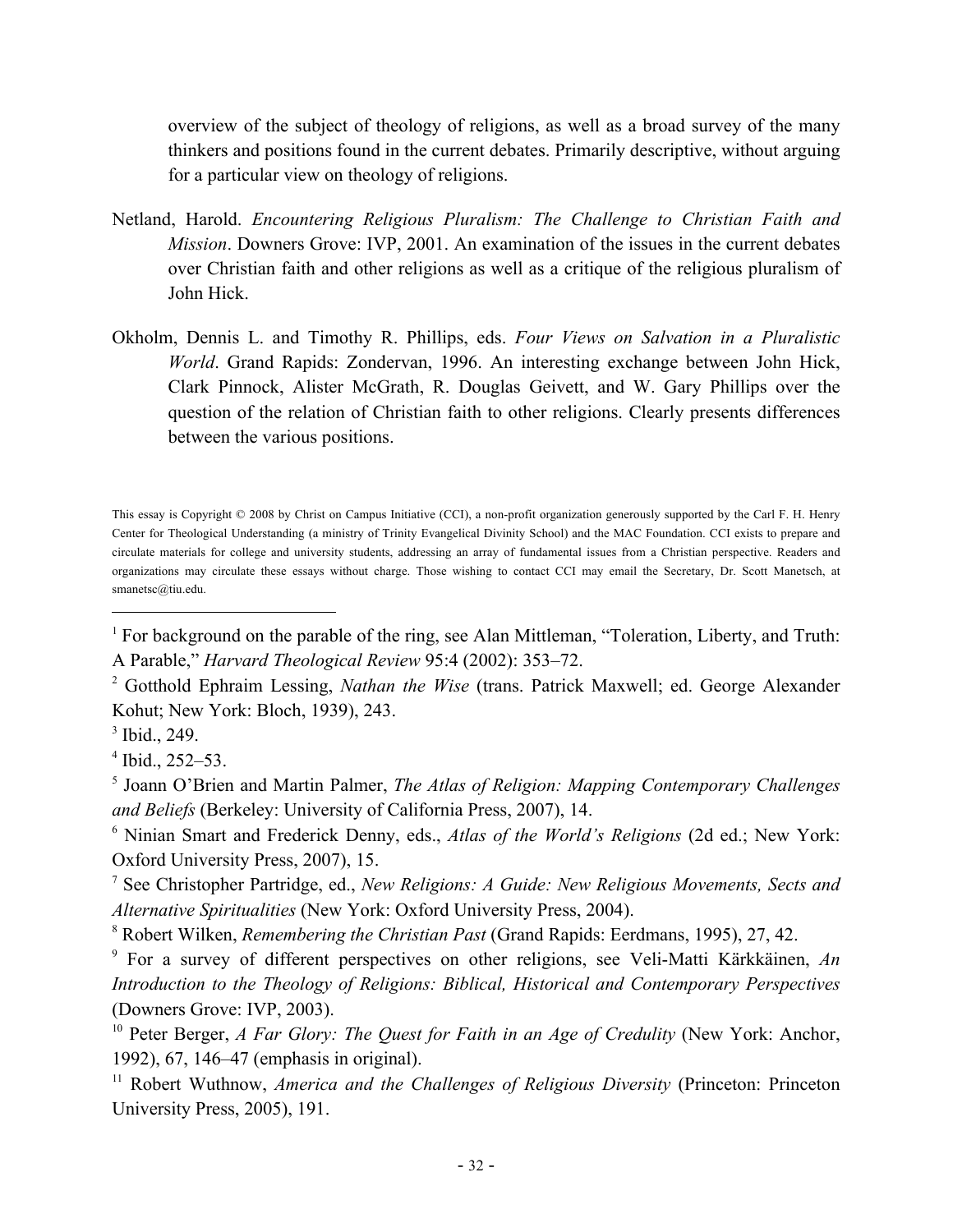<sup>12</sup> Peter Byrne, "It Is Not Reasonable to Believe That Only One Religion Is True," in *Contemporary Debates in Philosophy of Religion* (ed. Michael L. Peterson and Raymond J. Vanarragon; Oxford: Blackwell, 2003), 204.

<sup>13</sup> On Hick's theological journey, see John Hick, *John Hick: An Autobiography* (Oxford: Oneworld, 2002), and Harold Netland, *Encountering Religious Pluralism: The Challenge to Christian Faith and Mission* (Downers Grove: IVP, 2001), 158–77.

<sup>14</sup> John Hick, *A Christian Theology of Religions: The Rainbow of Faiths* (Louisville: Westminster John Knox, 1995), 27.

<sup>15</sup> John Hick, *The Fifth Dimension* (Oxford: Oneworld, 1999), 77.

<sup>16</sup> John Hick, An Interpretation of Religion: Human Responses to the Transcendent (2d ed.; New Haven: Yale University Press, 2004), 8.

<sup>17</sup> Ibid., 350.

<sup>18</sup> John Hick, *A Christian Theology of Religions*, 69.

<sup>19</sup> John Hick, *Problems of Religious Pluralism* (New York: St. Martin's, 1985), 86–87.

<sup>20</sup> John Hick, "Jesus and the World Religions," in *The Myth of God Incarnate* (ed. John Hick; Philadelphia: Westminster, 1977), 172 (emphasis in original).

<sup>21</sup> John Hick, *God Has Many Names* (Philadelphia: Westminster, 1980), 74.

<sup>22</sup> John Hick, *The Metaphor of God Incarnate: Christology in a Pluralistic Age* (Louisville: Westminster John Knox, 1993), 98.

<sup>23</sup> Roger Schmidt, et al., *Patterns of Religion* (Belmont, CA: Wadsworth, 1999), 10.

<sup>24</sup> Ninian Smart, *The Religious Experience* (5th ed.; Upper Saddle, NJ: Prentice-Hall, 1996), 1–8; *idem*, *Worldviews: Crosscultural Explorations of Human Beliefs* (2d ed.; New York: Charles Scribners Sons, 1995).

<sup>25</sup> Ninian Smart, *The Religious Experience of Mankind*, 5.

 $26$  The Four Noble Truths, which are said to have been expressed in the Buddha's first sermon and comprise the heart of classical Buddhist teaching, are as follows:

- (1) All of existence is characterized by *dukkha* (usually translated as "suffering" or "dissatisfaction").
- (2) There are discernible causes of suffering, and the root cause is *tanha* (desire, thirst, or craving).
- (3) The disease of suffering is curable, and when desire/craving cease, suffering ceases as well.
- (4) The cessation of desire/craving (and thus suffering) is achieved through following the Noble Eightfold Path, which is a series of highly disciplined steps that lead to enlightenment. They are clustered into three general categories: proper view (right understanding and right thought), proper conduct (right speech, right action, right livelihood), and proper practice (right effort, right mindfulness, and right concentration).

See Donald W. Mitchell, *Buddhism: Introducing the Buddhist Experience* (2d ed.; New York: Oxford University Press, 2008), 49–61.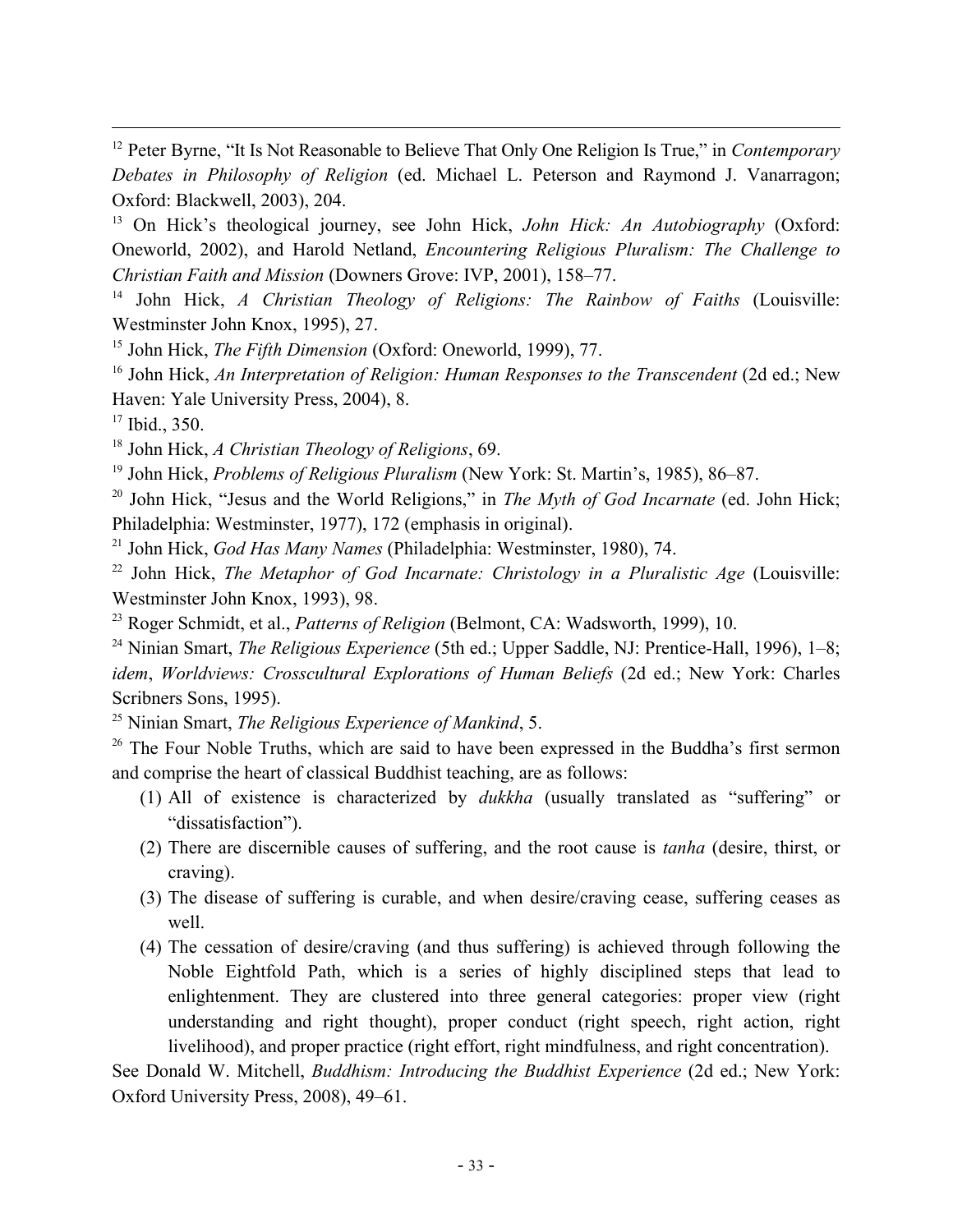<sup>27</sup> Keith Yandell, "How to Sink in Cognitive Ouicksand: Nuancing Religious Pluralism," in *Contemporary Debates in Philosophy of Religion*, 191.

 $28$  Although the meaning of "truth" in religion is the same as that of "truth" in other domains, the ways in which we determine whether a given religious belief is true will of course be somewhat different from ways in which we determine truth in, say, physics or history.

<sup>29</sup> K. N. Jayatilleke, *The Message of the Buddha* (ed. Ninian Smart; New York: Free Press, 1974), 43–44.

<sup>30</sup> Hajime Nakamura, "Unity and Diversity in Buddhism," in *The Path of the Buddha: Buddhism Interpreted by Buddhists* (ed. Kenneth W. Morgan; New York: Ronald, 1956), 372. See also Paul Griffiths, "Philosophizing Across Cultures: or, How to Argue With a Buddhist," *Criterion* 26 (Winter 1987), 10–14; *idem*, *An Apology for Apologetics: A Study in the Logic of Interreligious Dialogue* (Maryknoll: Orbis, 1991); and Keith Yandell, "Religious Traditions and Rational Assessments," in *The Routledge Companion to Philosophy of Religion* (ed. Chad Meister and Paul Copan; London: Routledge, 2007), 204–15.

<sup>31</sup> See Harold Netland, *Encountering Religious Pluralism*, 293–97.

<sup>32</sup> See Richard King, *Indian Philosophy: An Introduction to Hindu and Buddhist Thought* (Washington, DC: Georgetown University Press, 1999).

<sup>33</sup> *The Vedanta Sutras of Badarayanna with the Commentary of Sankara* (trans. George Thibaut; New York: Dover, 1962; originally published 1896), 2:399.

<sup>34</sup> "Jaina Sutras" in *Sacred Books of the East* (trans. Hermann Jacobi; ed. F. Max Muller; Curzon: Richmond, Surrey, 2001), 45:418.

<sup>35</sup> H. H. The XIVth Dalai Lama, "'Religious Harmony' and The Bodhgaya Interviews," in *Christianity Through Non-Christian Eyes* (ed. Paul J. Griffiths; Maryknoll: Orbis, 1990), 169.

<sup>36</sup> John Hick, *A Christian Theology of Religions*, 27.

<sup>37</sup> See Keith Yandell, *Philosophy of Religion* (London: Routledge, 1999), 71–72.

<sup>38</sup> See John Hick, *A Christian Theology of Religions*, 27, 60, 63, 67.

<sup>39</sup> John Hick, "Ineffability," *Religious Studies* 36 (March 2000), 44.

<sup>40</sup> Keith Yandell, "How to Sink in Cognitive Quicksand," 194, and "Revisiting Religious Pluralism," *Christian Scholar's Review* 31:3 (Spring 2002): 319.

<sup>41</sup> Peter Byrne, "It Is Not Reasonable to Believe that Only One Religion Is True," 204.

<sup>42</sup> For helpful discussions of arguments for God's existence, see Richard Swinburne, *The Existence of God* (2d ed.; New York: Oxford University Press, 2004); *idem*, *Is There A God?* (New York: Oxford University Press, 1996); Stephen T. Davis, *God, Reason and Theistic Proofs* (Grand Rapids: Eerdmans, 1997); Keith Yandell, *Philosophy of Religion*, 167–235; and Chad Meister and Paul Copan, eds., *The Routledge Companion to the Philosophy of Religion* (London: Routledge, 2007), 329–93.

<sup>43</sup> John Hick, "A Pluralist View," in *Four Views on Salvation in a Pluralistic World* (ed. Dennis L. Okholm and Timothy R. Phillips; Grand Rapids: Zondervan, 1996), 51–52.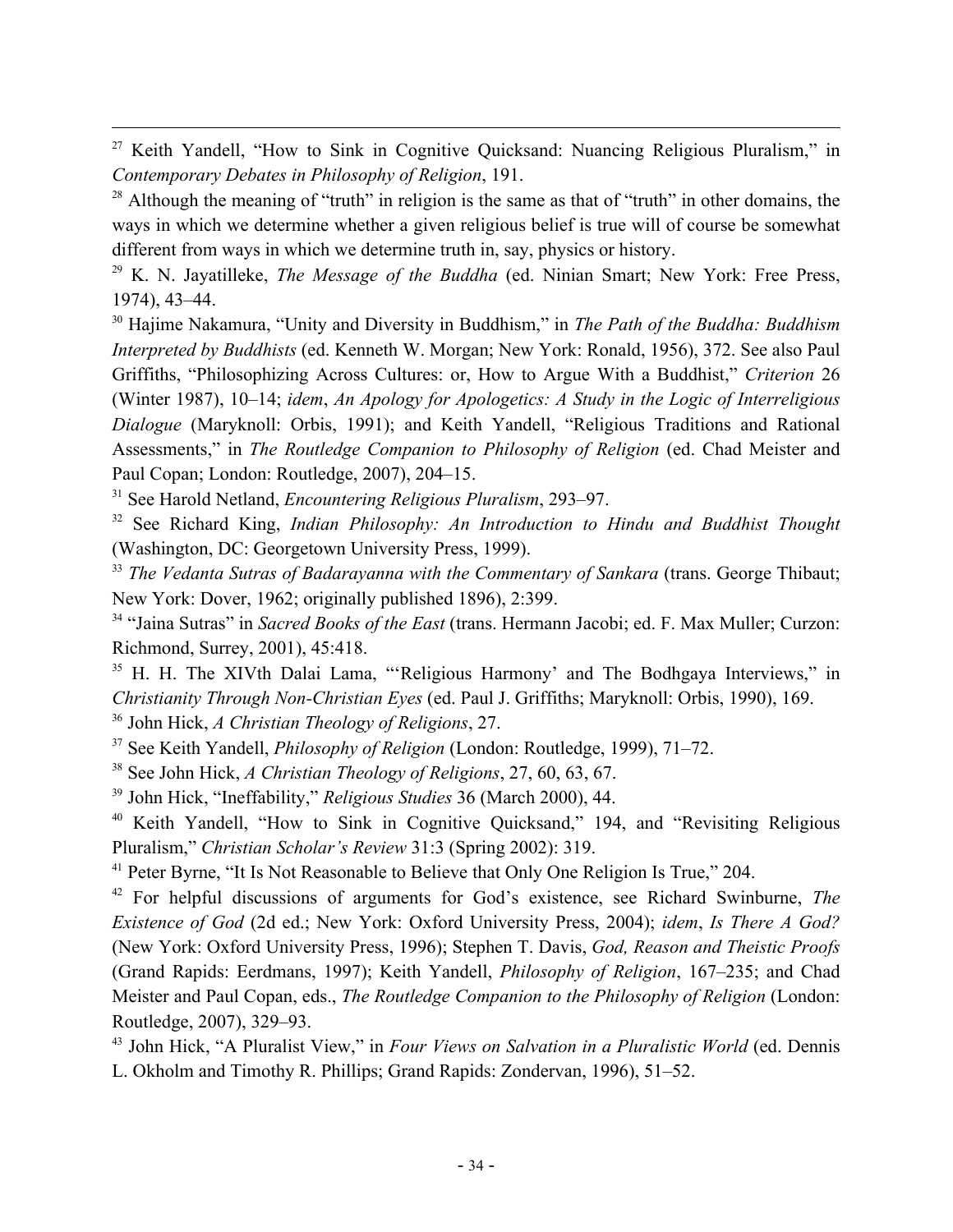<sup>44</sup> For a helpful discussion of the biblical data on Jesus as these relate to issues of religious pluralism, see James R. Edwards, *Is Jesus the Only Savior?* (Grand Rapids: Eerdmans, 2005).

<sup>45</sup> See Robert W. Wood, ed., "Tillich Encounters Japan," *Japanese Religions* (May 1961), 2:48– 71.

<sup>46</sup> See Craig L. Blomberg, "Jesus of Nazareth: How Historians Can Know Him and Why It Matters" (Christ on Campus Initiative, 2008), available at http://www.thegospelcoalition.org/pdf/blomberg.pdf. For helpful introductions to the issues of history, the New Testament, and Christian faith, see Colin Brown, "Historical Jesus, Quest of," in *Dictionary of Jesus and the Gospels* (ed. Joel B. Green, Scot McKnight, and I. Howard Marshall; Downers Grove: IVP, 1992), 326–41; Craig Blomberg, *The Historical Reliability of the Gospels* (2d ed.; Downers Grove: IVP, 2007); Paul Barnett, *Is the New Testament Reliable?* (2d ed.; Downers Grove: IVP, 2003); and Craig A. Evans, *Fabricating Jesus: How Modern Scholars Distort the Gospels* (Downers Grove: IVP, 2006).

 $47$  Craig Blomberg, "The Historical Reliability of the New Testament," in William Lane Craig, *Reasonable Faith: Christian Faith and Apologetics* (2d ed.; Wheaton: Crossway, 1994), 194–95.

<sup>48</sup> On historical issues concerning Gautama the Buddha, see Donald W. Mitchell, *Buddhism: Introducing the Buddhist Experience* (2d ed.; New York: Oxford University Press, 2008), 9–32; Hajime Nakamura, *Gotama Buddha: A Biography Based on the Most Reliable Texts*, vol. 1 (trans. Gaynor Sekimori; Tokyo: Kosei, 2000); and David Edward Shaner, "Biographies of the Buddha," *Philosophy East and West* 37 (July 1987): 306–22.

<sup>49</sup> See Donald W. Mitchell, *Buddhism*, 66.

<sup>50</sup> On issues relating to the year of Jesus' death, see Joel B. Green, "Death of Jesus," in *Dictionary of Jesus and the Gospels*, 148–49.

<sup>51</sup> For further discussion on dates and related issues for each New Testament book, see D.A. Carson and Douglas J. Moo, *An Introduction to the New Testament* (2d ed.; Grand Rapids: Zondervan, 2005).

<sup>52</sup> See, for example, Julia Ching, *Confucianism and Christianity: A Comparative Study* (Tokyo: Kodansha International, 1977).

<sup>53</sup> K. N. Jayatilleke, *The Message of the Buddha* (ed. Ninian Smart; New York: Free Press, 1974), 105.

<sup>54</sup> Paul Williams, *The Unexpected Way: On Converting From Buddhism to Catholicism* (Edinburgh: T&T Clark, 2002), 25. For more on Buddhist critiques of theism, see Gunapala Dharmasiri, *A Buddhist Critique of the Christian Concept of God* (Antioch, CA: Golden Leaves, 1988); and Paul Williams, "Aquinas Meets the Buddhists: Prolegomenon to an Authentically Thomas-ist Basis for Dialogue," in *Aquinas in Dialogue: Thomas for the Twenty-First Century* (ed. James Fodor and Christian Bauerschmidt; Oxford: Blackwell, 2004), 87–117.

<sup>55</sup> Walpola Rahula, *What the Buddha Taught*, 3.

<sup>56</sup> C. F. D. Moule, *The Origin of Christology* (Cambridge: Cambridge University Press, 1977), 2– 4 (emphasis in the original).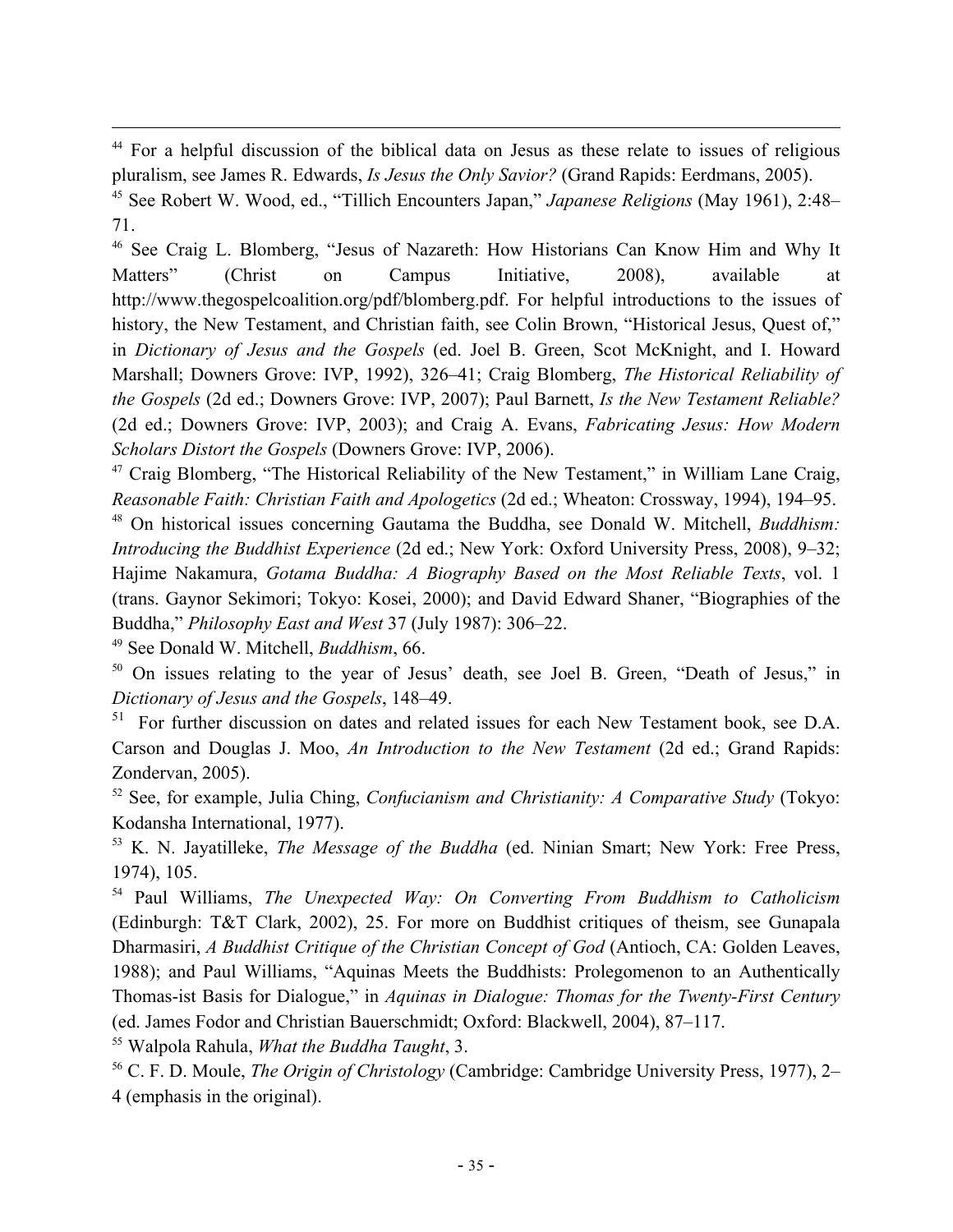57 Larry W. Hurtado, *Lord Jesus Christ: Devotion to Jesus in Earliest Christianity* (Grand Rapids: Eerdmans, 2003); and *idem*, *How on Earth Did Jesus Become a God? Historical Questions about Earliest Devotion to Jesus* (Grand Rapids: Eerdmans, 2005).

<sup>58</sup> Larry Hurtado, *Lord Jesus Christ*, 2. As indicators of such worship, he points to the practices of calling upon the name of the Lord Jesus Christ when believers gathered together (1 Corinthians 1:2); the use of hymns about or to Jesus as regular parts of Christian worship (Philippians 2:5–11); prayer to God "through" Jesus (Romans 1:8), and direct prayer to Jesus himself (Acts 7:59–60; 2 Cor 12:8–9; 1 Thessalonians 3:11–13; 2 Thessalonians 2:16–17); use of the formula "Marana tha!" ("O Lord, Come!") as a prayer in worship (1 Corinthians 16:22); invoking Jesus' name in healing and exorcism (Acts 3:16; 16:18) as well as in baptism (Acts 2:38); and the celebration of the "Lord's Supper" (1 Corinthians 11:17–34).

<sup>59</sup> Larry Hurtado, *How on Earth Did Jesus Become a God?*, 25.

<sup>60</sup> Ibid., 3. See also Richard Bauckham, *God Crucified: Monotheism and Christology in the New Testament* (Grand Rapids: Eerdmans, 1998).

 $61$  There are some striking exceptions to this pattern in Mahayana Buddhism, in which various *bodhisattvas* and *buddhas* are said to assist human beings in the pursuit of enlightenment and liberation. The Pure Land tradition, in particular, teaches that we cannot attain enlightenment and rebirth in the Pure Land through our own efforts and that we must rely solely upon the merit and "grace" of the Amida Buddha for such liberation.

<sup>62</sup> Walpola Rahula, *What the Buddha Taught*, 1–2.

<sup>63</sup> Veli-Matti Karkkainen, *An Introduction to the Theology of Religions: Biblical, Historical and Contemporary Perspectives* (Downers Grove: IVP, 2003), 20.

<sup>64</sup> For further discussion of these points, see Harold Netland, *Encountering Religious Pluralism*, 308–48. See also Winfried Corduan, *A Tapestry of Faiths: The Common Threads Between Christianity and World Religions* (Downers Grove: IVP, 2002) and Ida Glaser, *The Bible and Other Faiths: Christian Responsibility in a World of Religions* (Downers Grove: IVP, 2005).

<sup>65</sup> *Confucius: The Analects*, 12:2 and 15:24 (trans. D.C. Lau; London: Penguin, 1979), 112, 135.

<sup>66</sup> Christopher J. H. Wright, "The Christian and Other Religions: The Biblical Evidence," *Themelios* 9:2 (1984): 5.

 $67$  For helpful discussions of the relevant biblical and theological issues in the debate, see D. A. Carson, *The Gagging of God: Christianity Confronts Pluralism* (Grand Rapids: Zondervan, 1996) and Millard J. Erickson, *How Shall They Be Saved? The Destiny of Those Who Do Not Hear of Jesus* (Grand Rapids: Baker, 1996).

<sup>68</sup> See John Piper, *Let the Nations Be Glad! The Supremacy of God in Missions* (2d ed.; Grand Rapids: Baker, 2003); Ronald Nash, *Is Jesus the Only Savior?* (Grand Rapids: Zondervan, 1994); and Christopher W. Morgan and Robert A. Peterson, eds., *Faith Comes By Hearing: A Response to Inclusivism* (Downers Grove: IVP, 2008).

<sup>69</sup> See John Sanders, *No Other Name: An Investigation into the Destiny of the Unevangelized* (Grand Rapids: Eerdmans, 1992); Clark Pinnock, *A Wideness in God's Mercy: The Finality of*